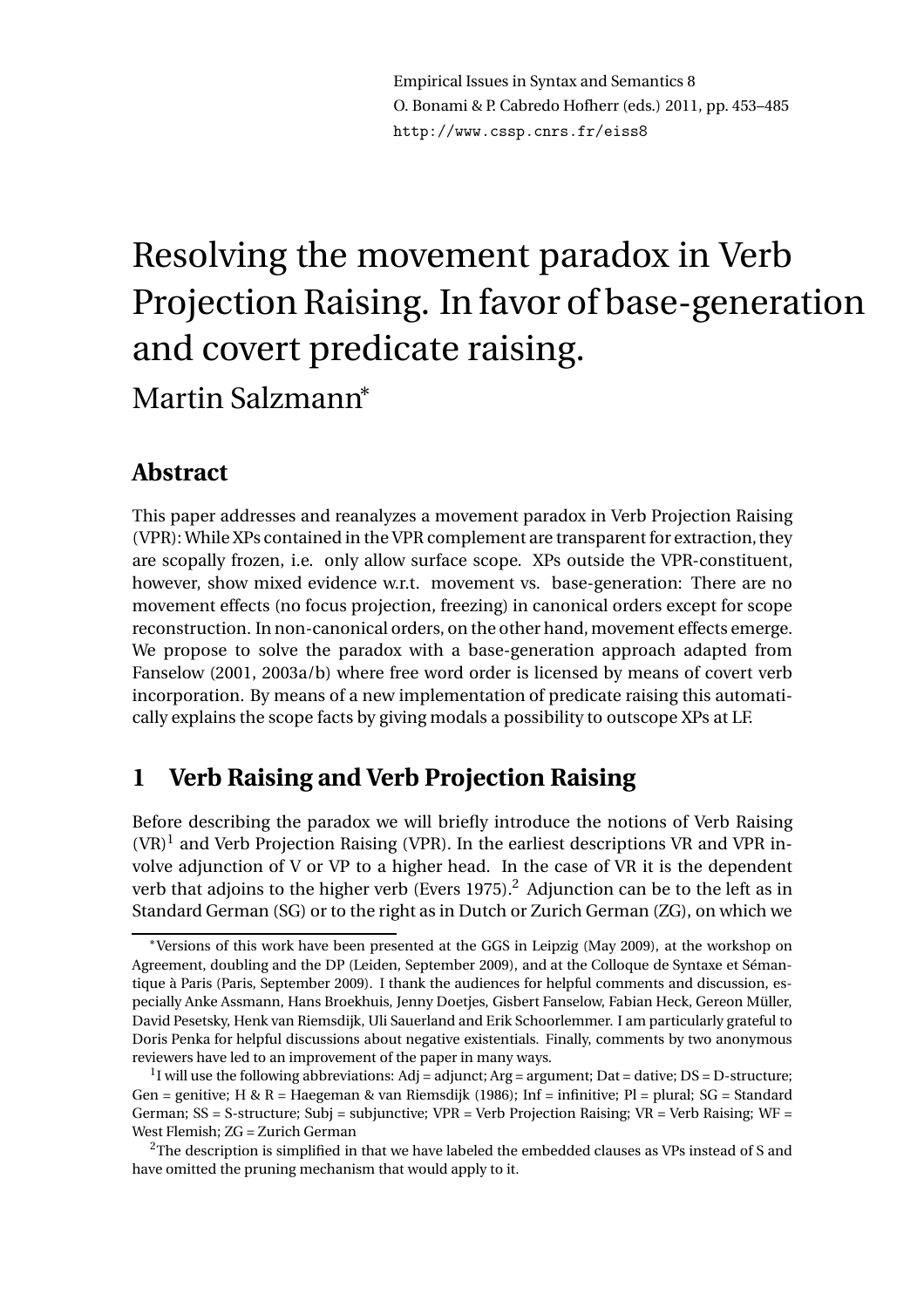will focus in this article. Starting out with an OV-structure this results in the following derivation for ZG:

| (1) |         | a. dass er $\lceil v_{P1} \rceil v_{P2}$ de Muetter es Buech schänkel wettl |                | D-structure $\Rightarrow$ |
|-----|---------|-----------------------------------------------------------------------------|----------------|---------------------------|
|     | that he | the mother a book give. INF wants                                           |                |                           |
|     |         |                                                                             |                | S-structure               |
|     | that he | the mother a book                                                           | wants+give.INF | (ZG)                      |

In VPR the entire VP-projection or part of it adjoins to the higher verb (den Besten & Edmonson 1983). Example (2) illustrates full VP-raising, (3) shows partial VPR:

| (2) |                                                                                                         | a. dass er $\lbrack v_{\text{P1}} \rbrack v_{\text{P2}}$ de Muetter es Buech schänke] wett]           |  |         |  |  |
|-----|---------------------------------------------------------------------------------------------------------|-------------------------------------------------------------------------------------------------------|--|---------|--|--|
|     |                                                                                                         | the mother a book give. INF wants<br>that he                                                          |  |         |  |  |
|     |                                                                                                         | b. dass er $\lbrack v_{P1} \rbrack_{1}$ [wett + $\lbrack v_{P2} \rbrack$ de Muetter es Buech schänke] |  | SS (ZG) |  |  |
| (3) | a. dass er $\lbrack v_{\text{PI}} \rbrack v_{\text{P2}}$ de Muetter $\lbrack v$ es Buech schänke]] wett |                                                                                                       |  |         |  |  |
|     |                                                                                                         | the mother a book give. INF wants<br>that he                                                          |  |         |  |  |
|     |                                                                                                         |                                                                                                       |  |         |  |  |

While the adjunction analysis of VR is still adopted by many nowadays, adjoining projections to heads has been abandoned for reasons of structure preservation. Before discussing more recent approaches to VR/VPR we will lay out the movement paradox.

# **2 The movement paradox in Verb Projection Raising**

The first observation is that XPs contained in the VPR complement, i.e.  $VP_2$  from above or part of VP<sub>2</sub> that is putatively moved, are transparent for extraction (Haegeman & van Riemsdijk 1986: 450):

| (4) | Was <sub>1</sub> häsch wele $\lbrack v_P$ em |  | Rägeli $\mathfrak{l}_{-1}$ für Büecher] chauffe]? |  |
|-----|----------------------------------------------|--|---------------------------------------------------|--|
|     | What have.2s wanted the.DAT Regula           |  | for books buy.INF (ZG)                            |  |

At the same time, the VPR complement is opaque for scopal elements, i.e. they always take narrow scope with respect to the governing verb, usually a modal. As soon as the constituent appears above the raised VP, however, it can have wide or narrow scope with respect to the modal. Importantly, these facts are independent of the VR/VPRdistinction; what counts is whether the XP is inside or outside the VPR complement (cf. also Haegeman & van Riemsdijk 1986, Haegeman 1992: 110ff.):

| (5) | a. dass er i de Ferie <i>wett</i> [2 Fraue küsse] VPR: *2 > want      |
|-----|-----------------------------------------------------------------------|
|     | that he in the vacation wants 2 women kiss. INF want $> 2$            |
|     | b. dass er i de Ferie 2 <b>Fraue</b> <i>wett</i> küsse VR: $2 >$ want |
|     | that he in the vacation 2 women wants kiss. INF want $> 2$            |
|     | c. dass er 2 Fraue <i>wett</i> [i de Ferie küsse] VPR: 2 > want       |
|     | that he 2 women wants in the vacation kiss. INF want > $2$ (ZG)       |

What these facts suggest is that – for some reason – QR is not an option in (5a) and that given that there is not only surface scope in (5b/c), there must be a mechanism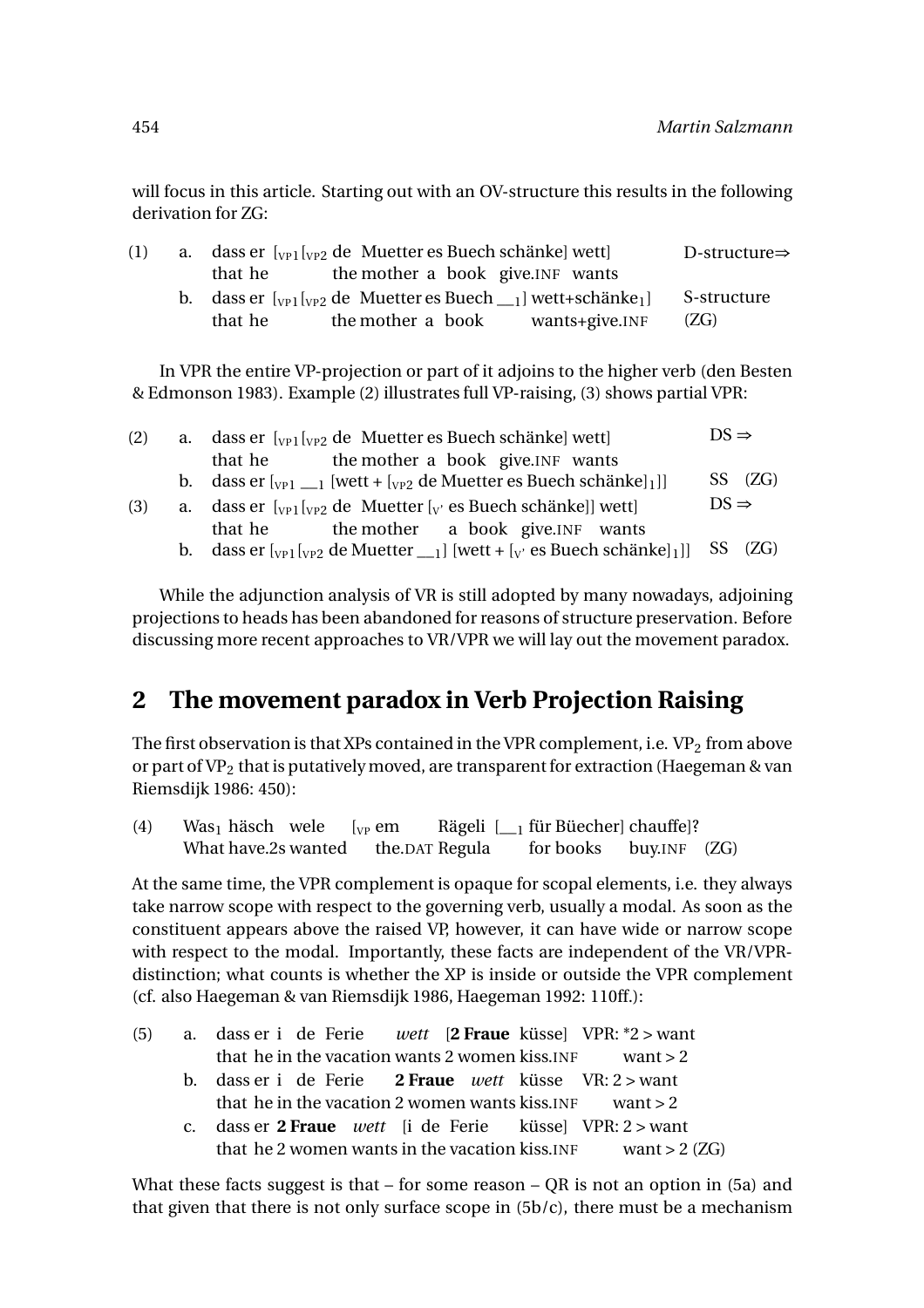to derive the inverse scope. Before introducing our analysis, we will briefly sketch the most important previous accounts of VPR.<sup>3</sup>

# **3 Previous accounts**

### **3.1 Haegeman & van Riemsdijk (1986): reanalysis + inversion**

In their influential contribution Haegeman & van Riemsdijk (H&R) analyze VR and VPR as a two-step process. It first involves (i) reanalysis of the higher verb with a) the dependent V,  $(7a)$  = VR or b) the entire dependent VP,  $(7b)$  = VPR or V',  $(7c)$  = partial VPR (Vx is the reanalyzed node); then (ii), reanalysis is followed by PF-inversion. The starting point is an OV-structure (6).

- (6) dass de Hans  $\left[\sqrt{\frac{p}{p}}\right]$  emene Studänt es Buech schänke] wett DS that the John a.DAT student a book give.INF wants
- (7) a. dass de Hans  $\left[\begin{smallmatrix}V_P\end{smallmatrix}\right]$  emene Studänt es Buech  $\left[\begin{smallmatrix}V_X\\V_X\end{smallmatrix}\right]$  schänke]  $\left[\begin{smallmatrix}V_Y\end{smallmatrix}\right]$  wett]] dass de Hans  $\left[\begin{smallmatrix}V_P\end{smallmatrix}\right]$  emene Studänt es Buech  $\left[\begin{smallmatrix}V_X\end{smallmatrix}\right]$   $\left[\begin{smallmatrix}V_X\end{smallmatrix}\right]$  wett $\left[\begin{smallmatrix}V_X\end{smallmatrix}\right]$ 
	- b. dass de Hans  $[v_x]_{vp}$  emene Studänt es Buech schänke]  $[v$  wett]] dass de Hans  $[y_x]$  wett $[y_p]$  emene Studänt es Buech schänke]
	- c. dass de Hans  $\begin{bmatrix} V_P \end{bmatrix}$  [emene Studänt]  $\begin{bmatrix} V_X & V_Y \end{bmatrix}$  es Buech schänke]  $\begin{bmatrix} V_W & W_Y \end{bmatrix}$ dass de Hans  $\left[v_{P}\right]$  [emene Studänt]  $\left[v_{X}\right]$  [v wett]  $\left[v\right]$  es Buech schänke]]]

Since VPR does not involve movement, transparency for extraction as in (4) is expected. Haegeman & van Riemsdijk (1986: 453) also provide an account of the scope facts. Given that extraction is possible, it seems difficult to formulate a ban on QR; therefore, they reject the possibility of QR. Instead they account for the scope facts by means of a multi-dimensional analysis which is part of their reanalysis approach: Simplifying somewhat, one tree (usually the one on top) represents the unrealized structure that directly expresses the theta-relations while the other one connected to the lexical items

I do not have space to explore this in any detail and will confine myself to pointing out that the literature contains claims to the contrary: First, Müller (1998: 175) gives examples with extraction from extraposed PPs:

(ii) Wo<sub>1</sub> hat keiner  $\frac{1}{2}$  gerechnet  $\frac{[pp_1 \dots p_n]}{[pp_1 \dots p_n]}$ ? what has no-one counted with

Second, Haider (1997: 131) argues that extraposed PPs cannot extend their scope. A particular clear case is the following contrast involving sentential negation: If the PP is in the middle it can have scope over 'be', in extraposed position it cannot:

(iii) dass er mit nichts zufrieden war *¬>be* that he with nothing content was *be>¬* (iv) dass er zufrieden war mit nichts *\* ¬ > be* that he content was with nothing *be > ¬*

<sup>&</sup>lt;sup>3</sup>One of the reviewers suggested that extraposition of PPs may illustrate an inverse movement paradox: While extraction from extraposed PPs is barred, the PP seems transparent for scope. He gives the following example:

<sup>(</sup>i) weil die meisten Männer hätten tanzen wollen mit 2 der since the most men had.SUBJ dance.INF wanted with 2 the.GEN VIP.guests 2 > most Promigäste most > 2 'because most men would have liked to dance with two of the VIP guests'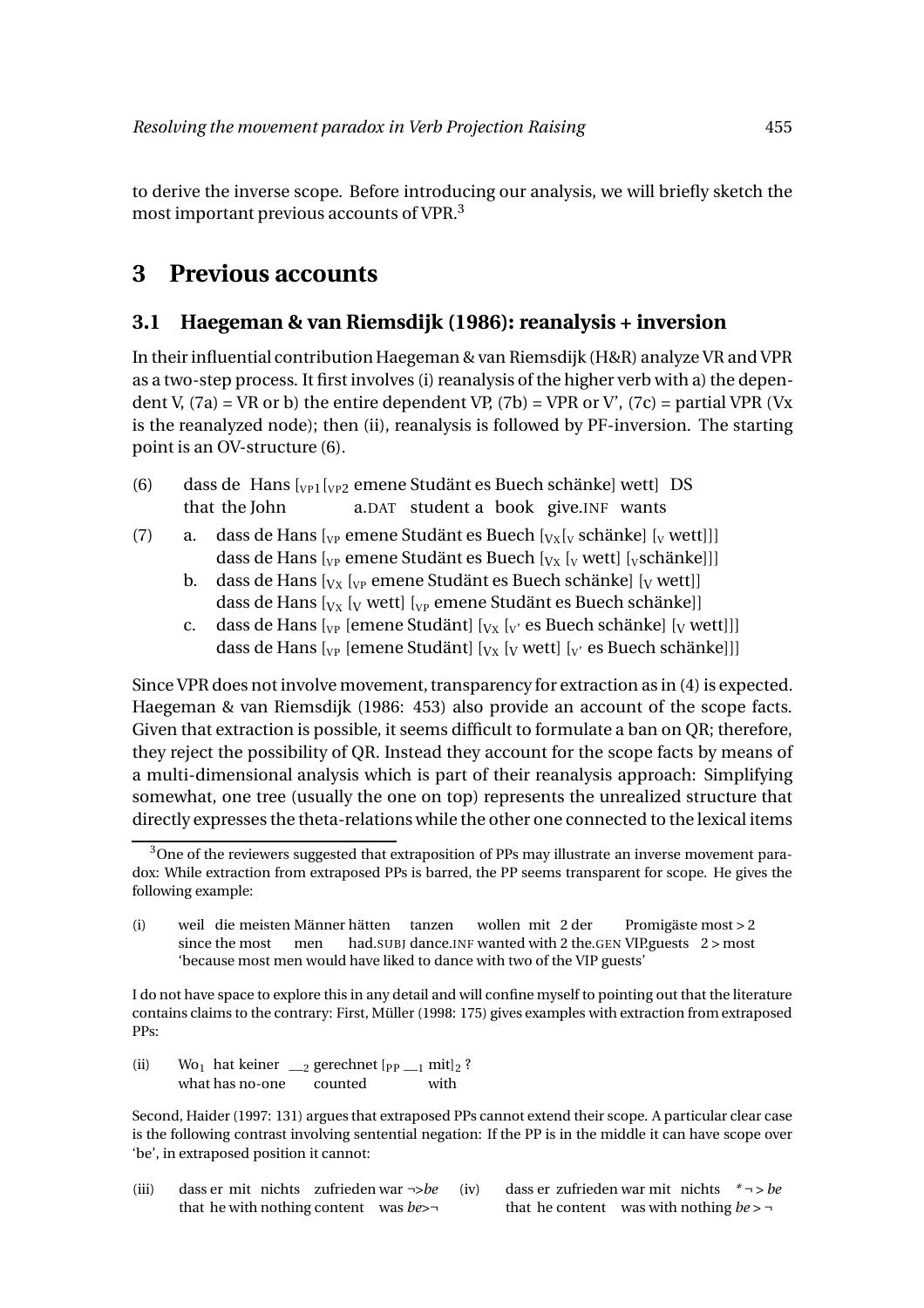represents the reanalyzed structure. Concretely, the representation for a sentence like  $(7a/b/c)$  will thus also involve a structure similar to  $(6)$  (modulo any movement operations that take place from DS to SS). This co-presence and the different c-command relations between the two dimensions account for the scope facts: Since the modal always c-commands the XPs in the theta-structure, i.e. (6), it has scope over the XPs in any case, whether they end up above the modal in the reanalyzed structure or not. What varies is the scope of the XPs: If they are within the reanalyzed constituent Vx like both XPs in (7b) or *es Buech* in (7c), they fail to c-command the modal (they are embedded within a VP/V'). If, however, they are outside and thus above the reanalyzed structure Vx as in (7a) or *emene Studänt* in (7c), then they can c-command the modal, thereby leading to a wide-scope reading. Reanalysis thus extends the scope of XPs that are not affected by it.

Despite its virtues, especially the handling of the scope facts, $4$  this approach has been abandoned largely for conceptual reasons: Reanalysis and multidimensional representations were considered uneconomical, cf. e.g. von Stechow & Sternefeld (1988), Sternefeld (1991). Furthermore, in addition to conceptual counterarguments, Haegeman (1992: 142-147) provides empirical evidence against the reanalysis approach. For reasons of space, we cannot reproduce these arguments here. But we would like to point out that H&R's approach has nearly the same empirical coverage as the approach to be proposed below and therefore certainly has its merits. Given the recent rise of multidimensional analyses of various phenomena in syntax (Right Node Raising, amalgams etc.) some of the conceptual counterargumentsmay turn out to be irrelevant and put an analysis along the lines of H&R back on the map.

#### **3.2 Haegeman (1992): VPR = scrambling + VP-extraposition**

Haegeman (1992: 148-209) provides an analysis of both VR and VPR. While she takes VR to involve incorporation of the lower verb into the higher one as in (1), VPR is analyzed as extraposition, i.e. as adjunction of the lower VP to the higher VP (and eventually to  $TP/A$ grP, which we ignore here; the underlying order is  $OV$ .<sup>5</sup>

| (8) | a. dass er $\lbrack v_{P1} \rbrack v_{P2}$ es Buech läse wett     |                        | DS  |
|-----|-------------------------------------------------------------------|------------------------|-----|
|     | that he a book read. INF wants                                    |                        |     |
|     | b. dass er $[v_{P1}[v_{P1}]]$ wett $[v_{P2}]$ es Buech läse $]_1$ |                        | SS. |
|     | that he                                                           | wants a book read. INF |     |

Partial VPR is analyzed parallel to remnant topicalization: The DP that is not affected by VPR is first scrambled out and adjoined to VP<sub>1</sub>. Thereafter, VP<sub>2</sub> is adjoined to  $VP_1$ :

 $4$ One case is not accounted for by H&R under the original definitions, as pointed out in Haegeman (1992: 142ff.): In partial VPR as in (7c) the reanalyzed structure involves a V'. Since intermediate projections are taken not to count for scope in H&R (1986: 454), an XP should be able to extend its scope and end up scoping over the modal even if contained inside the VPR constituent. This is not correct. In an example like (7c) *es Buech* can only have narrow scope with respect to the modal. I believe, though, that an appropriate reformulation of the c-command condition could take care of this.

<sup>&</sup>lt;sup>5</sup>Essentially the same analysis is proposed for VPR by den Besten & Rutten (1989: 56, fn. 8), vanden Wyngaerd (1989) and den Besten & Broekhuis (1992). The latter differ from Haegeman in that they reanalyze VR as VPR with prior scrambling of all arguments.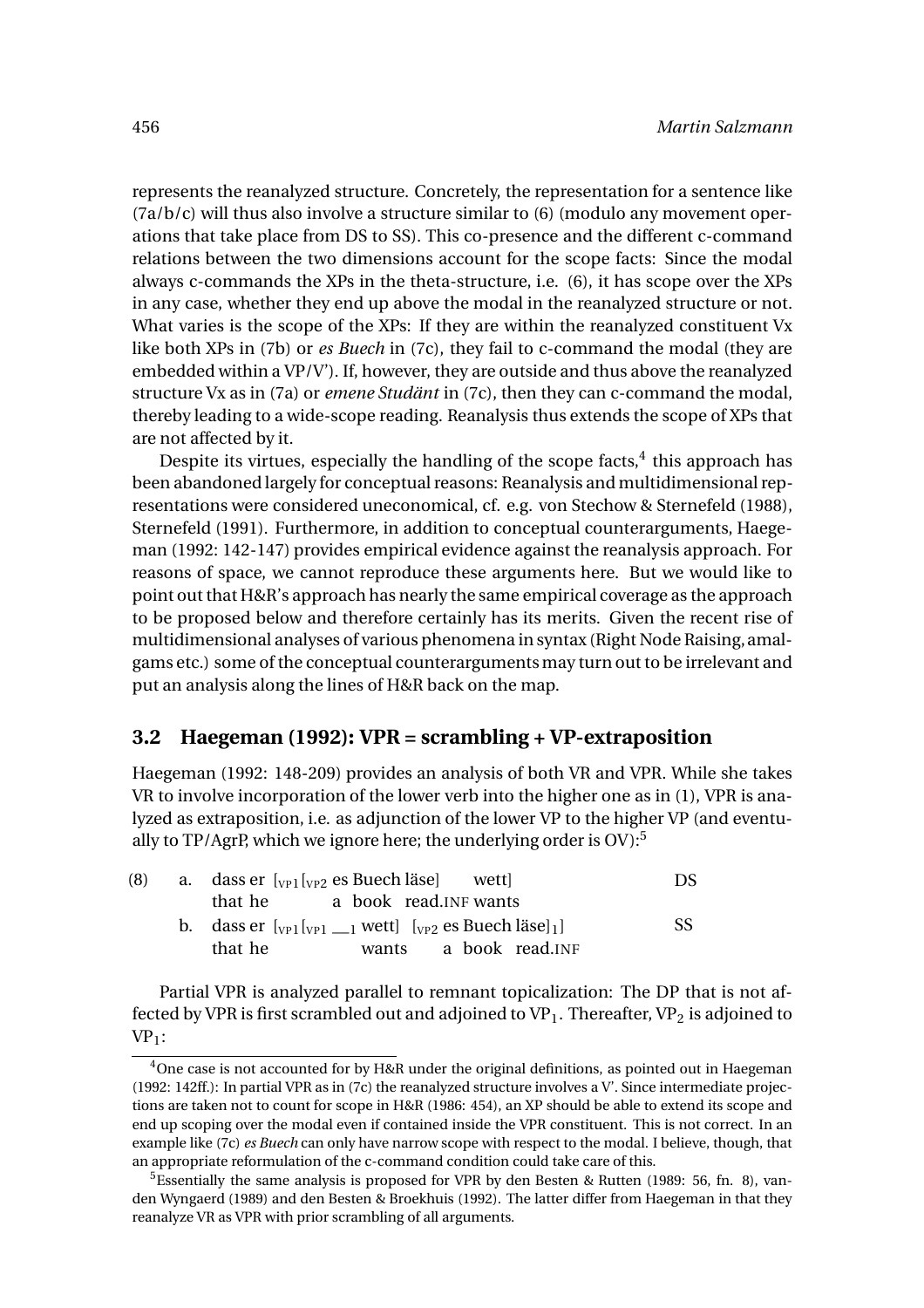- (9) a. dass de Hans  $\left[\sqrt{\frac{p}{p}}\right]$   $\left[\sqrt{\frac{p}{p}}\right]$  de that the John the.DAT mother a book give.INF wants Muetter es Buech schänke] wett] DS
	- b. dass de Hans [<sub>vP1</sub> [ de that the John the.DAT mother  $\text{Muetter}$ ] $_1$  [<sub>VP1</sub> [<sub>VP2</sub>\_\_<sub>1</sub> es Buech schänke] wett]] a book give.INF wants
	- c. dass de H.  $\lbrack v_{\text{P1}} \rbrack v_{\text{P1}}$  [de that the J. the.DAT mother Muetter] $_1$  [<sub>VP1</sub>\_\_<sub>2</sub> wett]] [<sub>VP2\_\_1</sub> es Buech wants a book  $schänke$ ] give.INF

As for the transparency data in (4), Haegeman (1992: 121, 223, fn. 6) proposes that wh-movement precedes VP-adjunction, that is, as with scrambling, the wh-phrase first adjoins to VP<sub>1</sub> (perhaps after first adjoining to VP<sub>2</sub>), then VP<sub>2</sub> is adjoined to VP<sub>1</sub> and then the wh-phrase moves on to Spec, CP. The analysis is thus very similar in spirit to the remnant movement analysis of extraposition in Müller (1998).

Turning to the scope facts, the opacity of the VPR complement (5a) is attributed to a ban on QR from non-L-marked positions (pp. 203f.). The scopal ambiguity in VR, (5b), is assumed to follow from either a) QR of the indefinite, which adjoins it to  $VP<sub>2</sub>$ where the indefinite and the modal are taken to mutually c-command each other or b) assigning the sentence two different structures, one where the indefinite remains inside VP<sub>2</sub> (narrow scope) and one where it is scrambled (= adjoined) to VP<sub>1</sub> (wide scope). The structure for option a), QR, looks as follows:

 $(10)$   $[v_{P1} [v_{P2} XP_1 [v_{P2} - 1 - 2]] VI + V2_2]$ 

Option b (2 structures) involves the following representations:

(11) a.  $[v_{P1} \; [v_{P2} \; XP_{2}] \; V1+V2_2]$ b.  $[v_{P1} XP_1 [v_{P1} [v_{P2} -1] -2] V1+V2_2]$ 

As discussed in detail in den Dikken (1994: 74f., 1995: 97f.), Haegeman's account of the movement paradox does not work in the representational Barriers framework since both the traces of putative QR and traces of overt wh-movement will have to be (antecedent –) governed at LF so that one does not expect a difference between (4) and (5a). Admittedly, things may be different in a strongly derivational framework where the difference in timing of extraction will indeed result in the observed asymmetry. Therefore, one cannot dismiss Haegeman's proposal so easily.

Concerning the treatment of the scope ambiguities in (5b/c), there emerges a certain inconsistency: While the two possible solutions sketched above work for (5b), they do not seem to work for (5c), where the indefinite ends up outside the VPR complement: Here, the ambiguity cannot follow from two different structures (scrambled vs. non-scrambled) since the object must be adjoined to  $VP_1$  to escape adjunction of  $VP_2$ to the right. In that position the XP c-commands the modal, but the reverse is arguably not the case (this seems to be the assumption in Haegeman 1992: 205; unfortunately, she is not explicit about the precise definitions of c-command that she assumes). It is unclear then how to derive the narrow scope reading of the indefinite. The only possibility seems to be reconstruction of the scrambled XP (which in turn necessitates reconstruction of the adjoined  $VP_2$ ). Consequently, for a consistent treatment of scope in the framework of Haegeman (1992) one has to assume for both (5b/c) that scram-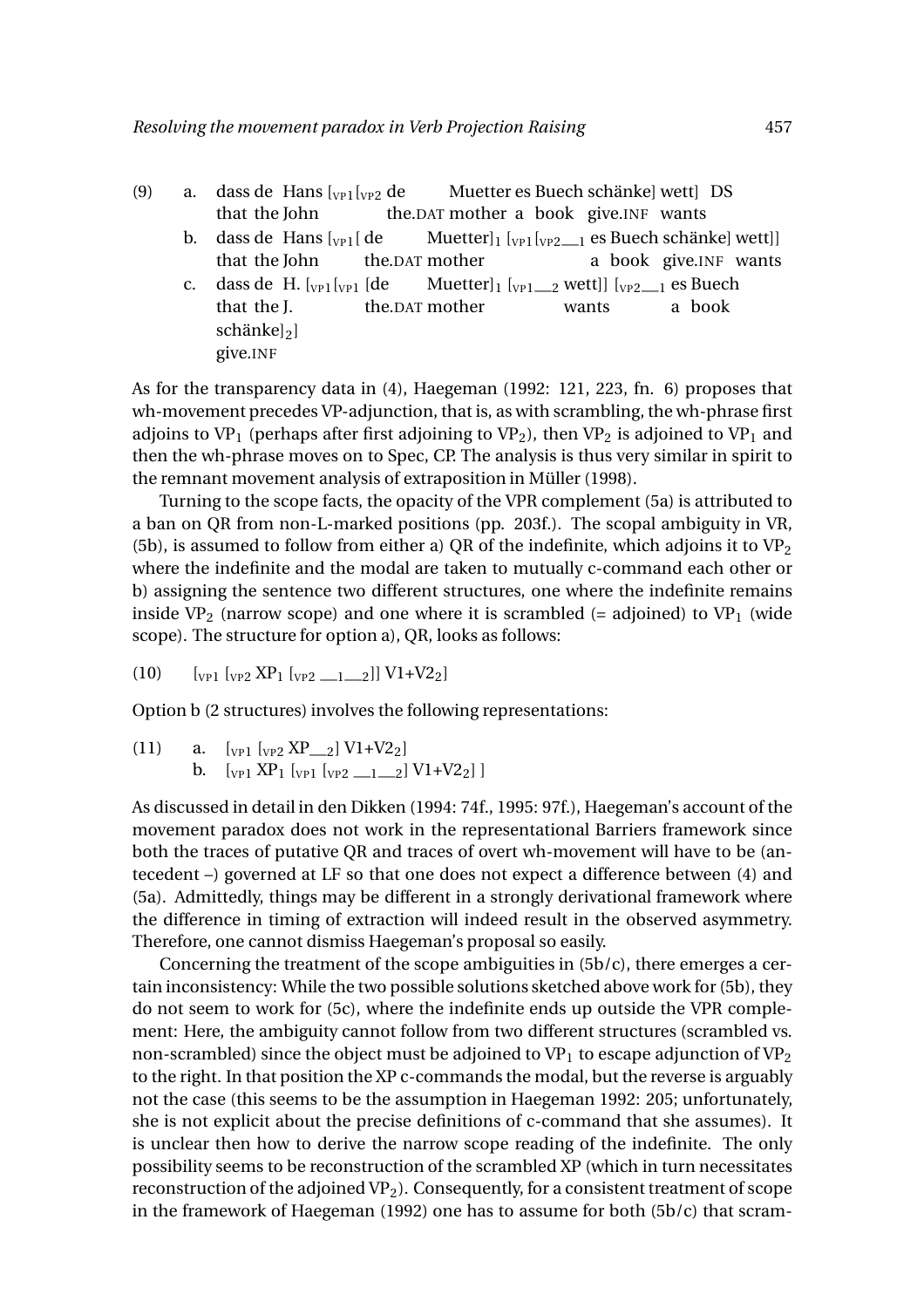bling to  $VP_1$  creates the wide-scope reading while the narrow scope reading obtains after reconstruction. If QR is not taken to be responsible for scope, the scopal opacity in (5a) then follows from the surface position of the QP. Reconstruction of scrambled XPs may cause concern since scrambling is well-known not to reconstruct for binding (e.g. Bayer & Kornfilt 1994). I refrain from discussing the plausibility of reconstructing scrambling here as there is a simple way of avoiding it (cf. 3.4 below). There are, however, quite a number of serious problems with the scrambling operation necessary for partial VPR (9c) and wide-scope in VR (11b). These will be addressed in section 4. Finally, extraposition has become suspect as an operation in recent years because a) it is movement to the right, in violation of the Antisymmetry hypothesis (Kayne 1994), b) because there is no obvious trigger, at least not one that can be easily stated in Minimalist terms, and c) because it does not seem to have any semantic effects (i.e. it obligatorily reconstructs, cf e.g. Haider 1997). Consequently, it would be highly desirable to find a solution that does without extraposition. Some of these issues are addressed in more detail in Hinterhölzl's (2006: 80ff.) discussion of Haegeman (1992).

#### **3.3 Scrambling + PF-inversion**

Von Stechow & Sternefeld (1988) and Broekhuis (1993) have independently proposed analyses of VPR that involve PF-inversion between V1 and  $VP<sub>2</sub>$  instead of adjunction of  $VP_2$ . Furthermore, as opposed to H&R (1986), no reanalysis is involved. Applied to sentences like (2) this results in the following derivation (the basis is an OV-order):

| (12) | a. dass er $\lceil v_{P1} \rceil v_{P2}$ de Muetter es Buech schänkel wettl     | DS.                  |
|------|---------------------------------------------------------------------------------|----------------------|
|      | the mother a book give. INF wants<br>that he                                    |                      |
|      | b. dass er $\lbrack v_{P1}$ wett $\lbrack v_{P2}$ de Muetter es Buech schänkell | PF (after inversion) |
|      | wants the mother a book give. INF<br>that he                                    |                      |
|      |                                                                                 |                      |

Partial VPR as in (3) involves scrambling of an XP out of  $VP_2$  prior to PF-inversion:

|  | (13) a. dass er $\left[\begin{smallmatrix}V_{PP}\end{smallmatrix}\right]$ de Muetter es Buech schänkel wettl            | DS |
|--|-------------------------------------------------------------------------------------------------------------------------|----|
|  | that he the mother a book give. INF wants                                                                               |    |
|  | b. dass er $[\sqrt{v_{P1}}]$ de Muetter <sub>1</sub> $[\sqrt{v_{P1}}]_{\text{V}P2}$ es Buech schänke] wett]] scrambling |    |
|  | that he the mother a book give. INF wants                                                                               |    |
|  | c. dass er $\lbrack v_{P1}$ de Muetter <sub>1</sub> $\lbrack v_{P1}$ wett $\lbrack v_{P2} \ldots \rbrack$ es Buech      | PF |
|  | that he the mother wants<br>a book                                                                                      |    |
|  | schänkelll                                                                                                              |    |
|  | give.INF                                                                                                                |    |
|  |                                                                                                                         |    |

As for VR, while von Stechow & Sternefeld (1988) adopt verb incorporation as in (1), Broekhuis (1993), following den Besten & Broekhuis (1992), proposes that it is also derived by means of PF-inversion, which is preceded by scrambling of all XPs of  $VP_2$ :

| (14) | a. dass er $\lbrack v_{\text{PI}}\rbrack v_{\text{P2}}$ de Muetter es Buech schänke wett DS                  |                 |
|------|--------------------------------------------------------------------------------------------------------------|-----------------|
|      | the mother a book give. INF wants<br>that he                                                                 |                 |
|      | b. dass er $[v_{P1}]$ de Muetter <sub>2</sub> es Buech <sub>1</sub> $[v_{P1}[v_{P2} \_2 \_1]$ schänke] wett] |                 |
|      | that he the mother a book                                                                                    | give. INF wants |
|      |                                                                                                              |                 |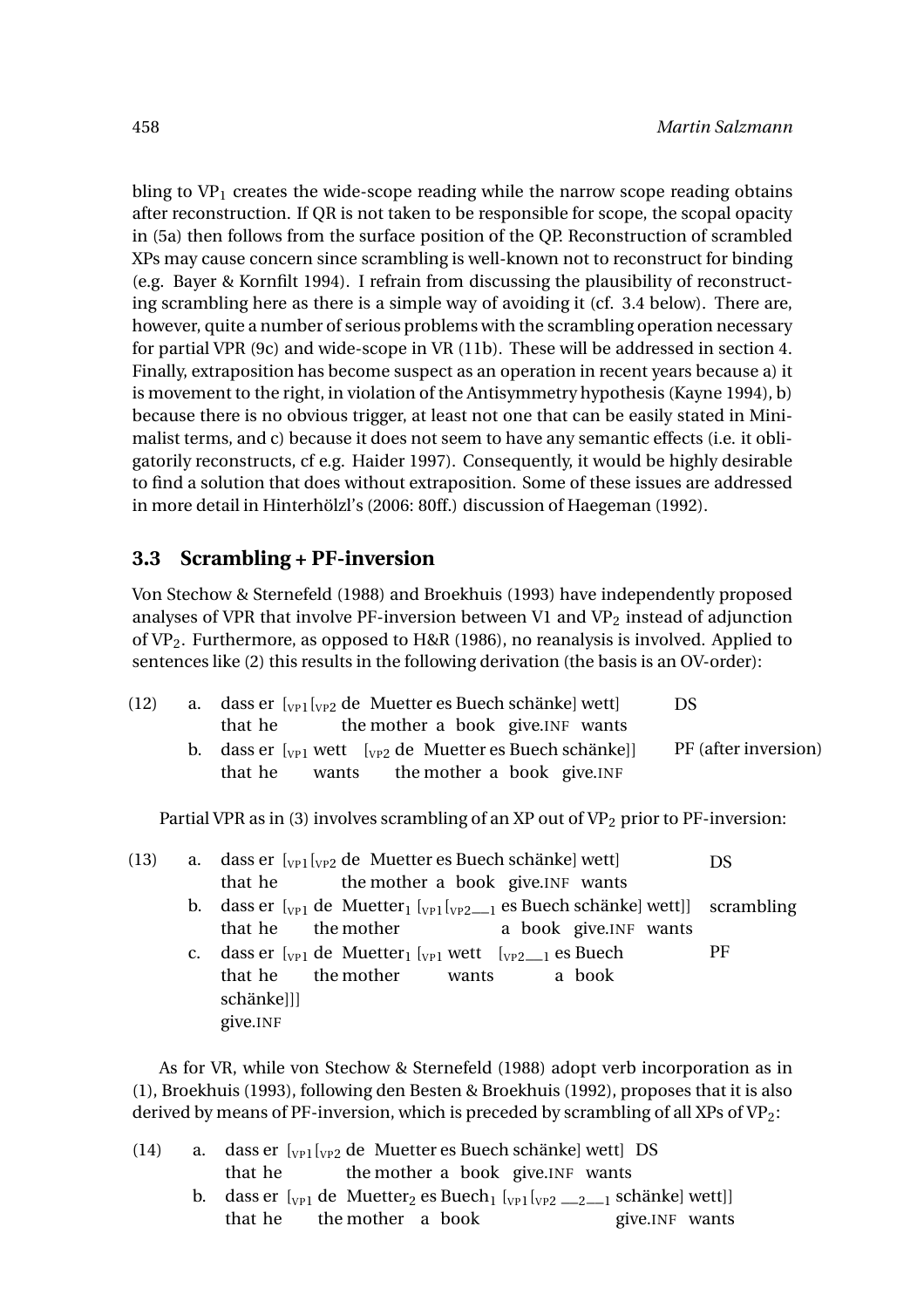c. dass er [<sub>VP1</sub> de Muetter<sub>2</sub> es Buech<sub>1</sub> [<sub>VP1</sub> wett [<sub>VP2</sub> \_\_<sub>2</sub> \_\_<sub>1</sub> schänke]]] that he the mother a book wants give.INF

The transparency for wh-extraction as in (4) is unproblematic given that  $VP<sub>2</sub>$  is in its base-position. As for scope, the absence of ambiguity in (5a) cannot be linked to some ban on QR because VP<sub>2</sub> is in its base-position at LF. Instead, the scope readings must be read off the surface structure. To obtain the ambiguity in (5b/c), the indefinite must be interpreted either in its derived position, i.e. adjoined to  $VP_1$ , or in its base-position at LF after reconstruction. This account is thus quite simple and captures the movement paradox in a straightforward way. However, serious problems will be shown to arise with the scrambling operation adopted here in (13) and (14). They will be discussed after the next approach is introduced, which also makes use of scrambling.

#### **3.4 Den Dikken (1994/1995/1996): The size of the complement**

Den Dikken adopts an antisymmetric VO-analysis of Dutch and German. The VPR complement is thus in its base-position. Den Dikken assumes that VR and VPR differ in the size of the complement that the higher verb can take. In VR, the complement is just a VP and the agreement projections occur above it. In VPR, however, the complement is larger, arguably a TP; as a consequence, the agreement projections are within the VPR complement.<sup>6</sup>

| (15) | a. $[\sqrt{p_1} \text{ AgrO mod } [\sqrt{p_2} \text{ inf}]]$                                                 | VR.  |
|------|--------------------------------------------------------------------------------------------------------------|------|
|      | b. $[\begin{bmatrix} V_P \text{ mod } [\begin{smallmatrix} T_P \text{ AgrO} \text{ inf} \end{smallmatrix}]]$ | VPR. |

We will reproduce two arguments in favor of TP-status here with ZG-equivalents of the West Flemish (WF) data used by den Dikken. First, overt subjects are possible within the VPR complement (den Dikken 1996: 89); the results are best with epistemic modals:

 $(16)$ it had.SUBJ should someone the car wash.INF Es het sölle **öpper** de Wage wäsche. 'Someone should have washed the car.'

Second, the VPR-constituent can contain a temporal adverbial which locates it in a different point in time than the matrix clause (den Dikken 1995: 107f., 1996: 78ff.):

(17) dass si **geschter** hät wele that she yesterday has wanted her dress on Wednesday buy.INF [ires Chläid **am Mittwuch** chauffe] 'that yesterday she wanted to buy her dress on Wednesday'

Further arguments for TP-status involve floating quantifiers (H&R 1986: 445) and negative concord (Haegeman 1992: 113ff., den Dikken 1995: 102, 1996: 78).<sup>7</sup>

 $^6$ In VR, only the object is generated in the dependent VP. The external theta-role of V2 is assigned to the specifier of V1 via some process of argument structure composition that takes place if two VPs are stacked immediately on top of each other. The modal is taken to lack an external theta-role of its own.

 $7$ The position of clitics in WF also provides evidence for TP status: They normally occur above TP and are also licensed in the VPR complement (Hinterhölzl 2006: 79). Interestingly, they can also climb into the matrix clause (Haegeman 1992: 109). In ZG, clitics have to occur in the matrix clause, they are not licensed within the VPR complement. I do not know what causes this difference.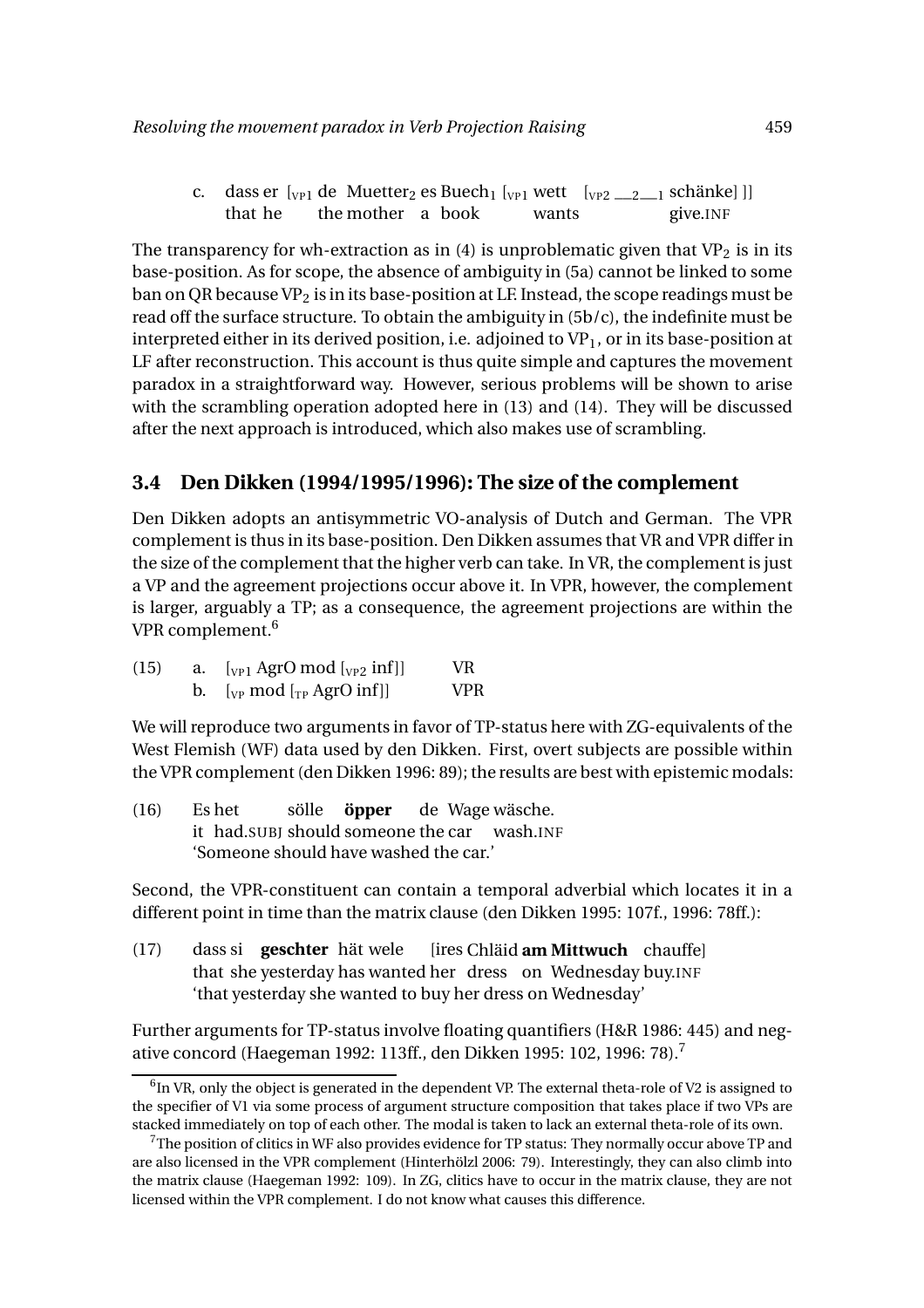To account for the scope facts, den Dikken adopts Aoun & Li's (1991) scope principle:

#### (18) X has scope over Y if X c-commands a link of the chain containing Y

In the case of VR, the object moves across the modal for case-checking so that ambiguity results. In VPR, however, the object checks its case within the complement so that it does not cross the modal. Consequently, the modal always outscopes the XP:

(19) a. 
$$
\begin{array}{cc}\n & \text{[A_{\text{GROP}}} \text{Obj}_1 \text{ [A}_{\text{grO}'} \text{AgrO} \text{ [v_{\text{PI}}} \text{ V}_{\text{MODAL}} \text{ [v_{\text{P2}}} \text{ V2 } \text{]} \text{ ]} \\
 & \text{[v_{\text{PI}}} \text{ V}_{\text{MODAL}} \text{ [r_{\text{PI}}} \text{ [A}_{\text{GROP}} \text{Obj}_1 \text{ [A}_{\text{grO}'} \text{AgrO} \text{ [v_{\text{P2}}} \text{ V2 } \text{]} \text{ ]} \\
 & \text{[v_{\text{PI}}} \text{ V}_{\text{MODAL}} \text{ [r_{\text{PI}}} \text{ [A}_{\text{GROP}} \text{Obj}_1 \text{ [A}_{\text{grO}'} \text{AgrO} \text{ [v_{\text{P2}}} \text{ V2 } \text{]} \text{ ]} \\
 & \text{[v_{\text{PI}}} \text{ V}_{\text{MO}} \text{ [S1]} \text{ [S2]} \text{ [S3]} \text{ ]} \\
 & \text{[v_{\text{PI}}} \text{ V}_{\text{MO}} \text{ [S4]} \text{ [S5]} \text{ [S6]} \text{ [S6]} \text{ [S7]} \text{ [S6]} \text{ [S8]} \text{ [S9]} \text{ [S1]} \text{ [S1]} \text{ [S1]} \text{ [S1]} \text{ [S2]} \text{ [S1]} \text{ [S1]} \text{ [S2]} \text{ [S3]} \text{ [S4]} \text{ [S4]} \text{ [S5]} \text{ [S6]} \text{ [S6]} \text{ [S7]} \text{ [S6]} \text{ [S7]} \text{ [S8]} \text{ [S9]} \text{ [S1]} \text{ [S1]} \text{ [S1]} \text{ [S2]} \text{ [S1]} \text{ [S1]} \text{ [S2]} \text{ [S3]} \text{ [S4]} \text{ [S4]} \text{ [S5]} \text{ [S6]} \text{ [S6]} \text{ [S7]} \text{ [S7]} \text{ [S8]} \text{ [S9]} \text{ [S1]} \text{ [S1]} \text{ [S1]} \text{ [S1]} \text{ [S2]} \text{ [S1]} \text{ [S1]} \text{ [S1]} \text{ [S2]} \text{ [S
$$

As for extraction as in (4), den Dikken seems to assume that movement to a casechecking position does not lead to opacity of that DP (cf. also Broekhuis 2006: 38, fn. 2). Under these premises, the movement paradox is accounted for. The assumption is not trivial, though, especially in the light of more recent incarnations of the Minimalist Program where movement for case checking and scrambling target the same position, viz. Spec, vP. Furthermore, it is not embedded into a systematic theory of freezing. We will come back to this issue in the discussion of Hinterhölzl's proposal in 10.2.1.

# **4 Scrambling without movement effects?**

Attractive though it may seem, there are certain aspects of den Dikken's analysis that we consider undesirable. First, postulating movement for case-checking is unattractive in languages with free word order like German and its dialects (Fanselow 2001). Since free word order is also found within the VPR complement, movement to agreement projections (which would enforce strict ordering) is insufficient for ZG. The following example illustrates non-basic accusative-dative order for a ditransitive verb:<sup>8</sup>

 $(20)$ he has wanted that book of.the Chomsky his.DAT mother give.INF hät [wele das Buech vom Chomsky sinere Muetter schänke].

The internal arguments can also occur in reversed order outside the VPR-constituent:

(21) dass er **s** that he the book his.DAT mother wants to.the birthday **Buech sinere Muetter** wett [zum Geburtstag schänke] give.INF

Den Dikken adopts a scrambling mechanism different from movement for case checking for such cases. Applied to partial VPR (5c) we obtain:

(22) a. dass er **2 Fraue** *wett* [i de Ferie that he 2 women wants in the vacation kiss.INF küsse] VPR: 2 > want; want  $> 2$ 

 $8$ Object-subject order within the VPR complement, on the other hand, can be accommodated, cf. den Dikken (1996: 89) who assumes that the subject remains in Spec, VP and the object moves to AgrOP or spec, vP. Haegeman (1992) and Broekhuis (1993) on the other hand can accommodate examples like (20) by assuming scrambling within  $VP_2$ , i.e. by adjoining an XP to  $VP_2$ .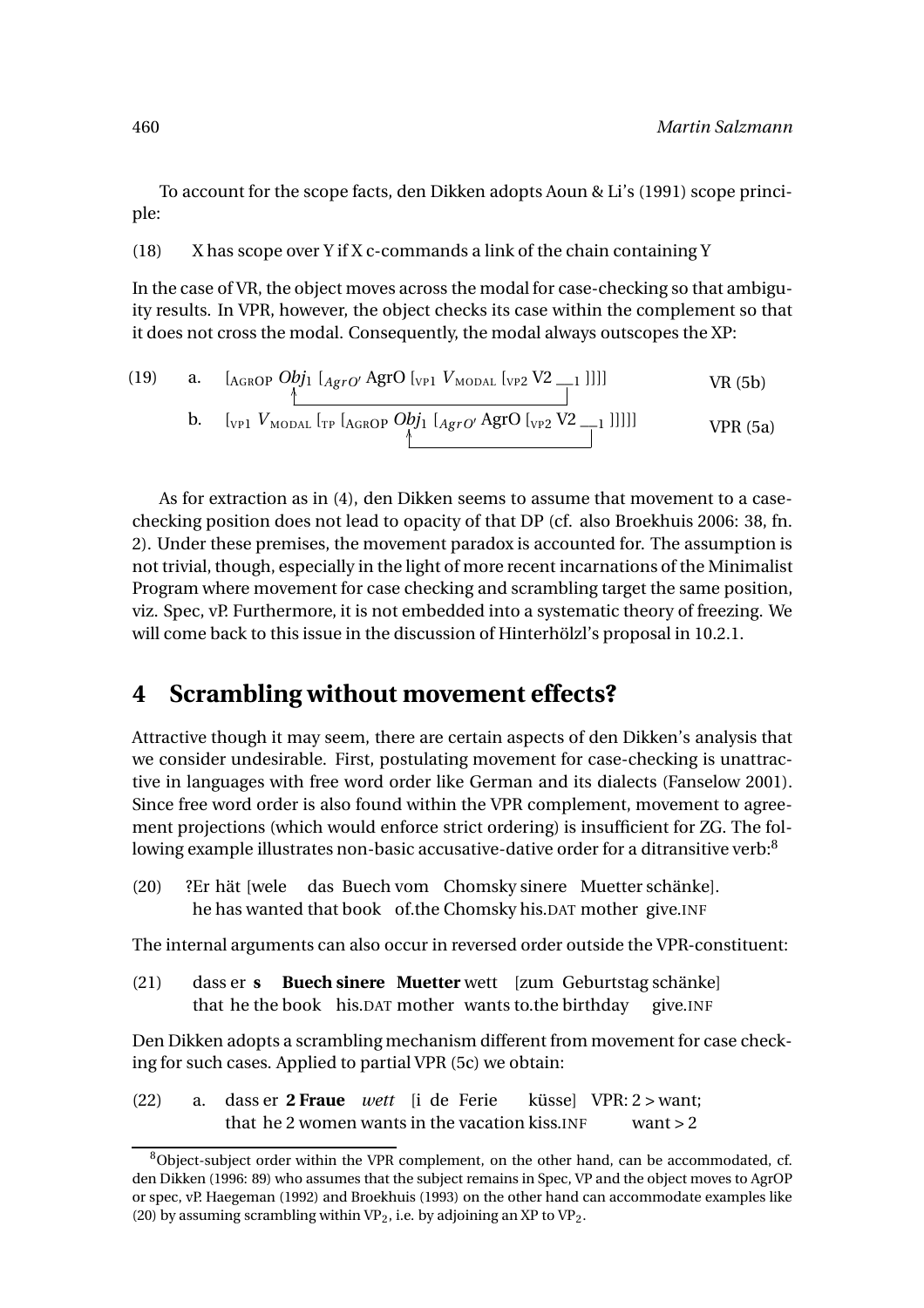b. dass er [2 **Frame**] *wett* [<sub>TP</sub> [AGROP 
$$
\_\_1
$$
 AgrO i de Ferie  $\_\_1$  küsse]] *scrambling case-checking*

Since the scrambling chain crosses the modal, ambiguity is correctly predicted.

However, there are strong arguments against a scrambling operation in partial VPR: We will present evidence that what den Dikken takes to be scrambling has crucially different properties (cf. also Hinterhölzl 2006: 105ff. for similar discussion). Importantly, this criticism also applies to the approach by Haegeman (1992) and the PF-inversion account of von Stechow & Sternefeld (1988) and Broekhuis (1993) who would also have to assume scrambling in these cases.  $9^9$ 

First, material that is usually taken not to be able to scramble can occur in higher positions. Here are examples with an idiomatic NP and a predicative AP:

- (23) a. dass er **känere Flüüg** hät chöne [öppis that he no.DAT fly has could something to suffering do.INF z Leid tue] 'that he could not harm anyone'
	- b. dass er sis Bier hät **küelt** wele that he his beer has cooled wanted on the hike [uf d Wanderig mitnee] take.along.INF 'that he wanted to take his beer cooled with him on the hike'

Second, putatively scrambled DPs in partial VPR (24b) do not prevent focus projection (in canonical order, contra Fanselow 2003a: 208; stress is on the capitalized DP, but the entire VP can be interpreted as focused). Partial VPR, full VPR and VR thus all allow focus projection as long as the arguments occur in canonical order.

- (24) a. Er hät **de** he has the.DAT mother the book of.the Chomsky wanted give.INF **Muetter** s Buech vom CHOMSKY wele schänke. 'He wanted to give mother the book by Chomsky.'
	- b. Er hät **de** he has the.DAT mother wanted the book of.the Chomsky give.INF **Muetter** wele [s Buech vom CHOMSKY schänke].
	- c. Er hät wele he has wanted the.DAT mother the book of.the Chomsky give.INF [**de Muetter** s Buech vom CHOMSKY schänke].

Finally, extraction from objects is possible not only if the object is inside the VPR constituent as in (4), but also if it occurs outside it in partial VPR. There are *no freezing effects*: 10

<sup>9</sup>Additionally, they all have to posit scrambling for the wide-scope reading of VR-examples like (5b). Since these show the same non-scrambling properties like partial VPR, the problems are more general.

 $10$ Diagnosing freezing effects presupposes a worked-out theory of freezing which we cannot provide here. Descriptively, we will assume the strongest possible position here: Any constituent that has undergone movement becomes an island for extraction. Classical accounts based on the CED (Condition of Extraction Domains) fail because extraction takes place from a non-complement in (25). In the recent approach by Müller (2010) only last-merged specifiers of phases are opaque. Given that every XP is taken to be a phase in that approach and given that the XPs from where extraction takes place in (25) are the highest elements in the projection of *chöne/wele*, they are predicted to be opaque for extraction, irrespective of whether movement is involved or not. This prediction is not borne out.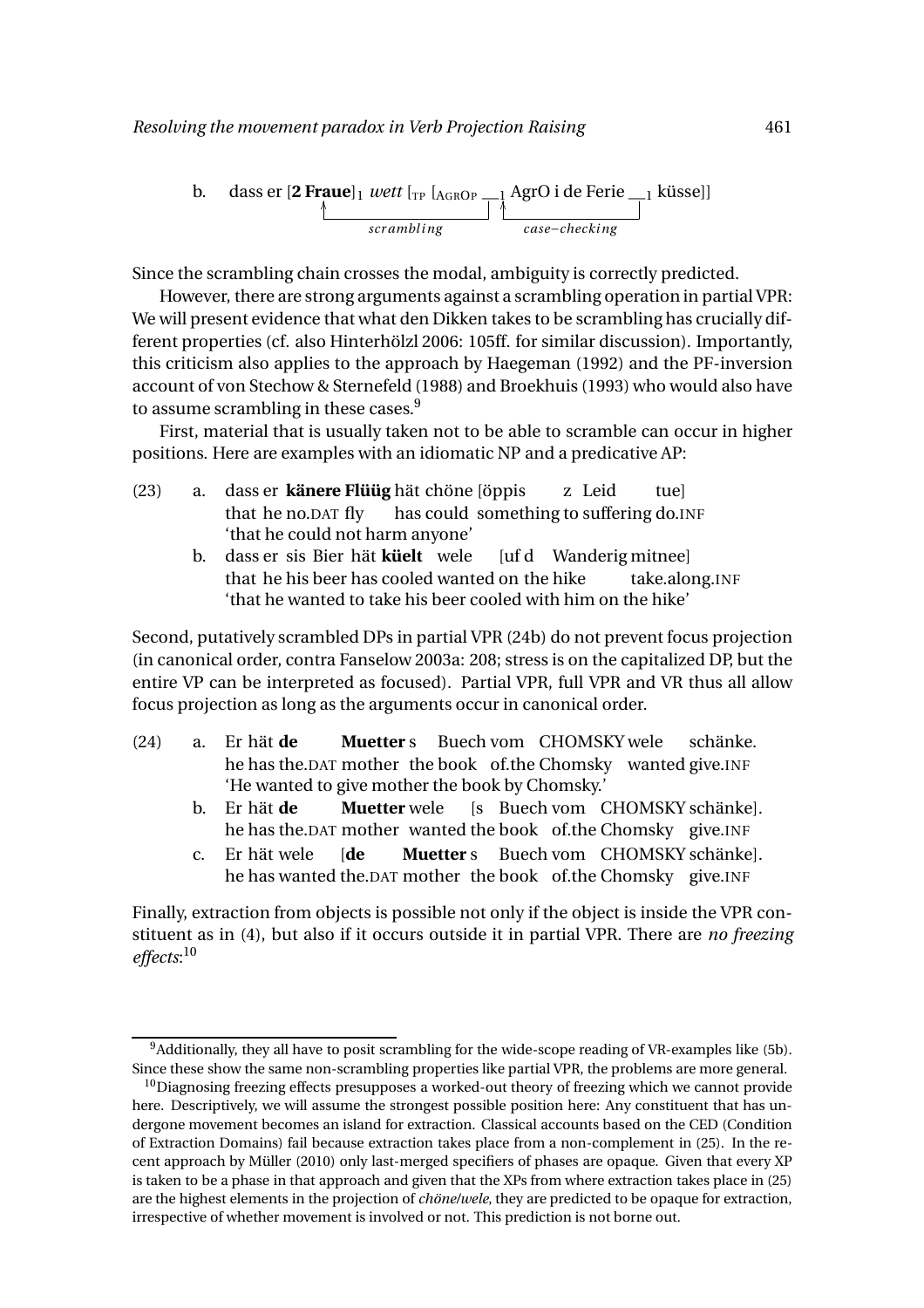- $(25)$  a. Was<sub>1</sub> het de Hans söle what has the John should [\_\_<sup>1</sup> für Büecher] chöne ohni for books could without help read.INF Hilf läse? 'What kind of books should John have been able to read without any help?'
	- b. Was $_1$  tänksch, dass de H hät [\_\_ $_1$  für Lüüt] wele what believe.2s that the J has for people wanted of his ideas vo siine Idee überzüüge? convince 'What kind of people do you think John wanted to convince of his ideas?'

Here are three examples showing that corresponding local scrambling behaves differently with respect to these tests:

- (26) a. \*dass de Peter sis Bier **küelt** morn that the Peter his beer cooled tomorrow on the hike uf d Wanderig mitnimmt takes.along
	- b. Er hät **s Buech** vom Chomsky de he has the book of.the Chomsky the.DAT mother MUETTER zäiget. shown (no focus projection)
	- c. \*Was<sub>1</sub> hät [\_\_<sub>1</sub> für Büecher] de what has for books the.NOM John yesterday bought Hans geschter kchaufft?

So far we can conclude that adopting scrambling for partial VPR is problematic. As the next section will show, things are somewhat more complex.

# **5 Movement effects emerge in non-canonical order**

While arguments of the lower verb that occur outside the VPR complement did not show any movement effects in the previous section, we are now going to show that such effects do emerge in partial VPR once the constituents occur in non-canonical positions, usually in very high positions. First, elements that are normally thought not to scramble cannot occur in higher positions (e.g. above the subject):  $<sup>11</sup>$ </sup>

(27) a. \*dass **känere Flüüg** *de Hans* hät chöne [öppis that no.DAT fly the John has could something to suffering do.INF z Leid tue] b. \*dass de Hans sis Bier hät **küelt** morn that the John his beer has cooled tomorrow wanted on the hike wele [uf d Wanderig mitnee] take.with

 $11$ As correctly pointed out by one of the reviewers, the ungrammaticality of (26a) and (27b) is due to the sequence predicative adjective > temporal adverb within the same verbal projection. If in (27b) the temporal adverb occurs in a lower projection the result is well-formed (offered by reviewer):

<sup>(</sup>i) dass de Hans sis Bier hät küelt wele that the John his beer has cooled wanted tomorrow on the hike morn uf d Wanderig mitnee take.along.INF

From a scrambling perspective this could be interpreted as showing that only short/low scrambling is possible but not scrambling to higher positions. For our purposes it is sufficient to observe that to derive cases like (23b) under scrambling, an operation has to be posited that is substantially different from clausal scrambling operations that lead to reordering.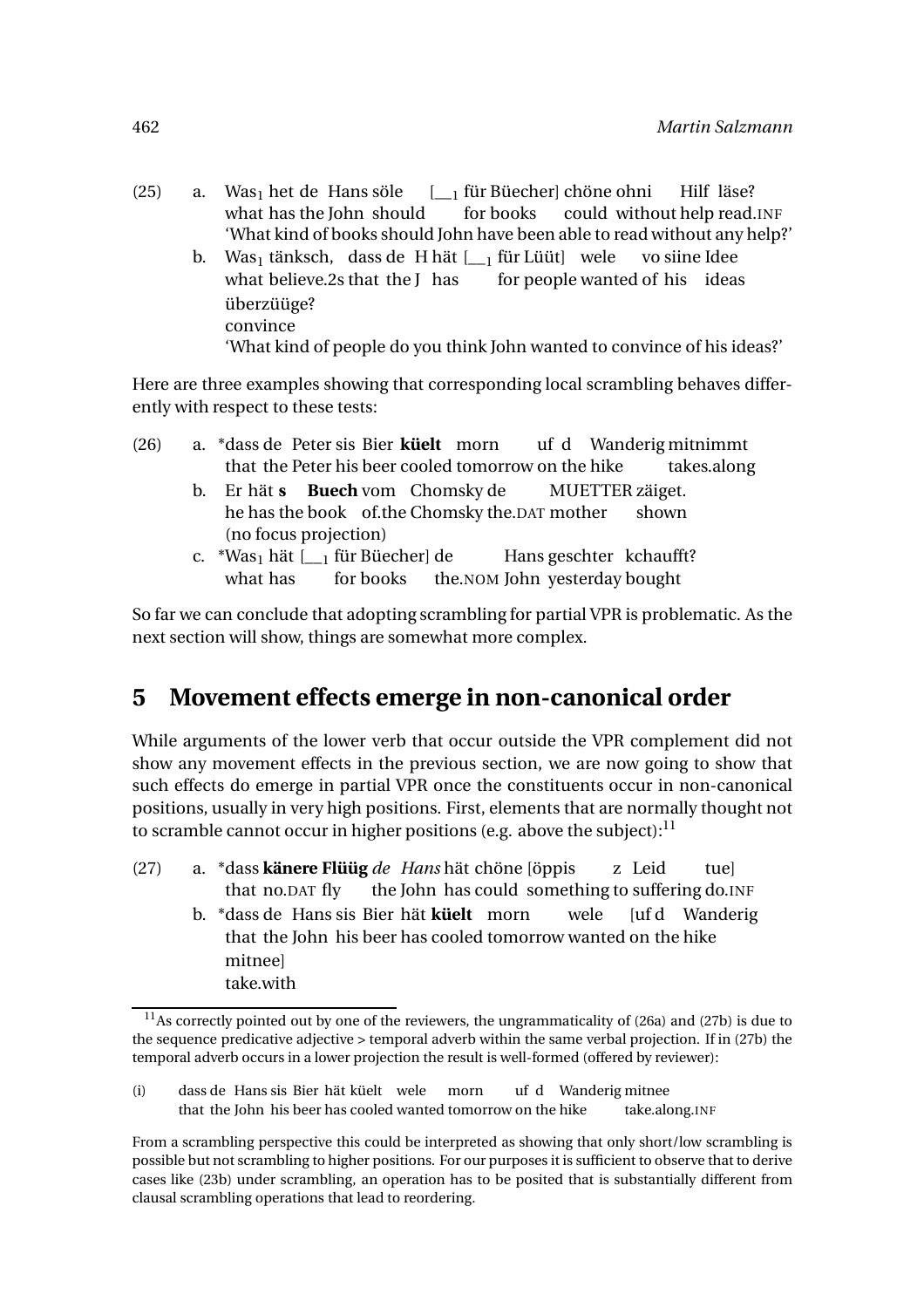Second, focus projection is blocked in non-canonical order (narrow scope on 'mother'). Again, VR, full and partial VPR pattern alike:

- (28) a. Er hät **s Buech vom Chomsky** de he has the book of.the Chomsky the.DAT mother MUETTER wele wanted give.INF schänke.
	- b. Er hät **s Buech vom Chomsky** wele he has the book of.the Chomsky wanted the.DAT mother [de MUETTER schänke]. give.INF
	- c. ?Er hät wele he has wanted the book of.the Chomsky the.DAT mother [**s Buech vom Chomsky** de MUETTER schänke]. give.INF

Third, freezing effects re-emerge in non-canonical order (especially with movement from above the SU):

(29) \*Was<sub>1</sub> hät [<sub>1</sub> **für Lüüt**] *de Hans* [wele vo siine Idee überzüüge]? what has for people the John wanted of his ideas convince.INF

Here, partial VPR patterns with regular scrambling in (26). At first sight, the facts from the last two sections suggest that sometimes scrambling is involved and sometimes it is not in the derivation of partial VPR like (5c). It thus seems as if the movement paradox is exacerbated. In the next section we will introduce a new account of VPR that resolves the paradox and provides a straightforward explanation of the scope properties of the examples in  $(5)$  without adopting scrambling.<sup>12</sup>

# **6 A base-generation approach**

In this section I will propose a base-generation approach to VPR that draws heavily on work by Fanselow (2001, 2003a/b) on free word order (cf. Bayer & Kornfilt 1994: 35ff. for a similar approach). The basic idea is that theta-role assignment can be delayed:<sup>13</sup>

(30) An argument A can be merged with a projection P only if the head of P (or a sublabel of the head) selects A as an argument (Fanselow 2003a: 207)

Since no reference to argument hierarchy is involved, theta-roles of the same head can be discharged in free order.<sup>14</sup> The crucial part of the merge condition is in parenthesis:

 $12$ The pattern described for partial VPR in sections 4 and 5 finds almost perfect parallels in the domain of remnant movement (Fanselow 2002: 100), Hinterhölzl (2002: 137) and the Third construction, cf. Bayer & Kornfilt (1994: 45), Wöllstein-Leisten (2001), and Geilfuss (1991), who refers to the putative scrambling facts presented in section 4 as pseudo-scrambling This shows that a proper understanding of the selective movement effects are indispensable for a proper understanding of verb clusters.

<sup>&</sup>lt;sup>13</sup>Fanselow (2001) contains a number of flaws (cf. Assmann & Heck 2009 for discussion), especially the assumption that theta-role assignment only requires c-command by the predicate. This wrongly predicts that arguments can be merged below the projection of its predicate. The new definition in (30) avoids this complication. Together with the assumption of cyclic incorporation the account is more compatible with recent strongly derivational instantiations of the Minimalist Program.

 $<sup>14</sup>$ Additional assumptions are necessary for languages like Dutch and West Flemish which have VR,</sup> restructuring and (only West Flemish) VPR but do not allow the order of arguments to be reversed (unless focal stress/focal particles are involved, in which case one may be dealing with A'-movement – thanks to one of the reviewers for clarification of this point). Scrambling can only change argument – adverb orders in these languages. It seems therefore, that the argument hierarchy must be preserved in the mapping in these languages, cf. e.g. Neeleman (1994).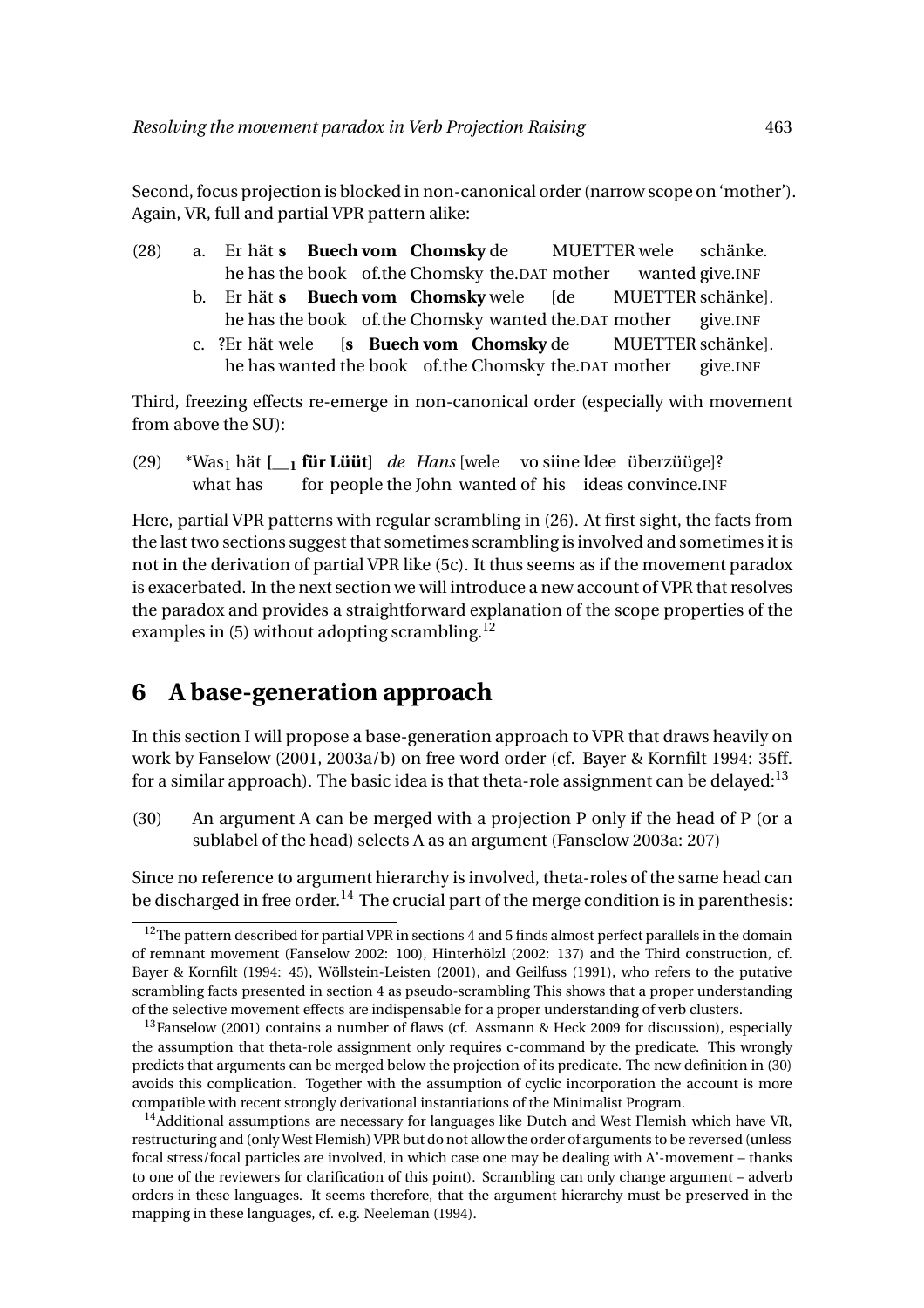A verb can assign theta-roles after it has incorporated into (and thus has become a sublabel of) another head. This implies that incorporation extends the theta-marking domain. This view is clearly non-standard and also implies a different approach to case-checking; essentially, case-checking will have to be done at the point of merge of an argument and thus will be a concomitant effect of merge. Consequently, casechecking/valuation does not involve Agree in a free word order language like German (this is basically the reason why arguments can appear in any order). In a simple clause, V always incorporates into v and the resulting V+v-complex subsequently incorporates into T. This licenses the merger of arguments of V in the projections of v and T:

(31) 
$$
\[ \text{Tr } \text{XP} \left[ [V_1 + v]_2 + T \right]_{2} = 1 \]
$$

$$
\oplus \{e.g. \text{ theme}\}\]
$$

The mechanism can be extended to VR/VPR and coherent constructions (Fanselow 2001): The embedded V incorporates into the matrix V and then into matrix v/T. As a consequence, arguments of the dependent verb can be merged in the projection of the modal/Aux/restructuring verb:

(32) 
$$
\begin{array}{ll}\n\text{[} & \text{[MODP } \text{XP} \text{ [V1+Mod] } \text{[} & \text{[} & \text{[VP1+Ind] } \text{] } \\
\text{[} & \text{[} & \text{[} & \text{[} & \text{[} & \text{[} & \text{[} & \text{[} & \text{[} & \text{[} & \text{[} & \text{[} & \text{[} & \text{[} & \text{[} & \text{[} & \text{[} & \text{[} & \text{[} & \text{[} & \text{[} & \text{[} & \text{[} & \text{[} & \text{[} & \text{[} & \text{[} & \text{[} & \text{[} & \text{[} & \text{[} & \text{[} & \text{[} & \text{[} & \text{[} & \text{[} & \text{[} & \text{[} & \text{[} & \text{[} & \text{[} & \text{[} & \text{[} & \text{[} & \text{[} & \text{[} & \text{[} & \text{[} & \text{[} & \text{[} & \text{[} & \text{[} & \text{[} & \text{[} & \text{[} & \text{[} & \text{[} & \text{[} & \text{[} & \text{[} & \text{[} & \text{[} & \text{[} & \text{[} & \text{[} & \text{[} & \text{[} & \text{[} & \text{[} & \text{[} & \text{[} & \text{[} & \text{[} & \text{[} & \text{[} & \text{[} & \text{[} & \text{[} & \text{[} & \text{[} & \text{[} & \text{[} & \text{[} & \text{[} & \text{[} & \text{[} & \text{[} & \text{[} & \text{[} & \text{[} & \text{[} & \text{[} & \text{[} & \text{[} & \text{[} & \text{[} & \text{[} & \text{[} & \text{[} & \text{[} & \text{[} & \text{[} & \text{[} & \text{[} & \text{[} & \text{[} & \text{[} & \text{[} & \text{[} & \text{[} & \text{[} & \text{[} & \text{[} & \text{[} & \text{[} &
$$

We assume that V-incorporation always takes place, but in many cases it does so abstractly, i.e. covertly. This holds for V-incorporation into T in V-final clauses, in VPR and in coherent constructions in the form of the Third Construction (where the verbs do not form a cluster on the surface).<sup>15</sup> Furthermore, incorporation is taken to apply cyclically. We thus adopt a single-output syntax where in many cases the lower copy of the verb will be realized, cf. Roberts (1997), Bobaljik (2002). The possible surface orders can be quite varied among varieties of German and are taken to be due to individual spell-out or linearization options, cf. Barbiers (2005/2009) and Salzmann (2010) for discussion. Importantly, we take incorporation to be full verb movement and not just feature movement; this aspect will be crucial in the account of the scope facts below. Finally, we assume that incorporation of verbs is triggered by strong c-selectional (Matushansky 2006) and/or verb status features (Bayer et al. 2005).<sup>16,17</sup>

<sup>&</sup>lt;sup>15</sup>One of the reviewers asks about the evidence for abstract incorporation. The major motivation are the agreement relationships beween the heads (c-selection/verb status), which are often expressed by overt incorporation (cf. e.g. VR and coherent constructions in SG).

 $16$ We assume that this is sufficient to guarantee the locality of theta-role assignment. Arguments of the V of a CP-complement thus cannot be merged in the higher clause (which would correspond to scrambling across finite clauses) because the lower verb cannot incorporate into the matrix V due to the intervening C, which does not incorporate.

This is an area that arguably constitutes the major shortcoming of the proposal in Boskovic & Takahashi (1998) who assume free base-generation and LF-movement (mostly lowering) into thetapositions. Since the lowering mechanism is rather unconstrained – it even allows upward movement into theta-positions, it seems inadequate for the (Zurich) German facts. Admittedly, the approach was designed to account for scrambling in Japanese, which has substantially different properties.

 $17$  One of the reviewers has correctly pointed out that there is a conceptual link between the availability of strong verb status features and the extension of theta-role assignment that remains unexpressed in the current analysis. I hope to be able to tackle a formalization of this relationship in future research.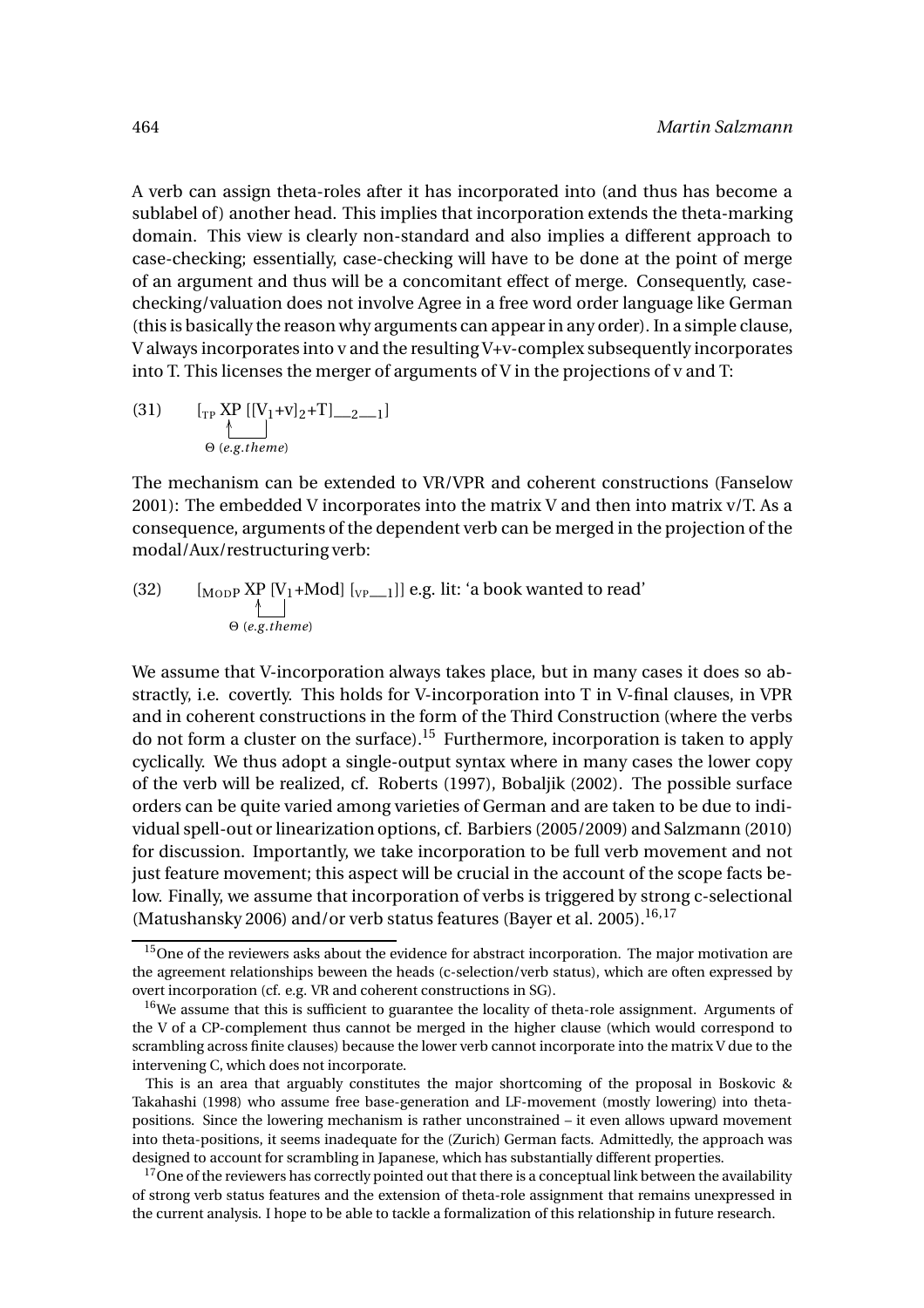### **7 Accounting for the properties of VR/VPR**

#### **7.1 Facts to be accounted for**

The following facts need to be accounted for: (i) We have to deal with the selective movement effects: While section 4 presented evidence against a movement account for partial VPR cases like (5c), section 5 showed that movement effects can be diagnosed once the XP occurs in a higher position. (ii) We need to account for the scope facts in (5): There is no ambiguity if the XP is within the VPR cluster, (5b), while ambiguity obtains if the XP is outside the VPR constituent, (5c), or in VR, (5a).

#### **7.2 Selective movement effects**

The fact that elements of which it is normally assumed that they do not scramble can occur in – putatively – derived positions is accommodated as follows: Since we assume that arguments, but also adjuncts, can be freely merged (things are more complex with certain adverbials, cf. 7.4) nothing in principle rules out merging such elements in higher positions. This does not imply that all orders will be equally acceptable and equally unmarked. Rather, what the computational system generates is filtered by surface structure constraints as e.g. in Müller (1999), which will filter out certain orders altogether (e.g. predicative adjectives in high positions) or will assign a marked status to certain orders (with concomitant lack of focus projection), cf. also Fanselow (2003a/b). This implies that the difference between the facts in section 4 and 5 is not derived syntactically. The criticism against the scrambling solutions in the previous sections thus essentially boils down to a general criticism of a movement approach to free word order of which VPR is an instantiation. As for the selective freezing effects, we follow Meinunger (2000) and Fanselow (2003a/b) in assuming that what bars extraction from XPs in the middle field is not whether the XP has already undergone movement but rather its specificity/topicality: Once the XP receives a specific/topical interpretation, it is opaque for extraction. Since this usually correlates with a high position one gets the impression of a freezing effect with scrambling that targets a high position. In this sense, VPR simply mirrors what is found in simple clauses: If the XP is non-topical and thus tends to occur in a low position within the clause where it is merged, extraction is fine (25) even if the XP does not overtly occur in the projection of its predicator; if however, it is topical and as a consequence is merged high in the clause, extraction fails  $(29).^{18}$ 

<sup>&</sup>lt;sup>18</sup>There is one systematic embarrassment for this base-generation approach (cf. also Assmann & Heck 2009): It fails to account for the possibility to "scramble" from XPs in non-complement positions. XPs that occur outside the VPR complement, but in a low position as in the sentences in section 4 are not only transparent for wh-extraction, but also for scrambling:

<sup>(</sup>i) dass niemert [über de Chomsky]<sup>1</sup> het that no.one about the C. had.SUBJ a book [es Buech \_\_1] chöne [i äim Jaar schriibe] can.INF in one year write.INF 'that no one could have written a book about Chomsky within one year'

Scrambling from NPs is only discussed in Fanselow (2001) and – like scrambling from VP – reanalyzed as base-generation. Applied to the definition used in (30) above, an argument of N can be merged outside NP if N (abstractly) incorporates into the head of the projection where the argument is merged. While this works in case the NP is in a complement position – N then incorporates into V and XP can be merged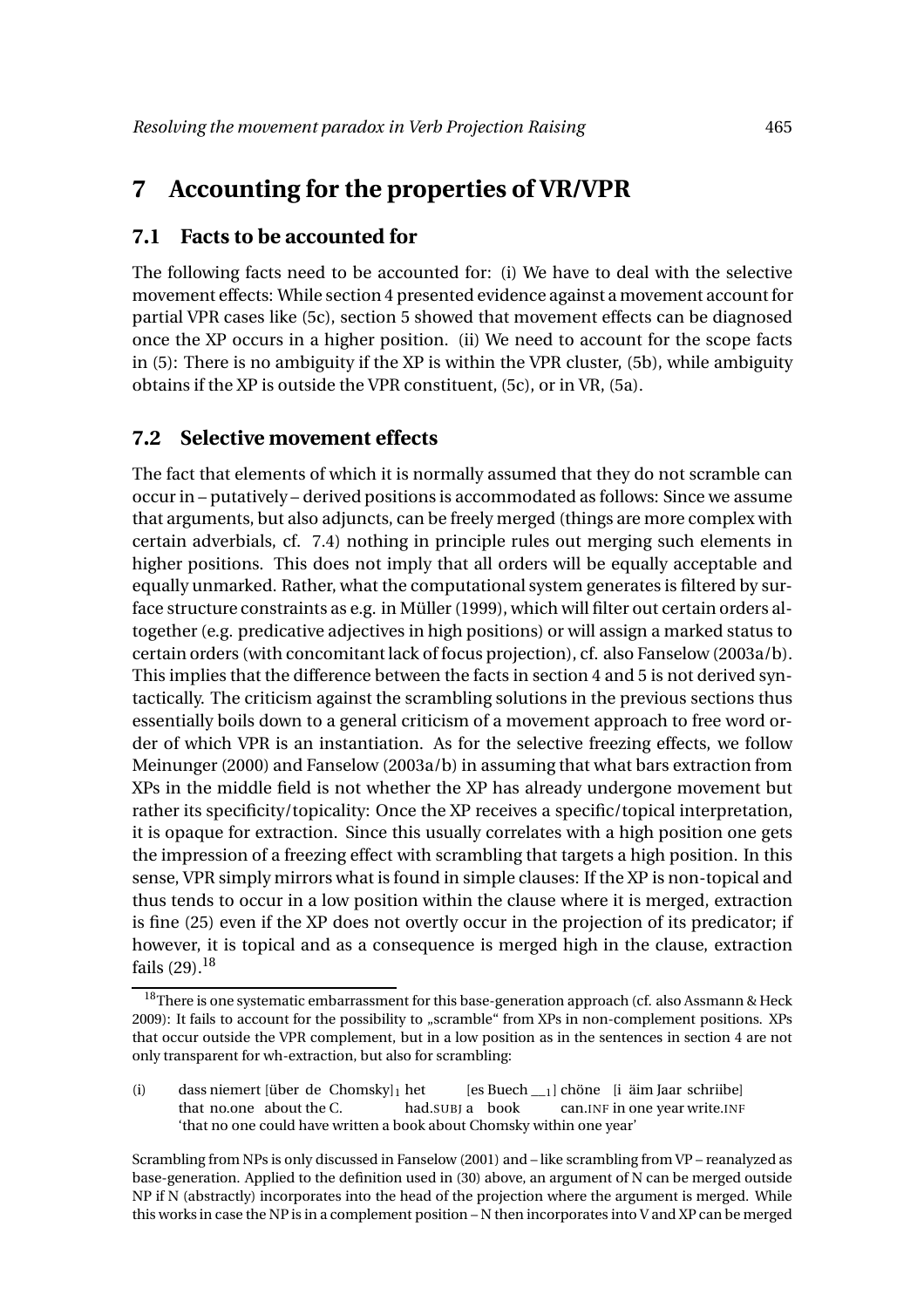#### **7.3 Scope**

Turning now to the scope facts, we have to distinguish two cases: a) The argument-QP is base-generated in the projection of the modal (VR, VPR as in  $(5b/c)$ ; b) the argument-QP is base-generated within the VPR complement, e.g. as in  $(5a)$ :<sup>19</sup>

| (33) | a. $\left[\begin{smallmatrix} 0 & \text{T} \end{smallmatrix} \right]$ $\left[\begin{smallmatrix} 0 & \text{T} \end{smallmatrix} \right]$ $\left[\begin{smallmatrix} 0 & \text{T} \end{smallmatrix} \right]$ $\left[\begin{smallmatrix} 0 & \text{T} \end{smallmatrix} \right]$ $\left[\begin{smallmatrix} 0 & \text{T} \end{smallmatrix} \right]$ | (5b/c) |
|------|---------------------------------------------------------------------------------------------------------------------------------------------------------------------------------------------------------------------------------------------------------------------------------------------------------------------------------------------------|--------|
|      | b. $\left[\begin{smallmatrix} 0 & \text{T} \end{smallmatrix}\right]$ $\left[\begin{smallmatrix} 0 & \text{T} \end{smallmatrix}\right]$ $\left[\begin{smallmatrix} 0 & \text{T} \end{smallmatrix}\right]$                                                                                                                                          | (5a)   |

In both cases, the embedded V abstractly incorporates into the matrix V and the newly formed cluster then incorporates into v and T. In (33a) this allows the high merger of an argument of the embedded V. While the syntax of verb movement is the same in both configurations, the consequences differ due to the different merge position of the XP:

In the first configuration with the QP in the projection of the modal, the modal ends up in matrix T and c-commands the QP. As a consequence, the *mod > XP* reading obtains, cf. (34a). Wide scope of the QP, on the other hand, follows from reconstruction/ interpretation of the lower copy of the modal, cf. (34b). The two LFs for (33a) look as follows (we assume that the lexical verb is always interpreted in the lowest position):

(34) a.  $\left[\begin{matrix} T_P \left[ \frac{V_T + Mod}{2} + T \right]_{VP} QP \left[ \frac{V_T + Mod}{2} \right]_{2} \left[ \frac{V_P}{TP} \left( \text{XP} \right) V_1 \right] \right] \end{matrix} \right]$ b.  $[\text{Tr} [\text{V}_1 + \text{Mod}]_2 + \text{T} [\text{V}_P QP[\text{V}_1 + \text{Mod}]_2 [\text{V}_P/\text{T}_P (XP) V_1]]]$ 

Note that for this account to work, covert head movement must not be executed as feature movement. Rather, it also involves the semantic and thus scopal properties of the heads so that covert head movement can lead to semantic effects (cf. Matushansky 2006: 104 and Lechner 2007: 11ff. for discussion of semantically active head-

Alternatively, one could take a very different position and argue that there is no scrambling from NPs altogether. What looks like scrambling in (i) would then be reanalyzed as a case of adverbial modification of the verb (cf. de Kuthy 2002, or, as suggested by one of the reviewers, as involving a three-place verb). Since such analyses are usually also applied to wh-movement, the entire argument involving freezing seems to break down: the transparency in configurations like (25) would then no longer indicate anti-freezing but would be the trivial consequence of the fact that there is no extraction in the first place. While (i) thus arguably cannot be used as an argument against freezing, things are different with examples like (25), which involve *was für*-split: Here the reanalysis analysis is not an option since it is restricted to PPs. Consequently, (25) would then indeed involve proper extraction and would indicate anti-freezing. To be fair, alternative analyses are available for *was-für* split, viz. remnant movement (Abels 2003) so that even this case may eventually turn out to be irrelevant for the freezing argument.

<sup>19</sup>We use a mixed V-VP/OV-system as in Cooper (1995), Barbiers (2000) where VP/CP complements occur as right-hand complements of V while all other complements appear to the left. See Salzmann (2010) for an explicit account that makes use of linearization parameters operative at PF. For the data at hand, an account that starts out with a consistently left-branching syntax and derives the right-branching order by means of PF-inversion between V and VP/CP delivers equivalent results.

For reasons that will become clear shortly, we treat VR and VPR as essentially the same thing. The only difference is that in cases of VR the dependent VP (rather: TP, cf. 7.4.2) does not contain any constituents other than the verb (the arguments against a unification advanced in Haegeman 1994 do not apply to ZG). See Salzmann (2010) for a proposal of how to explain why certain languages (notably Standard Dutch) are restricted to VR and disallow VPR.

in any projection that contains N – it is by no means clear how this should be possible in cases like (i) where the NP is not a complement of V and fails to satisfy the c-command condition on incorporation (only heads that are c-commanded can be incorporated). Potentially, abstract incorporation of N does not take place until V has incorporated into matrix T in (i). This would, however, be in conflict with cyclicity.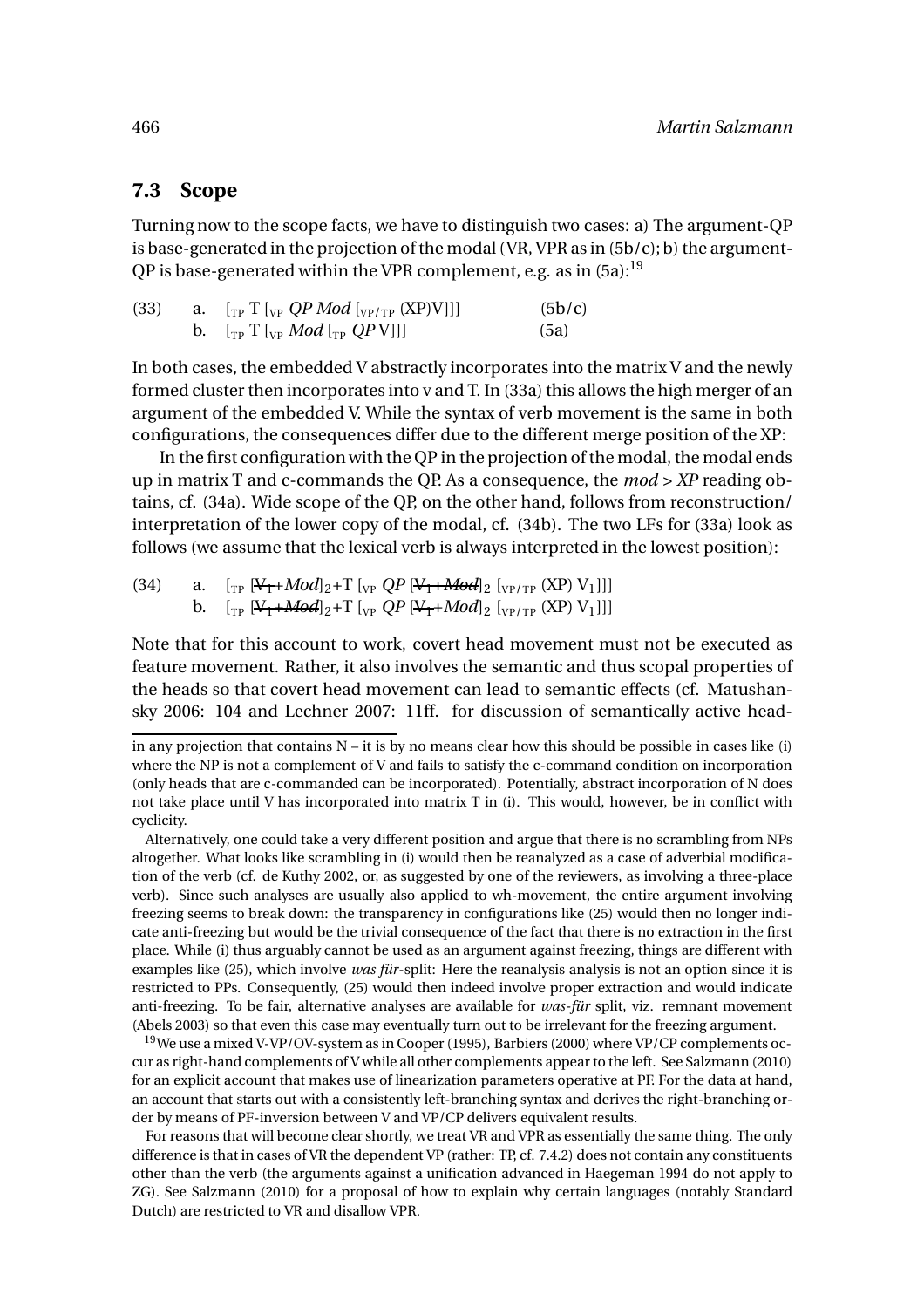movement).

In the second configuration where the QP is merged below the modal, (33b), scopal opacity follows since the modal c-commands the QP irrespective of whether predicate raising is reconstructed (35b) or not (35a) – the QP does not move (we exclude QR). We thus get the following two possible LFs for (33b):

(35) a.  $\left[\begin{matrix} T_P & W_T + Mod \end{matrix}\right]_2 + T \left[\begin{matrix} V_T & W_T + Mod \end{matrix}\right]_2 \left[\begin{matrix} T_P & QPV_1 \end{matrix}\right]_1$ b.  $[r_P \left[ \frac{V_1 + Mod}{2} \right]_2 + T \left[ \frac{V_P}{V_1 + Mod} \right]_2 \left[ \frac{V_P}{2} \left[ \frac{QPV_1}{2} \right] \right]$ 

The scope facts are thus an automatic side-effect of the predicate-raising approach.<sup>20</sup>

#### **7.4 On the size of the VR complement – additional scope facts**

#### **7.4.1 Scrambling accounts**

In this section we will discuss two additional types of scope facts that are important for a proper understanding of VR and VPR. Both were already noted in Haegeman & van Riemsdijk (1986: 446f.) and Haegeman (1992). First, adverbials outside the VR/VPR complement are ambiguous between high and low construal, i.e. they either have scope over the higher or just over the lower verb; if, on the other hand, they occur inside the VPR constituent, only the low construal is possible (we use translated examples of Haegeman 1992: 110, 113):<sup>21</sup>

Importantly, both the DO and the IO can have narrow scope with respect to the modal:

| (ii) |                              |  |  | dass de Lehrer eme Schüeler es Buech hät wele schänke | IO > modal                 |
|------|------------------------------|--|--|-------------------------------------------------------|----------------------------|
|      | that the teacher a.DAT pupil |  |  | a book has wanted give. INF                           | $\text{modal} > \text{IO}$ |

To extend the scope of the modal, some percolation mechanism is necessary. Percolation of the features of the modal up to the aux may be sufficient to handle narrow scope of the DO, but since the aux fails to c-command the IO, the narrow scope reading of (ii) remains unexplained. For such cases to be tractable under the Bader & Schmid approach, a different structural condition on scope (m-command?) seems unavoidable.

<sup>21</sup> Haegeman & van Riemsdijk (1986: 446) actually use examples with ambiguous temporal adverbials. While adverbials outside the VR/VPR constituent can indeed easily modify the embedded verb, it is difficult to construct examples where the adverb can actually also modify the matrix verb, i.e. the modal. Here is one example where the presence of an additional adverbial *nüme* 'no longer' disambiguates the example:

- (i) dass er morn that he tomorrow no.longer wants at us drop.by.INF (nüme) wett (bi öis) verbiichoo
	- a. 'that tomorrow he will no longer want drop by at our place' (with *nüme*)
	- b. 'that he wants to drop by at our place tomorrow' (without *nüme*)

See Bouma (2003) for more data of this type.

 $^{20}$ Base-generation approaches like Bader & Schmid (2009) that also base-generate the verb cluster itself have difficulties accounting for scope ambiguities because in certain configurations the modal will fail to c-command the QP. Take a VR or VPR-example with two indefinite objects outside a 3-verb cluster headed by an auxiliary, as schematically depicted in the following structure:

 $\begin{bmatrix} 1 \end{bmatrix}$   $\begin{bmatrix} 10 \end{bmatrix}$   $\begin{bmatrix} 10 \end{bmatrix}$   $\begin{bmatrix} 10 \end{bmatrix}$   $\begin{bmatrix} 10 \end{bmatrix}$   $\begin{bmatrix} 10 \end{bmatrix}$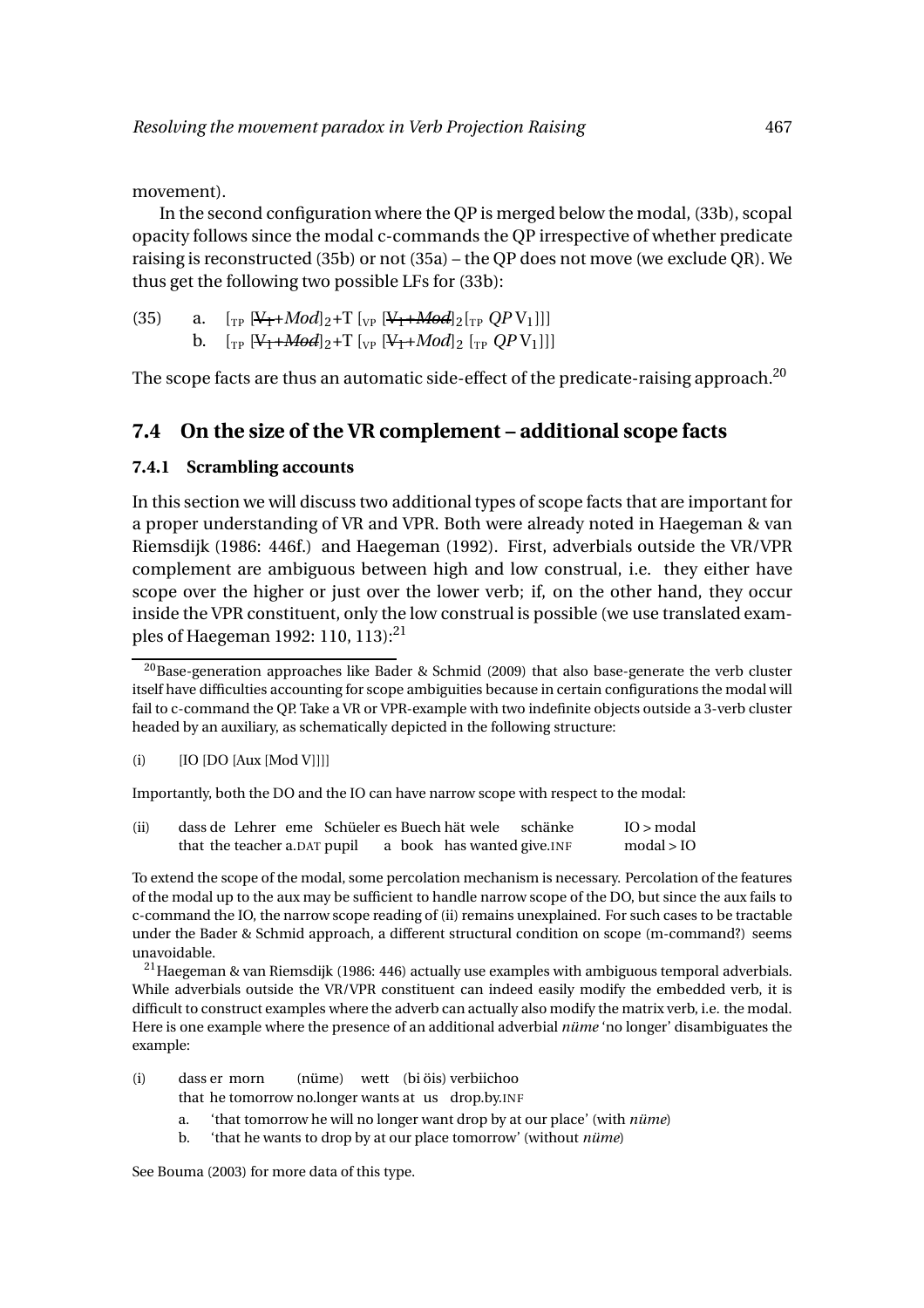- (36) a. dass de Hans de Peter *drüümaal* das Buech laat läse that the John the Peter three.times that book lets read.INF 3 times > let let > 3 times
	- b. dass de Hans de Peter *drüümaal* laat das Buech läse that the John the Peter three.times lets that book read.INF 3 times > let let > 3 times
	- c. dass de Hans de Peter das Buech laat *drüümaal* läse that the John the Peter that book lets three.times read.INF \*3 times > let  $let > 3 times$

Under the wide-scope reading of *drüümaal* there are three instances of causation; under the narrow scope reading there is only one instance of causation. Under movement approaches to VR/VPR, the low construal of *drüümaal* in (36a/b) is not unproblematic. For (36b), all scrambling approaches reviewed here would have to assume scrambling of the adverbial from  $VP_2$  to  $VP_1$  with optional reconstruction. Scrambling of adverbials is a controversial issue that I will come back to in the next subsection. What these facts certainly imply is that  $VP_2$  contains more structure than just a VP. (36a) raises interesting issues: Under OV-approaches (Haegeman and Broekhuis) it can be handled by means of variable attachment sites (adjunction to  $VP_2$  or  $VP_1$ ) if VR is a possibility (Haegeman) or by means of scrambling to  $VP_1$  plus reconstruction (Broekhuis 1993). Crucially, however, the facts cannot be accounted for under den Dikken's approach where  $VP_2$  is explicitly taken to be just a bare big  $VP$  – there would be no base-position for the adverbial into which it could reconstruct (the problem is hinted at in den Dikken 1994: 87, fn. 113).

The same problem obtains with ambiguities in the interpretation of modals: indefinites that occur above the modal 'can' are ambiguous between a deontic/root ('someone is able to ...') and an epistemic interpretation ('it is possible that someone ...'). If, however, the subject occurs inside the VPR complement only an epistemic interpretation is possible (the *-n* on *chan* in (37c) is a linking consonant).

| (37) | a. dass de Wage öppert cha repariere    | $\sqrt{\mathrm{root}}$    |
|------|-----------------------------------------|---------------------------|
|      | that the car someone can repair. INF    | $\sqrt{\text{epistemic}}$ |
|      | 'that someone can repair the car'       |                           |
|      | b. dass öppert cha de Wage repariere    | $\sqrt{\text{root}}$      |
|      | that someone can the car repair. INF    | $\sqrt{\text{epistemic}}$ |
|      | c. dass de Wage chan [öppert repariere] | *root                     |
|      | that the car can someone repair. INF    | $\sqrt{\text{epistemic}}$ |
|      |                                         |                           |

Under the OV-approaches, the ambiguity in (37b) follows from scrambling of the subject from  $VP_2$  to  $VP_1$  plus optional reconstruction. (37a) can also be accounted for via scrambling + reconstruction (Broekhuis 1993) or, if VR is a possibility (Haegeman 1992), by assigning two different structures to it, i.e. with the subject either in SpecVP<sub>2</sub> or SpecVP<sub>1</sub> (in the first case, the modal is a raising verb, in the second case it is a control verb). As with the previous phenomenon, (37a) is problematic for den Dikken because the subject cannot come from  $VP_2$  since the subject theta-role of  $VP_2$  is projected in  $SpecVP<sub>1</sub>$  (recall fn. 6). The ambiguity thus remains unaccounted for.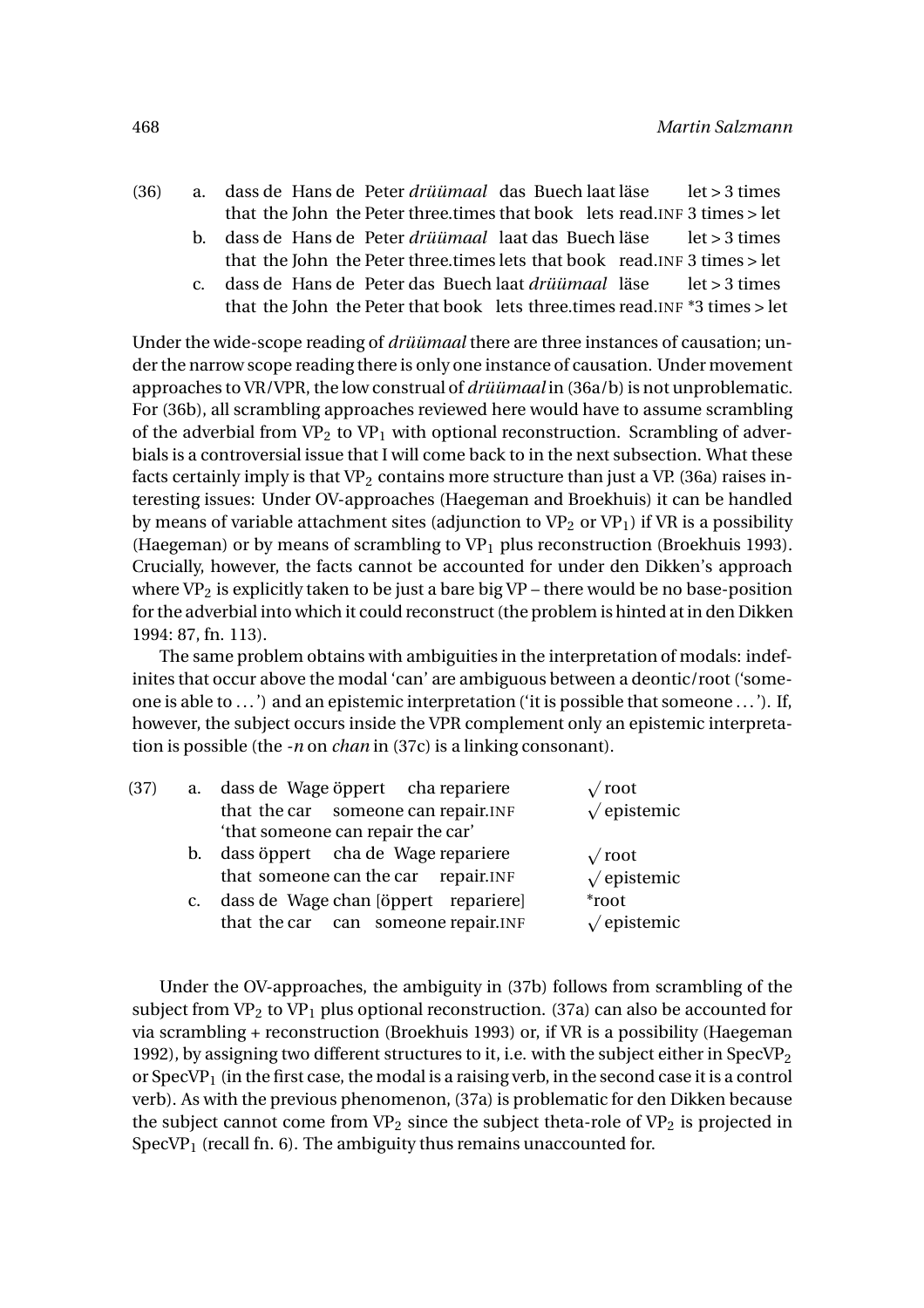#### **7.4.2 The base-generation account**

In the base-generation account proposed here, the ambiguities are the result of covert verb movement. We will begin with the ambiguity of the modal: If the subject of V2 is merged within the VPR complement, e.g. as a specifier of V2 (37c), it will always be in the c-command domain of the modal (regardless of reconstruction) so that only an epistemic interpretation is possible; the derivation is essentially as in (35) and we get the following LFs for (37c).

| (38) | a. $\left[\begin{smallmatrix} 0 & 0 \\ 0 & 1 \end{smallmatrix}\right]$ $\left[\begin{smallmatrix} 0 & 0 \\ 0 & 1 \end{smallmatrix}\right]$ $\left[\begin{smallmatrix} 0 & 0 \\ 0 & 1 \end{smallmatrix}\right]$ $\left[\begin{smallmatrix} 0 & 0 \\ 0 & 1 \end{smallmatrix}\right]$ $\left[\begin{smallmatrix} 0 & 0 \\ 0 & 1 \end{smallmatrix}\right]$ $\left[\begin{smallmatrix} 0 & 0 \\ 0 & 1 \end{smallmatrix}\right]$                                                                                     |
|------|----------------------------------------------------------------------------------------------------------------------------------------------------------------------------------------------------------------------------------------------------------------------------------------------------------------------------------------------------------------------------------------------------------------------------------------------------------------------------------------------------------------|
|      | b. $\left[\begin{matrix} \begin{bmatrix} V_{\text{T}} + \text{Mod} \end{bmatrix} \begin{bmatrix} 2 + T \end{bmatrix} \begin{bmatrix} V_{\text{P}} \\ V_{\text{P}} \end{bmatrix} + M \begin{bmatrix} N_{\text{T}} + M \begin{bmatrix} N_{\text{T}} \\ N_{\text{T}} \end{bmatrix} \begin{bmatrix} 2 \\ 2 \end{bmatrix} \begin{bmatrix} 2 \\ 2 \end{bmatrix} \begin{bmatrix} 2 \\ 2 \end{bmatrix} \begin{bmatrix} 2 \\ 2 \end{bmatrix} \begin{bmatrix} 2 \\ 2 \end{bmatrix} \begin{bmatrix} 2 \\ 2 \end{bmatrix}$ |

In (37a/b), the subject of the lexical verb is merged higher, in the projection of the modal. Since the modal can be interpreted above or below the subject, the two readings are easily obtained, basically as in (34), as the two LFs show:

(39) a.  $\left[\begin{matrix} T_P \left[ \frac{V_1 + Mod}{2} + T \left[ \begin{matrix} V_P \text{ } SU \left[ \frac{V_1 + Mod}{2} \right] \end{matrix} \right] \right] + Mod \right] \right]$ b.  $\left[\begin{array}{cc} T_{\text{PP}} & \text{[V}_{1} + \text{Mod}\end{array}\right]_{2} + T \left[\begin{array}{cc} T_{\text{PP}} & \text{[V}_{1} + \text{Mod}\end{array}\right]_{2} \left[\begin{array}{cc} T_{\text{PP}} & \text{(XP)} & \text{V}_{1}\end{array}\right]$ 

The adverbial facts are more interesting as it is far from clear how an adverbial that modifies the embedded verb can occur outside the projection of that verb. While the base-generation mechanism can readily handle merger of arguments in higher projections, it is at first sight unclear how adverbials are to be treated since they are not arguments of verbs and therefore cannot be licensed by V-incorporation into higher heads. We would like to propose the following: If adverbials are merged as specifiers of functional heads, one can extend the predicate raising approach: suppose that in examples like (36a/b) a functional head F is merged below the causative verb. When V incorporates into *laat*, it will carry F along so that it can license the adverb within the projection of the causative verb (checking of the relevant feature of F can be delayed):

(40) a. dass de Hans de Peter **drüümaal** laat [**F** das Buech läse] that the John the Peter three.times lets that book read.INF

> b. dass de Hans de Peter **drüümaal** [läse<sub>1</sub> that the John the Peter three.times read.INF +**F**]2+ laat [\_\_<sup>2</sup> das Buech lets that book  $\lceil$  1]

The ambiguity in the interpretation of the adverbial then results from predicate raising and optional reconstruction (interpretation of the lower copy of *laat*, basically as in (34)). We thus get the following LFs for (36b):

(41) a. dass de Hans [[<del>läse<sub>1</sub> + F</del>]<sub>2</sub>+ *laat*]<sub>3</sub>+T de Peter **drüümaal** [[<del>läse<sub>1</sub></del> + F]<sub>2</sub>+ that the John read.INF lets the P. three.times read  $\frac{leaf_3}{[Hzse_1+F]_2}$  das Buech läse<sub>1</sub>] lets read that book read b. dass de Hans [[<del>läse<sub>1</sub> +F</del>]<sub>2</sub>+ *łaat*]<sub>3</sub>+T de Peter **drüümaal** [[<del>läse<sub>1</sub></del> +F]<sub>2</sub>+ that the J. read.INF lets the P. three.times read *laat*]<sub>3</sub> [[<del>läse<sub>1</sub></del> +**F**]<sub>2</sub> das Buech läse<sub>1</sub>] lets read that book read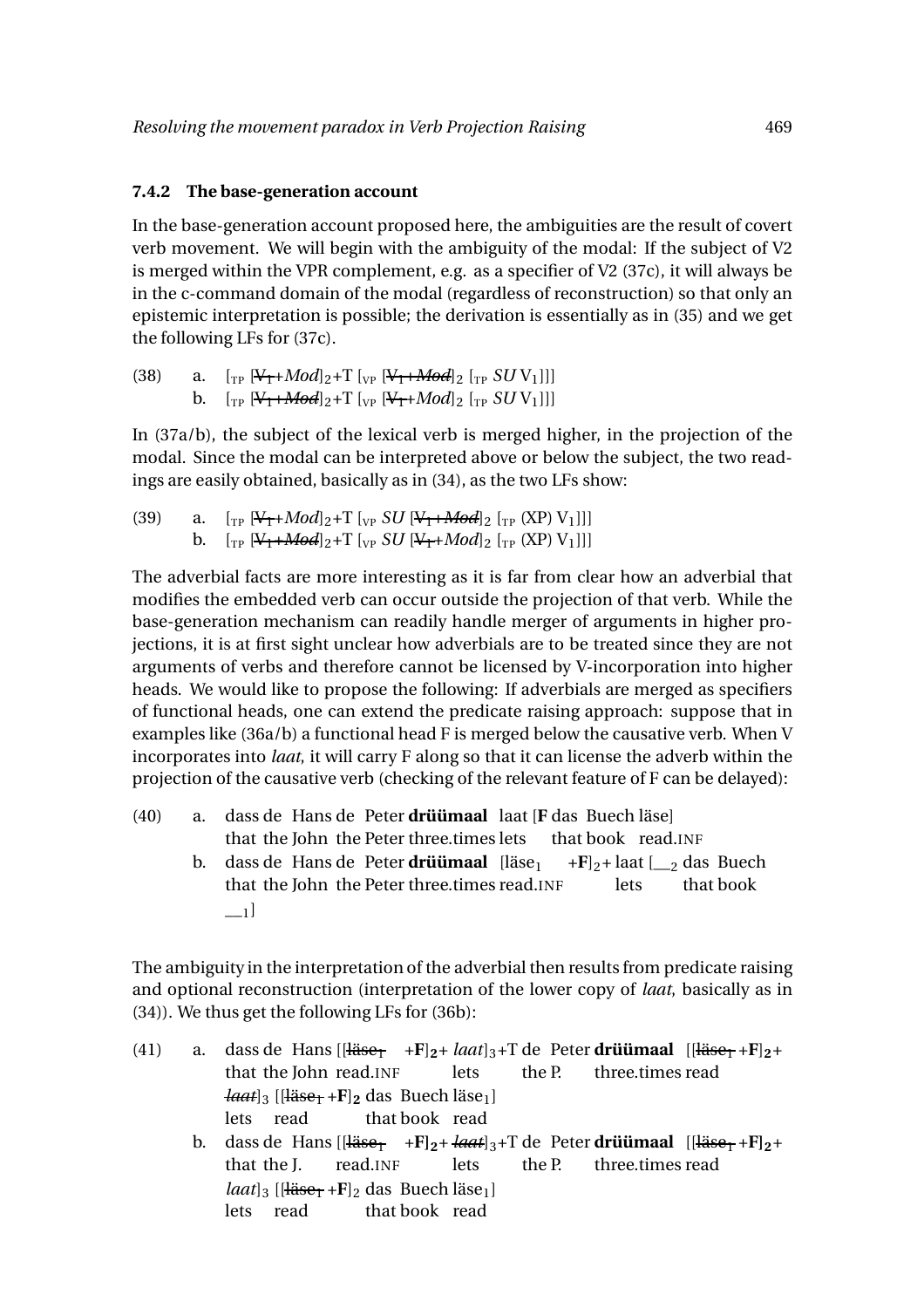This analysis treats adverbials and arguments on a par, which implies that adverbials can be scrambled. This clashes with much of the literature where scrambling of adverbials is normally ruled out on the basis of examples like the following (the example is, of course, fine with high construal of the adverb; SG, Fanselow 2001: 401):

| (42) |               | *dass [ <b>morgen</b> $_1$ [ <sub>TP</sub> niemand [ <sub>CP</sub> PRO ____] ein Buch zu lesen] versprach]] |                              |  |
|------|---------------|-------------------------------------------------------------------------------------------------------------|------------------------------|--|
|      | that tomorrow | no.one                                                                                                      | a book to read. INF promised |  |

However, the facts are not so straightforward. As pointed out in Fanselow (2003a: 214), some selected adverbials resist scrambling while certain adjuncts do seem to scramble (these are coherent constructions):

| (43) |    |                                                           | a. ?? dass man im Hotel niemandem zu wohnen versprechen sollte    | <b>ARG</b> |
|------|----|-----------------------------------------------------------|-------------------------------------------------------------------|------------|
|      |    |                                                           | that one in the hotel nobody. DAT to live INF promise. INF should |            |
|      |    | 'that one should not promise anyone to live in the hotel' | (SG)                                                              |            |
|      | b. |                                                           | dass man in diesem Hotel niemandem zu essen empfehlen             |            |
|      |    | that one in this                                          | hotel nobody.DAT to eat.INF recommend.INF                         | ADJ.       |
|      |    | kann                                                      |                                                                   |            |
|      |    | can                                                       |                                                                   |            |
|      |    |                                                           | 'that one cannot recommend anyone to eat in this hotel'           | (SG)       |
|      |    |                                                           |                                                                   |            |

Examples like (43b) show that adverbials can be licensed within the projection of the higher verb. What seems to be the case, though, is that they are much more restricted in their reordering possibilities: While they may be merged in higher clauses, they have to occur very low (cf. also den Besten & Broekhuis 1992: 30 for similar facts). I take these restrictions to follow from independent surface structure generalizations.22,23

### **8 Further arguments in favor of verb movement**

In this section we will provide two additional arguments in favor of verb movement and against a scrambling account.

<sup>&</sup>lt;sup>23</sup>The scope facts in VR with Inf>Mod order are the same as with Mod>Inf order, i.e. indefinites are ambiguous (while WF disallows this order, it is possible in Standard Dutch, SG and also in ZG):

| (i) | dass er 2 Fraue küsse wett      |  | $2 >$ want    |
|-----|---------------------------------|--|---------------|
|     | that he 2 women kiss. INF wants |  | want $> 2$ ZG |

Under OV-approaches, the ambiguity follows from optional scrambling to VP<sub>1</sub> (cf. also Bobaljik & Wurmbrand 2005). Under den Dikken's VO approach, the facts follow if it is additionally assumed that the dependent verb overtly incorporates into the modal. As long as the object moves across the modal, the scope facts come out right. In Salzmann (2010), such orders are analyzed as the result of overt PFincorporation of the dependent verb. The scope facts can then be analyzed as in (34).

 $\frac{22}{2}$ This also applies to the contrast between (23b) and (26a) above: As long as the predicative adjective is in the c-command domain of its subject, it may also occur in the higher clause (at this point I am not sure whether the adjective is licensed by means of incorporation of some functional head as in (40) or whether it is independently licensed in the matrix clause as long as it is c-commanded by its subject).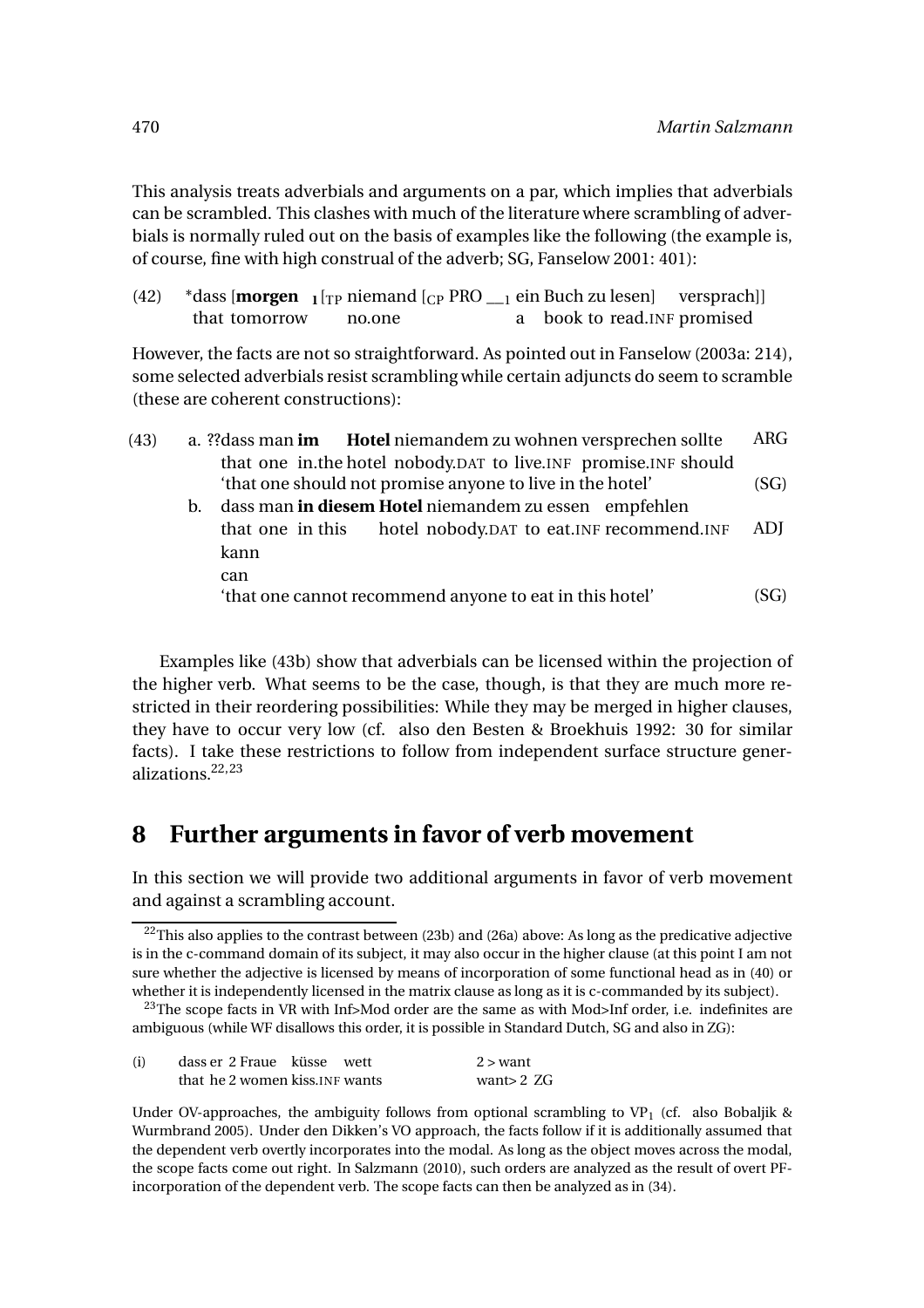#### **8.1 Hinterhölzl's paradox**

Hinterhölzl (2006: 113f.) provides one example that is clearly incompatible with a scrambling account. Consider the following VPR-example involving a causative verb (this is a translation of the West Flemish example used in Hinterhölzl; cf. also Bouma 2003: 37f. for similar data):

| (44) | dass er d Schüeler 2 Stuck laat drüümal üebe.                | 2 p > 3 x  |
|------|--------------------------------------------------------------|------------|
|      | that he the students 2 pieces lets three times rehearse. INF | $*3x > 2p$ |

The indefinite can have wide or narrow scope with respect to the causative verb in this example, as is expected given covert verb movement (under wide scope, there are two specific pieces that the students are told to practice three times, under narrow scope they are just told to practice the same two pieces three times, but which pieces they practice is irrelevant). What is crucial is that under narrow scope of the indefinite, it must have wide scope w.r.t. the adverbial. This is unexpected under a scrambling/movement account as the indefinite would arguably come from below the adverbial – the base-position of objects is below frequency adverbials.<sup>24</sup> Under verb movement the facts are as expected because the relative scope between the indefinite and the frequency adverbial is fixed, only the scope of the verb can change via predicate raising. $25$ 

### **8.2 Negative indefinites**

Further evidence for verb movement comes from the interaction between VPR and negative indefinites (NI, Penka 2007). While NIs have been frequently used in the argumentation for scope (Haegeman & van Riemsdijk 1986, Haegeman 1992, den Dikken 1994/1995), what these approaches have failed to take into account is a third reading that negative indefinites allow. This third reading is often referred to as the split reading whereby the negative and the indefinite part are split by some scopal element. Consider the following VPR-example (the split reading is the third one):

| (45) | dass kän Profässer [törf bi de Prüefig aawesend sii] | $\neg$ prof > may     |  |
|------|------------------------------------------------------|-----------------------|--|
|      | that no professor may at the exam present be         | $may > \neg prof$     |  |
|      | 'that no professor must be present during the exam'  | $\neg$ > may > a prof |  |

It should be pointed out that not all readings are equally salient, especially the narrow scope reading (may  $> \neg$  prof) is difficult to obtain in this context. It can, however, be forced by using certain particles (cf. Penka & von Stechow 2001: 267ff.). Interestingly, if the negative indefinite is within the VPR-constituent, only the narrow-scope reading is possible (cf. also von Stechow 1992: 240 for this observation):

<sup>&</sup>lt;sup>24</sup>This criticism also applies to the LF-lowering approach of Boskovic & Takahashi (1998).

 $^{25}$ A similar point can be made with the relative scope of multiple adjuncts (Bouma 2003: 34ff.): They are restricted to surface scope. If they were to involve scrambling from the embedded VP, reversed scope interpretations would in principle be conceivable. The facts discussed here also follow under Hinterhölzl's remnant movement account that we address in section 10.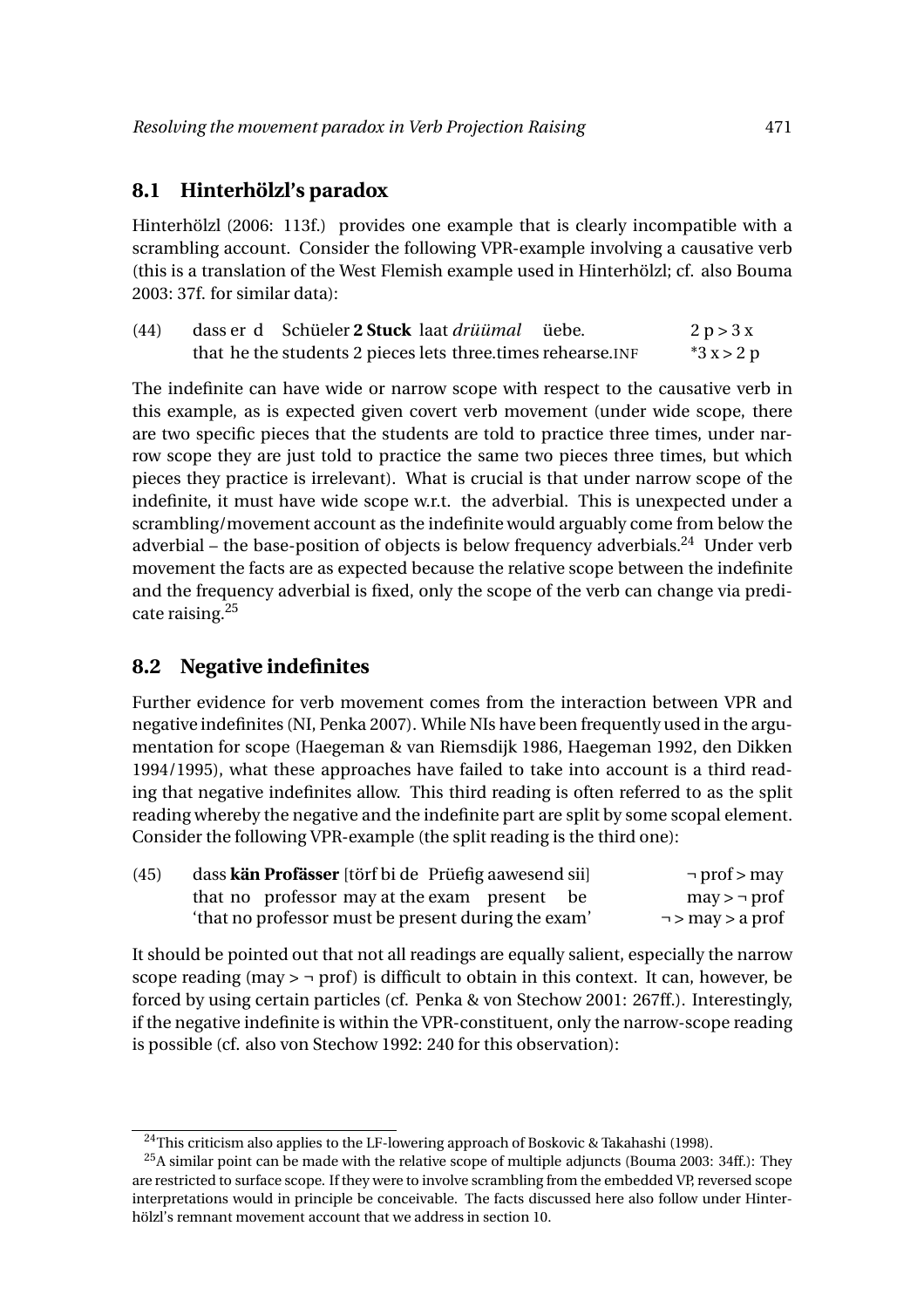(46) dass bi de Prüefig törf [(au mal) **kän Profässer** debii that at the exam may once no professor present be sii]  $\tau$  pr > may  $may$  >  $\neg$  pr 'it is allowed that no professor is present during the exam' \*¬ > may > a pr

One straightforward explanation for this is that negative indefinites are actually the spell-out of two parts, an abstract negation + a non-negative indefinite. Crucially, for them to be realized as one word they have to be adjacent in surface syntax, i.e. at PF (Penka 2007: 103f.). If in (46) the abstract negation and the indefinite are within the VPR constituent, amalgamation is successful and the narrow scope reading obtains. The wide scope reading is impossible since both elements are in the c-command domain of the modal. The split scope reading would require the abstract negation to be located above the modal. But in that case the adjacency would be disrupted so that amalgamation fails. As a consequence, the split reading is not available:

(47) \*Op¬ *may* [a professor ... ]

The only grammatical derivation involves both the abstract negation and the indefinite within the VPR-constituent. Since there is no intervening material, they can be spelledout together. In this case, however, there is no effect on scope:

(48) *may* [Op¬ a professor ... ]

Let us look at how a scrambling approach would analyze (45): To obtain the wide-scope reading (= de re reading), the indefinite must be scrambled into the matrix clause while the abstract negation is directly merged in the matrix clause. Finally, both elements are interpreted there:

(49) 
$$
Op\neg [a X]_1 \mod [v_P \cdots \_1]
$$
 wide-scope: scrambling of indefinite + high merger of Neg

To obtain the split reading, the indefinite is again merged below, then scrambled into the matrix clause (so that both elements can be spelled out as one element) while the negation is directly merged in the matrix clause. Subsequently, the indefinite is reconstructed (or scope is computed according to Aoun & Li 1991, which makes reconstruction unnecessary):

(50) 
$$
0p = [a X]_1 \text{ Mod } [v_P \dots [a X]_1] \text{ split reading: scrambling + reconstruct. of the in-definite + high merger of Neg
$$

While the previous derivations seem rather innocuous, the derivation for the narrowscope reading (de dicto) of (45) raises concerns: Since both the abstract negation and the indefinite are interpreted in the scope of the modal, they have to originate within the VPR-constituent. Then, since the NI is realized in the matrix clause, they both have to be scrambled into the matrix clause so that they can be spelled-out as one word there. Subsequently, both elements have to be reconstructed (or scope is computed as in Aoun & Li 1991):

(51) 
$$
\begin{array}{c}\n[\Theta_{\mathbf{P}}^{-1}]_2 \left[\mathbf{a} \cdot \mathbf{X}\right]_1 \text{ Mod } [v_P \left[Op^{-1}\right]_2 \left[a \cdot \mathbf{X}\right]_1] \\
\hline\n\end{array}\n\text{harrow scope: scrambling + reconstruction of both indefinite and negation}
$$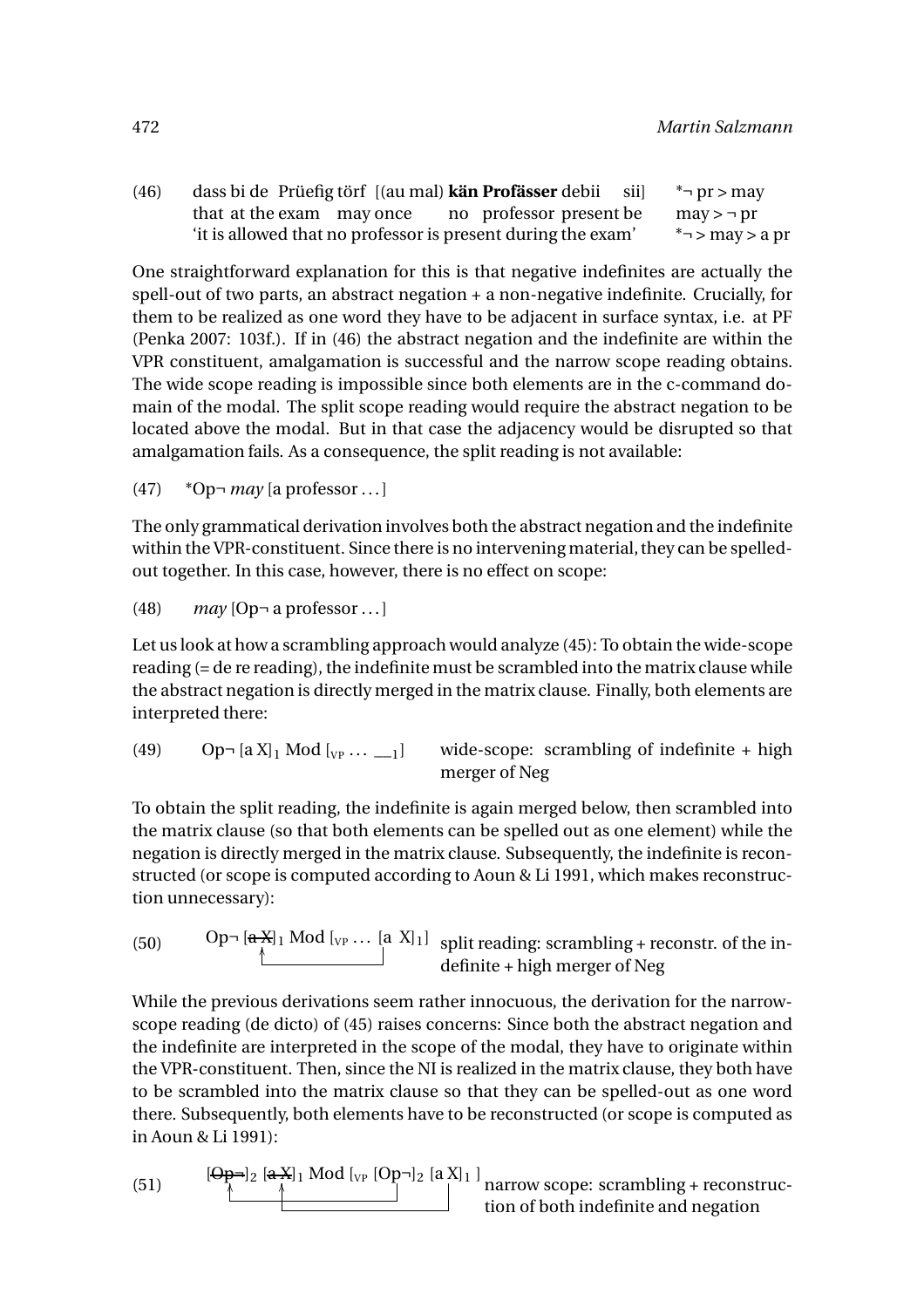Scrambling of negation is, of course, a rather problematic operation, but seems inevitable under a scrambling approach, irrespective of whether a VO or an OV-approach is adopted. The derivation actually raises additional questions: From the perspective of economy one might expect the derivation in (51) to be blocked by the one in (48) where both negation and indefinite are directly generated in the complement of the modal and remain there. Furthermore, to obtain the correct interpretation it is crucial that reconstruction affects both the negation and the indefinite (or, under Aoun & Li 1991, that both are assigned narrow scope with respect to the modal). It is not obvious, though, how this can be enforced since both elements move independently. Theoretically, it should be possible to get a reading where the indefinite is interpreted upstairs and the negation below, resulting in a different kind of split reading  $(a X > mod > neg)$ , which, however, is never attested.<sup>26</sup>

Under verb movement, the various readings in (45) are obtained by interpreting the (abstractly incorporated) modal (cf. Lechner 2007: 17 on split readings with universals) in different positions ( $F_A/F_B$  are functional heads,  $F_A$  could be Neg and  $F_B$  T):

| (52) |                | a. in the surface position:                                                                                                                                                                                                                                                                                                   |                           |
|------|----------------|-------------------------------------------------------------------------------------------------------------------------------------------------------------------------------------------------------------------------------------------------------------------------------------------------------------------------------|---------------------------|
|      |                | $[x_P \text{Mod} + F_A + F_B \text{Op} \rightarrow \text{Mod} + F_A \text{no prof } \text{Mod } [y_P \dots]]$                                                                                                                                                                                                                 | $\Rightarrow$ wide scope  |
|      | $\mathbf{b}$ . | between Op- & indefinite:                                                                                                                                                                                                                                                                                                     |                           |
|      |                | $[x_P \text{Mod} + F_A + F_B \text{Op} \neg \text{Mod} + F_A \text{no prof} \text{Mod } [y_P \dots]]$                                                                                                                                                                                                                         | $\Rightarrow$ split scope |
|      | $C_{\star}$    | above Op¬:                                                                                                                                                                                                                                                                                                                    |                           |
|      |                | $\left[\begin{smallmatrix} \chi_{\rm P} \end{smallmatrix} \right]$ Mod+ $\overline{\text{F}_{\rm A}}$ + $\overline{\text{F}_{\rm B}}$ Op $\neg$ <del>Mod</del> $\left[\begin{smallmatrix} \chi_{\rm P} \end{smallmatrix} \right]$ no prof <del>Mod</del> $\left[\begin{smallmatrix} \chi_{\rm P} \end{smallmatrix} \right]$ . | narrow scope              |
|      |                |                                                                                                                                                                                                                                                                                                                               |                           |

Since the adjacency requirement only holds at PF, disrupting the adjacency at LF as in (52b) is unproblematic. Under the assumption that there is a (empty) functional head between the indefinite and the negation, the various readings follow automatically under verb incorporation. In cases like (46), both negation and indefinite are generated in the complement of the modal and will therefore always have narrow scope with respect to the modal.<sup>27</sup>

There are three possible readings: i) both the adverbial and the indefinite are in the scope of the modal (narrow scope), ii) both can outscope the modal (wide scope) and iii) the modal can take scope between the two, i.e. more often > want > someone. What is crucially ruled out, though, is an interpretation where the indefinite has scope over the frequency adverbial (e.g. when there is a specific X that one wants to visit more often). This last reading could be obtained under scrambling by interpreting the indefinite in its surface position and the adverbial in its reconstructed position inside the complement. Under predicate raising, this reading cannot be derived since adverbial and indefinite are interpreted in their surface position, the ambiguities only resulting from the position where the modal is interpreted (as in (52)).

<sup>&</sup>lt;sup>26</sup>The problems for the scrambling approach can perhaps be avoided if the selective reduction + choice function analysis of NIs by Abels & Martí (2010) is adopted.

<sup>&</sup>lt;sup>27</sup>Similar interpretive possibilities obtain if adverbials co-occur with indefinites (modeled after Hinterhölzl 2006: 109ff.):

<sup>(</sup>i) dass er öfter that he more.often someone wants visit.INF öppert wett bsueche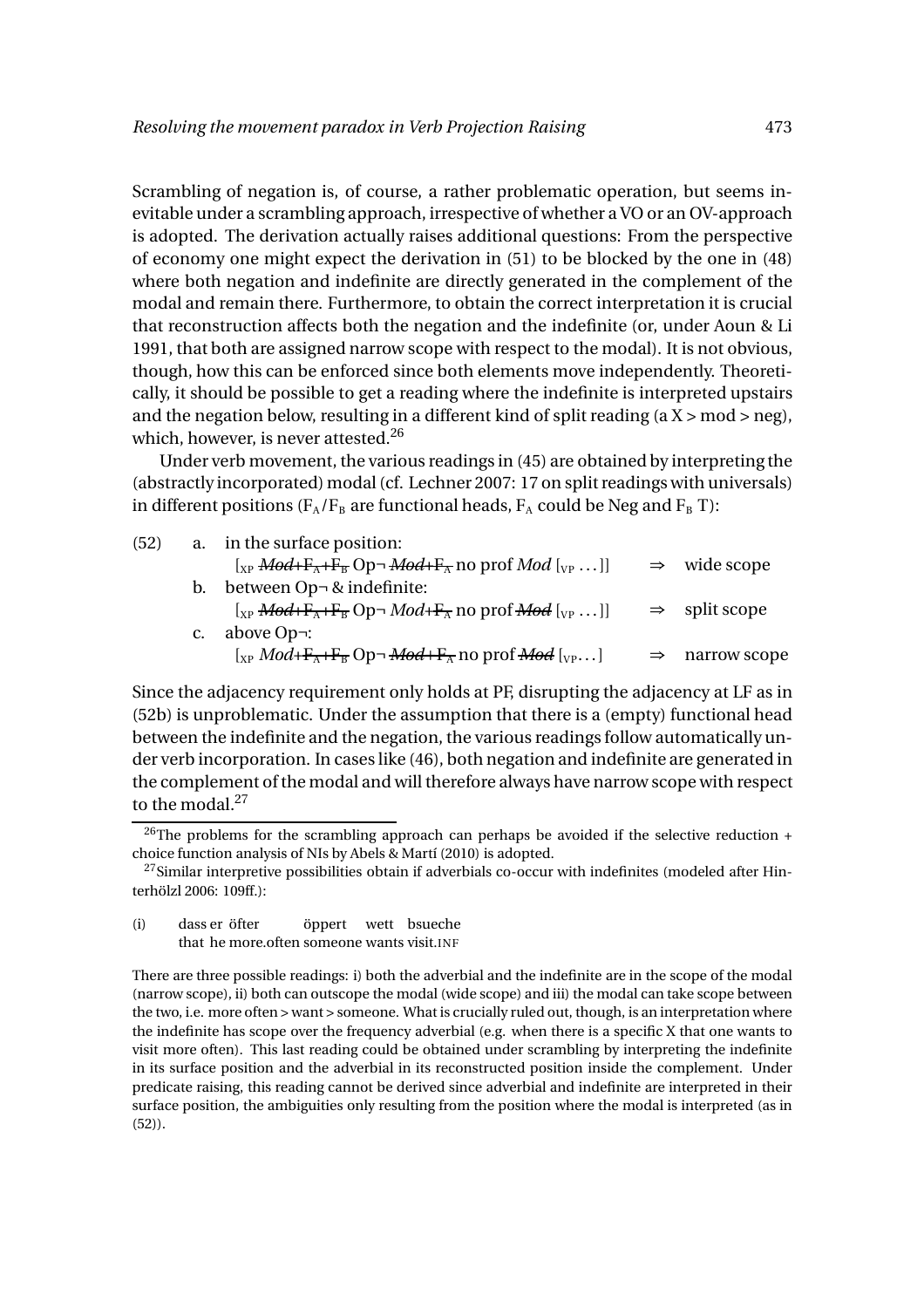### **9 Against a similar verb-movement account**

The present account shares a number of similarities with the base-generation analysis of Sternefeld (2006) that is based on composition of argument structures and percolation of theta-roles for VR, VPR and coherent constructions (similar ideas were also put forward in Neeleman 1994 and Neeleman & van der Koot 2002). Since no movement is involved, the movement and non-movement facts can arguably be handled as in the present account. Differences emerge in two areas:

Since there is no movement, scope reconstruction as in  $(5b/c)$  is unexpected. Therefore, Sternefeld (2006: 682ff.) proposes LF-movement of the modal across the XP, an instance of QR head-movement. This captures the wide scope of the modal in (5b/c); the absence of ambiguities in (5a) follows since the modal always c-commands the XP. To account for the narrow-scope reading in (5b/c), QR has to be optional. Sternefeld's account thus has basically the same coverage as the one proposed above; it can also handle the difficult cases discussed in the previous section. There is a problem, however, when there are several verbal elements:

(53) dass er **zwäine Schüeler** [**hät wele** that he two.DAT students has wanted a book give.INF es Buech schänke]  $2$  stud  $>$  want want> 2 stud

According to this analysis, 'want' has to cross the indefinite to gain wide-scope. As a consequence, it also has to cross 'have'. Sternefeld does not assume any cluster formation (p. 685). As a consequence, movement of 'want' across 'have' violates the head movement constraint. For the derivation to respect the head-movement constraint, 'have' would first have to move across the indefinite; the motivation for this movement step is somewhat unclear; QR does not seem to be an obvious choice. Abstracting away from this problem, another question arises: Where does the modal subsequently land when it moves across the indefinite? Moving to a position below 'have' as in Sternefeld (2006: 685) does not seem to be an option from the point of view of cyclicity. Thus, even though the approach accounts for many of the scope facts, there remain unsolved problems that the present account is not confronted with.

The second problem concerns the interpretation of adverbials discussed in 7.4: Since free word order and especially high merger can only be licensed by means of theta-role percolation in Sternefeld's approach, there is no way for a non-argument to be merged in the projection of the modal but to be semantically interpreted in the projection of the lexical verb.<sup>28</sup>

I conclude therefore that while Sternefeld's approach provides an elegant analysis of many aspects of the movement paradox, it fails in one technical and in one rather important empirical respect.

### **10 A comparison with Hinterhölzl (2006)**

In this section we will compare our approach with that of Hinterhölzl, which is probably the most comprehensive recent approach to scrambling, Verb Raising, Verb Projec-

<sup>&</sup>lt;sup>28</sup>Admittedly, there have been proposals in non-derivational frameworks to handle reconstruction of adverbials, i.e. by treating adjuncts as arguments so that they can be inherited, cf. Bouma (2003).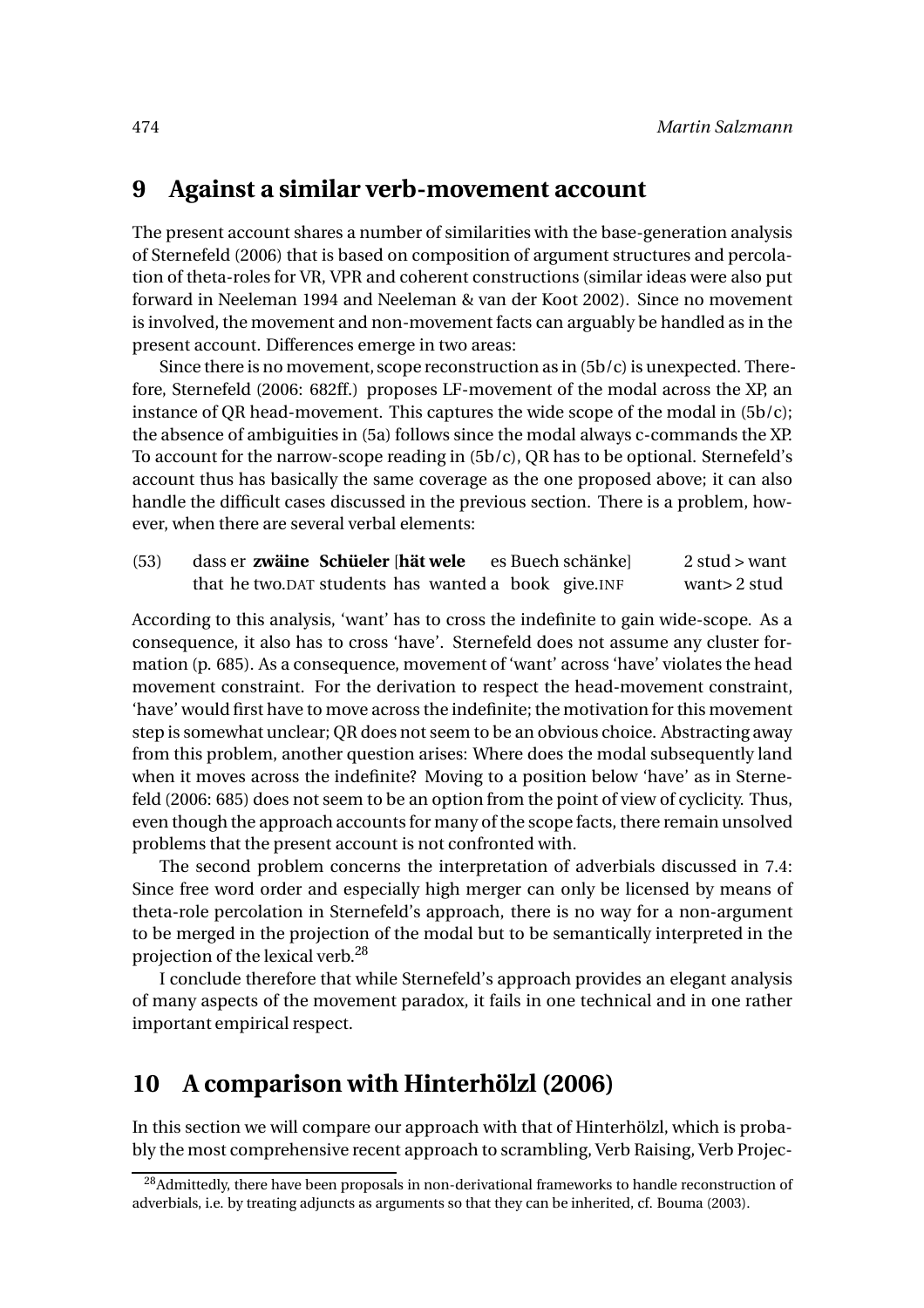tion Raising and Infinitival complementation. Given the limited scope of this paper, we will only be able to look at certain aspects of Hinterhölzl's work and therefore cannot do full justice to it.

### **10.1 The derivation of VR and VPR**

To be able to evaluate Hinterhölzl's approach with respect to the movement paradox we first need to become familiar with the basic ingredients of his analysis. The basestructure of the sentence is as follows (Hinterhölzl 2006: 92, 97):

(54)  $\left[\begin{array}{cc} \begin{bmatrix}C_P & \begin{bmatrix}T_P & \begin{bmatrix}S_C & \begin{bmatrix}S-Ad_V & \begin{bmatrix}N_E & \begin{bmatrix}S_C & \begin{bmatrix}A_G & R_P & \end{bmatrix}R_R & \begin{bmatrix}B_P & \begin{bmatrix}B_G & \begin{bmatrix}S_P & \end{bmatrix}R_R & \begin{bmatrix}S_P & \end{bmatrix}R_R & \begin{bmatrix}S_P & \end{bmatrix}R_R & \begin{bmatrix}S_P & \end{bmatrix}R_R & \begin{bmatrix}S_P & \begin{bmatrix}S_P & \begin{bmatrix}S_P & \end{bmatrix}R_R & \begin{$ 

Hinterhölzl adopts a strictly antisymmetric approach with a VO-basis (55a). As a consequence, all constituents that appear preverbally have to be moved out of VP by means of licensing movement. The derivation for VR proceeds as follows (p. 108): First, arguments of the embedded verb, particles, predicates and directional PPs move out of VP, an instance of licensing movement (55b). Then, the remnant VP moves to the embedded Spec, CP (55c). Finally, the embedded remnant TP moves into Spec, PredP of the matrix clause (55d). Schematically, the steps look as follows (I use English words for ease of readability):

- (55) a. John  $\left[$   $\right]$   $\left[$   $\right]$   $\left[$   $\right]$   $\left[$   $\right]$   $\left[$   $\left[$   $\right]$   $\left[$   $\right]$   $\left[$   $\left[$   $\right]$   $\left[$   $\left[$   $\right]$   $\left[$   $\left[$   $\left[$   $\left[$   $\left[$   $\left[$   $\left[$   $\left[$   $\left[$   $\left[$   $\left[$   $\left[ \left[ \nabla \right] \right] \right] \right] \right] \right$ 
	- b. John  $\left[$ <sub>PRED</sub> $_{P}$   $\left[$ <sub>VP</sub> wants  $\left[$ <sub>CP</sub>  $\left[$ <sub>TP</sub>  $\left[$ <sub>AGR</sub> $\right]$ **(the book** $\left[$ **1** $\right]$ <sub>1</sub> $\left[$ <sub>VP</sub> read  $\left[$ <sub>1</sub> $\right]$ <sup>1</sup>]]]]]
	- c. John  $\left[ \frac{\text{p}_{\text{REDP}}}{\text{p}_{\text{EDP}}} \right]$  [ $\text{v}_{\text{P}}$  **wants**  $\left[ \frac{\text{p}_{\text{P}}}{\text{p}_{\text{P}}} \left[ \frac{\text{p}_{\text{P}}}{\text{p}_{\text{GRP}}} \left[ \frac{\text{p}_{\text{R}}}{\text{p}_{\text{P}}} \left[ \frac{\text{p}_{\text{R}}}{\text{p}_{\text{P}}} \left[ \frac{\text{p}_{\text{R}}}{\text{p}_{\text{P}}} \left[ \frac{\text{p}_{\text{R}}}{\text{p}_{\text{P$
	- d. John  $\left[\text{p}_{\text{REDP}}\right]\left[\text{p}_{\text{I}}\left[\text{p}_{\text{GRP}}\right]\right]$  **[** $\text{p}_{\text{I}}\left[\text{p}_{\text{I}}\right]\right]$   $\left[\text{p}_{\text{I}}\left[\text{p}_{\text{I}}\right]\right]$   $\left[\text{p}_{\text{I}}\left[\text{p}_{\text{I}}\right]\right]$   $\left[\text{p}_{\text{I}}\left[\text{p}_{\text{I}}\right]\right]$

The derivation of VPR is essentially the same except that a constituent larger than VP, e.g. AgrP, moves to Spec, CP; in the following structures that constituent contains the direct object (p. 114):

- (56) a. John  $\lbrack_{\text{PREDP}}\rbrack_{\text{VP}}$  wants  $\lbrack_{\text{CP}}\rbrack_{\text{TP}}$  [<sub>VP</sub> read the book]]]]]  $\Rightarrow$  licensing mvt
	- b. John  $[p_{REDP}$   $[y_P$  wants  $[c_P$   $[r_P$   $[A_{GRP}]$  **[the book]1**  $[y_P$  read \_\_1 ]]]]]]  $\Rightarrow$  AgrP to Spec, CP
	- c. John  $\left[\text{p}_{\text{REDP}}\right]_{\text{VP}}$  wants  $\left[\text{p}_{\text{RGP}}\right]_{\text{GRP}}$  [the book]<sub>1</sub>  $\left[\text{p}_{\text{P}}\text{read}\right]_{\text{P}}$ ]]  $\left[\text{p}_{\text{P}}\right]_{\text{2}}$ ]]]]  $\Rightarrow$  TP to PredP
	- d. John  $[p_{REDP} [r_{P-2}]_3 [v_P \text{ wants } [c_P [A_{GRP} [the book]_1 [v_P \text{ read } -1]]_2 \_3]]]$

If something is not pied-piped to Spec, CP, it will be affected by TP-movement and end up in the matrix clause. This derives cases of partial VPR, e.g. (3).

### **10.2 How it compares to the base-generation approach**

#### **10.2.1 Selective Movement effects**

Hinterhölzl takes the selective movement effects described in sections 4 and 5 to follow from two different operations: When movement/scrambling effects are absent, movement is still involved, but is an instance of licensing movement. The putatively fronted constituents in the examples in section 4 would thus be part of the remnant TP that is moved into matrix PredP (56d). When movement/scrambling effects are observed, we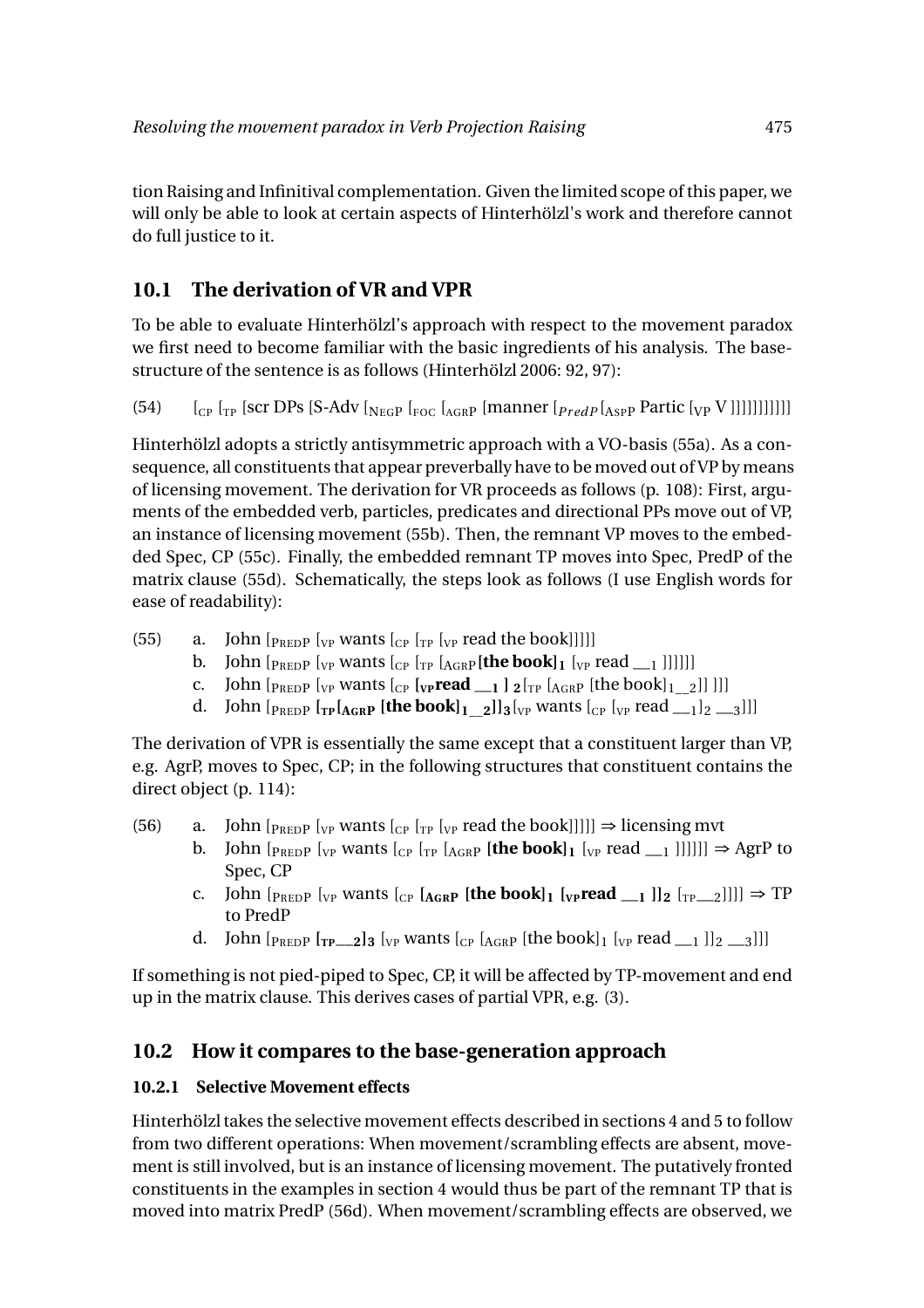are dealing with scrambling proper. The cases discussed in section 5 would thus involve an additional movement operation which takes them from the TP inside matrix PredP to a higher scrambling position, as indicated in (54).

We see the following problems: First, the claim that licensing mvt does not lead to freezing effects is essentially a stipulation,both constituents within the VPR-complement (Spec, CP) or constituents above the modal (remnant TP in Spec, PredP) are in positions normally characterized by freezing. However, like the account proposed above, Hinterhölzl (2002: 137) generally relates freezing effects to specificity. On his account, specificity always implies scrambling. This is why extraction in cases like (29) is impossible. Hinterhölzl's account thus seems on a par with what we proposed above. Still, freezing effects generally also obtain outside the domain of scrambling, i.e. if an element is in a non-topical position such as Spec, CP. From this perspective it still seems somewhat unsatisfactory that extraction from elements contained in the embedded Spec, CP in (56d) is licit, as e.g. in example (4).

Second, reordering of arguments is only possible with scrambling in Hinterhölzl's system while licensing movement of arguments targets AgrP in (54) and always leads to unmarked order (Hinterhölzl 2006: 92ff.). Given that scrambling is taken to lead to freezing effects, the transparency in the following example that involves reordering is surprising (SG, Fanselow 2001: 413):

 $(57)$  Was<sub>1</sub> hätte what had.SUBJ PRT denn [\_\_<sup>1</sup> für Artikel] selbst Hubert nicht rezensieren wollen? for articles even Hubert not review.INF wanted

Of course, extraction is arguably possible because the DP is non-specific, but since it precedes the subject it should be in a scrambling position from where extraction is impossible, according to Hinterhölzl. The only way to avoid this problem is to sever freezing from scrambling as the latter does not always involve specificity, but this is not in the spirit of Hinterhölzl's account. A similar problem obtains with extraction from above negation, which is a scrambling position according to (54) (ZG):

(58) Was<sub>1</sub> hät er [<sub>1</sub> für Zueschauer] **nöd** chöne vo siine Idee überzüüge? What has he for spectators not could of his ideas convince.INF

Again, since scrambling does not necessarily imply specificity, extraction is licit, but since Hinterhölzl links scrambling to high positions to specificity, this result is still unexpected.

#### **10.2.2 Scope**

Narrow scope of the QP in (5b/c) is straightforward: The remnant TP in Spec, PredP is reconstructed so that the indefinite is in the scope of the modal. It is less clear, however, how the wide-scope reading is obtained since the scopal elements are embedded in a TP in Spec, PredP from where they cannot c-command the modal (55d). Consequently, for them to gain wide-scope they would have to be moved to a higher position. The structure arguably looks as follows:

(59)  $\left[\begin{array}{cc}C_{\text{CP}}\end{array}\right]$  [CP  $\left[\begin{array}{cc}T_{\text{CP}}\end{array}\right]$  [S-Adv  $\left[\begin{array}{cc}N_{\text{EGP}}\end{array}\right]$  [ $\left[\begin{array}{cc}C_{\text{C}}\end{array}\right]$  [ $\left[\begin{array}{cc}C_{\text{AP}}\end{array}\right]$  [ $\left[\begin{array}{cc}C_{\text{CP}}\end{array}\right]$  [ $\left[\begin{array}{cc}C_{\text{CP}}\end{array}\right]$  [ $\left[\begin{array}{cc}C_{\text{CP}}$  $[$ <sub>PREDP</sub> $[$ <sub>TP</sub> $[$ <sub>AGR</sub> $[$ **2 women** $]$ <sub>1</sub>  $]$ <sub>2</sub> $]$ ]<sub>3</sub> $[$ <sub>VP</sub> wants $[$ <sub>CP</sub> $[$ <sub>VP</sub> $]$  kiss  $]$ <sub>1</sub> $]$ <sub>2</sub> $]$ <sub>3</sub>]]]]]]]]]]]]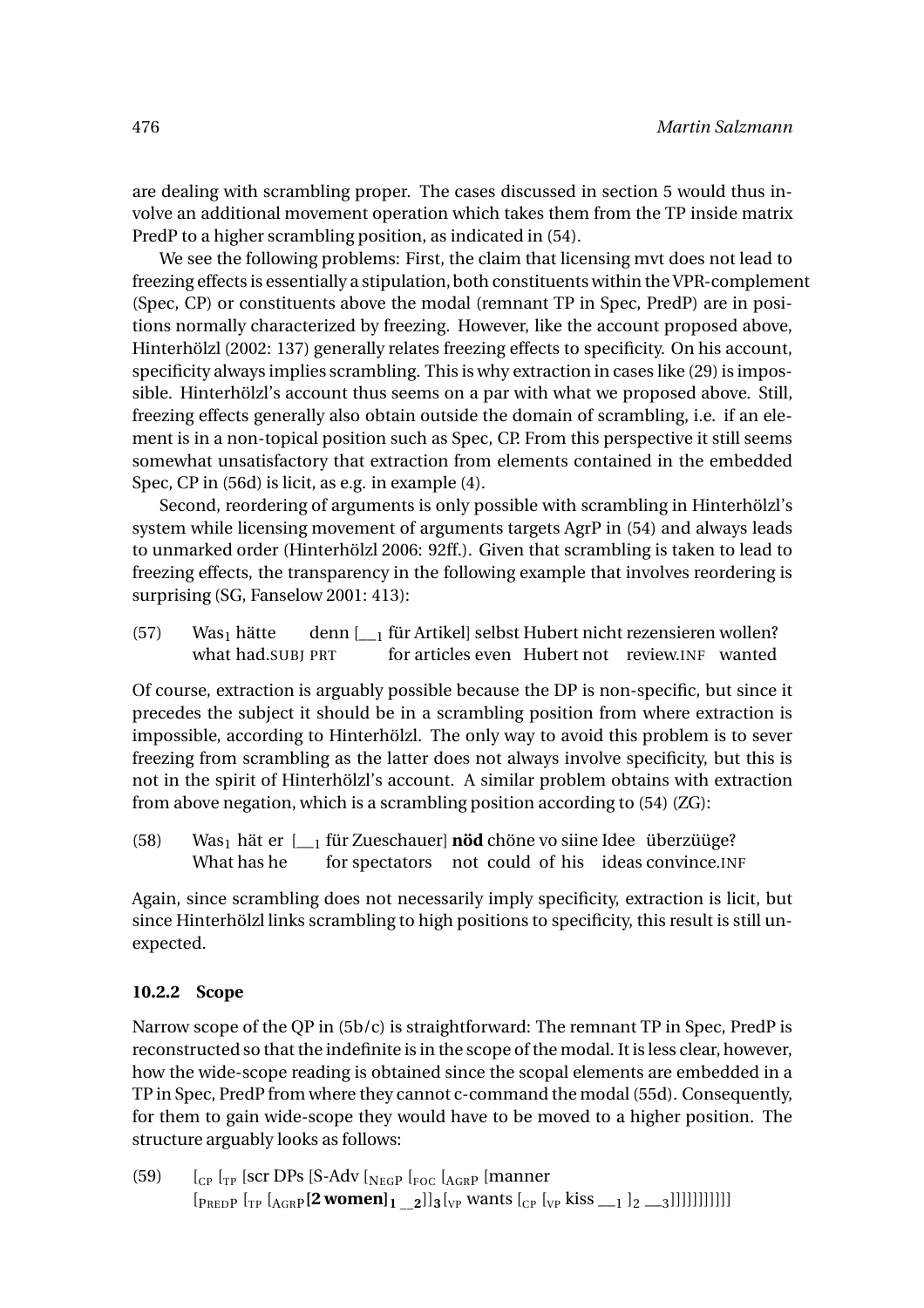If QR is an option and if the freezing problem can somehow be avoided, the wide-scope reading can be derived. If, however, QR is not an option (which is likely to be the case in languages like ZG where scope relations can generally be read off the surface structure), an overt movement step, viz. scrambling, is necessary. However, there is evidence that the scopal XPs can have wide-scope without having undergone scrambling to the scrposition indicated in (59), recall (5b) where the indefinite is below an adverbial. If that temporal adverbial is in the position S-Adv in (59), then the object must be in a lower position. Specificity-driven scrambling therefore cannot be responsible for wide scope. According to Hinterhölzl (2006: 56ff.) there is a second trigger for scrambling, namely scope itself. Simplifying for reasons of space, formal scope features can be assigned to bare functional heads which are then merged above the element with respect to which the scrambled element needs to get wide scope. In the case at hand, the functional head would arguably be merged above PredP. Scrambling of the DP is then sufficient for it to gain wide scope with respect to the modal.

To account for the scopal opacity in (5a), Hinterhölzl (2006: 83) refers to earlier work by Lötscher (1978: 5) who shows that constituents within the VPR-constituent are focused. Hinterhölzl then goes on to argue that QR of focal elements is blocked because they have to be mapped into the nuclear scope (cf. also Lerner & Sternefeld 1984 and Sternefeld 1991: 120f. for essentially the same proposal). If QR is not an option, Hinterhölzl could also claim that scope interpretation follows from surface structure since the indefinite within the VPR complement is in the embedded Spec, CP and thus in the scope of the modal.

#### **10.2.3 Negative indefinites**

To facilitate understanding we will illustrate the derivation on the basis of an NI-example that is structurally closer to the previous examples (the modal particles in parentheses favor the narrow scope interpretation):

(60) dass er (au mal) kä Fläisch törf zum Fäscht mitbringe that he once no meet may to.the party bring.with.INF may > ¬ meat 'that he is allowed not to bring any meet (narrow scope)' ¬ meat > may  $\neg$  > may > meat

We will start with the narrow scope reading, which seems unproblematic: Arguably, both negation and the indefinite come from the embedded clause and are transported into the matrix clause via remnant TP-movement. Concretely, the object is first moved out of VP to Spec, AgrP (61b); thereafter, the remnant VP is moved to Spec, CP (61c). Finally, the embedded TP containing negation and the indefinite is moved to matrix Spec, PredP (61d) (for ease of exposition, we use the VR-variant of (60)):

- (61) a. he  $[_{PREDP}$   $[_{VP}$  may  $[_{CP}$   $[_{TP}$   $Op \neg$   $[_{VP}$  bring meat]]]]]  $\Rightarrow$  mvt to AgrP
	- b. he  $[p_{REDP} [v_P \text{ may } [c_P [r_P \text{ Op} \neg [A_{GRP} [\text{meat}]_1 [v_P \text{ bring } \bot_1 ]]]]]] \Rightarrow \text{RM VP}$ <br>c. he  $[p_{PEDP} [v_P \text{ may } [c_P [v_P \text{ bring } \bot_1]_2 [r_P \text{ Op} \neg [A_{CPP} [\text{meat}]_1 \bot_2]]]] \Rightarrow \text{RM}$
	- c. he  $[P_{REDP}$   $[v_P \text{ may } [c_P \{v_P \text{ bring} \_1 \_2] \_2 | T_P \text{ Op} \neg [A_{GRP} \text{ [meat]}_1 \_2]] ]] \Rightarrow \text{RM TP}$ <br>d. he  $[P_{REDP}$   $[r_P \text{ Op} \neg [A_{CPP} \text{ [meat]}_1 \_2] \_3 | T_P \text{ may } [c_P \{v_P \text{ bring} \_1 \_2 \_3]]]$
	- he  $[p_{REDP} [T_P Op \neg [A_{GRP} [meat]_{1} \_2]]_3[p_P \text{ may } [C_P [T_P bring]_{2} \_1]_2 \_3]]$

Since negation and indefinite are adjacent, they can be realized as one word. The narrow scope interpretation obtains after reconstruction of the remnant TP (as with the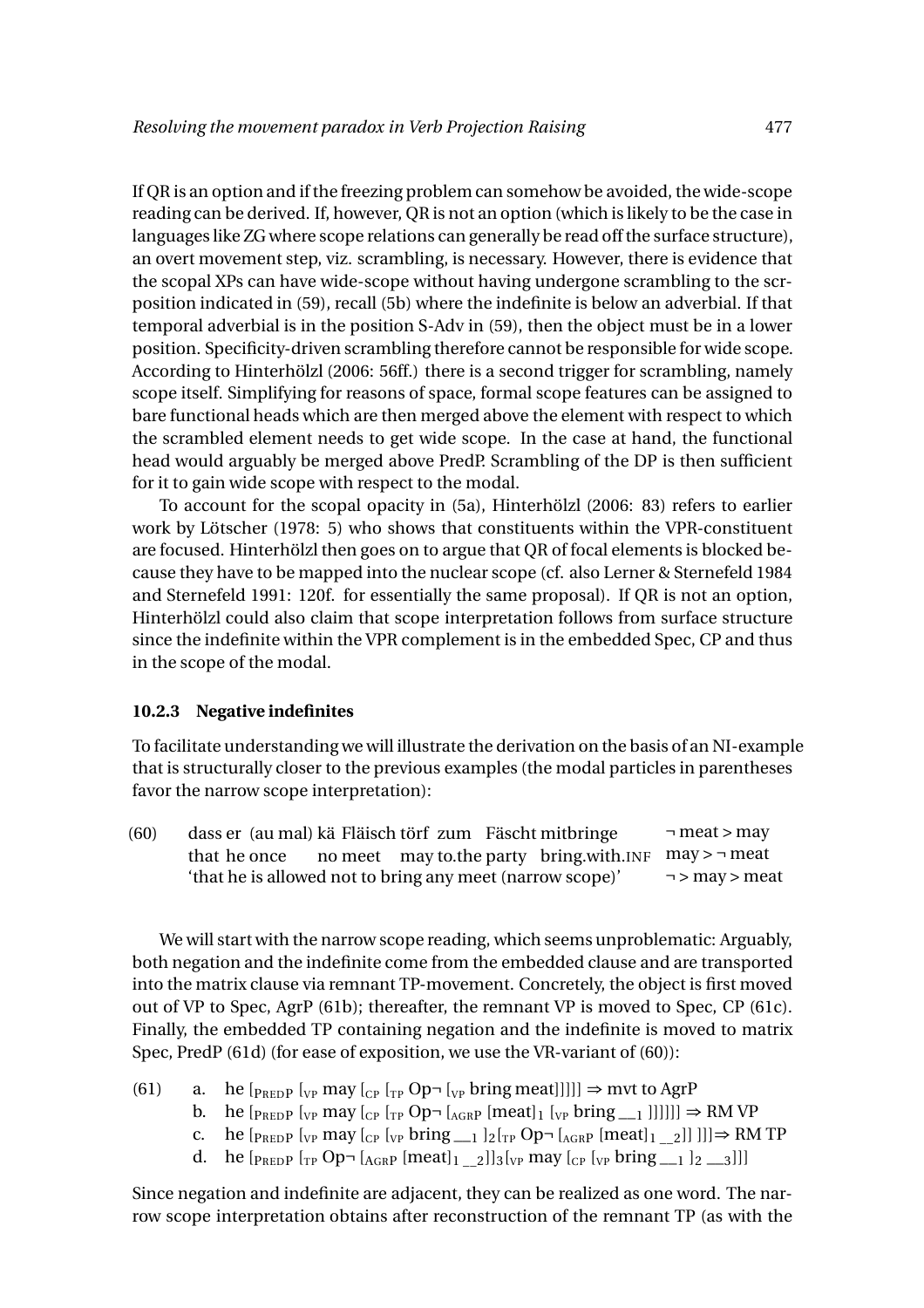scrambling derivation discussed in 8.2, problems may arise with respect to economy since the same interpretation can be generated without movement).

The split-scope reading is also quite straightforward: Given the sentence structure in (54), abstract negation can only be in matrix NegP. The indefinite is transported from the embedded clause via remnant TP-movement to matrix Spec, PredP. The surface structure then looks roughly as follows:

```
(62) he \lbrack_{\text{NEGP}} Op¬ \lbrack_{\text{PREDP}} \lbrack_{\text{TP}} \lbrack_{\text{med}}\rbrack<sub>1</sub> \lbrack_{\text{2}}\rbrack<sub>2</sub> \lbrack_{\text{NP}} bring __1 \lbrack_{2} __3]]]]
```
For the split reading reconstruction of the remnant TP is sufficient, the indefinite thus ends up in the c-command domain of the modal. It is not quite clear, though, whether amalgamation will be successful here since there may be projections between Neg and the indefinite.

What is more difficult to derive, though, is the wide-scope reading. Again, the abstract negation is in matrix NegP while the indefinite comes from below via remnant TP-movement, as in (62). For the wide-scope reading to become possible, the indefinite has to c-command the modal. Consequently, it has to move out of the TP. If QR applies it would have to target some position below NegP. Given the sentence structure in (54), it is not obvious which position this could be. But since QR may be undesirable anyway (recall the discussion in 10.2.2 above), a scrambling derivation also needs to be considered. Given the sentence structure in (54), the only possible landing site for the indefinite is above the position of abstract negation if scrambling is specificity-driven:

(63)  $\left[\begin{array}{cc}C_{\text{CP}}\end{array}\right]$  [CP  $\left[\begin{array}{cc}T_{\text{CP}}\end{array}\right]$  [S-Adv  $\left[\begin{array}{cc}N_{\text{EGP}}\end{array}\right]$  [Foc  $\left[\begin{array}{cc}A_{\text{GRP}}\end{array}\right]$  [manner  $[p_{REDP} [T_P [meat]_1 \t2]_3[v_P \text{ may } [C_P [V_P] \text{ bring } 1 \t12 \t3]$ ]]]]]]]]]]]]

As in the previous subsection, scope-driven scrambling must be involved here: A bare functional head with a scope feature must be merged to the structure. For the derivation to converge, this functional head must be merged right below the matrix NegP so that negation and indefinite can be amalgamated. This may, however, violate the economy conditions on the assignment of scope features in Hinterhölzl (2006: 58).

Alternatively, one could start out with a derivation where abstract negation and indefinite belong to the same TP and are both raised to matrix PredP via remnant TP movement. Then for the wide-scope reading both would have to undergo scope-driven scrambling to a higher position so that they can c-command the modal.

#### **10.2.4 Reconstruction of adverbials**

The low construal of adverbials discussed in 7.4 is unproblematic under Hinterhölzl's approach. Consider the following example:

 $(64)$ he has it yesterday still tomorrow wanted the.DAT mother bring.INF hät s geschter no **morn** wele [de Muetter bringe]

The higher adverb is directly merged in the matrix clause while the lower adverb has been moved into the matrix clause via remnant TP-movement to Spec, PredP:

(65)  $\int_{CP}$   $\int_{TP}$  [scr DPs it<sub>1</sub> [S-Adv *yesterday*  $\int_{NEGP}$   $\int_{FOC}$   $\int_{AGRP}$  [manner  $[p_{REDP}$   $[r_P \quad \boxed{1} \quad \text{still tomorrow} \quad 2]_3[v_P \text{ wants}$   $[v_P \text{ read} \quad \boxed{1} \quad 2 \quad \boxed{3}$ ]]]]]]]]]]]]]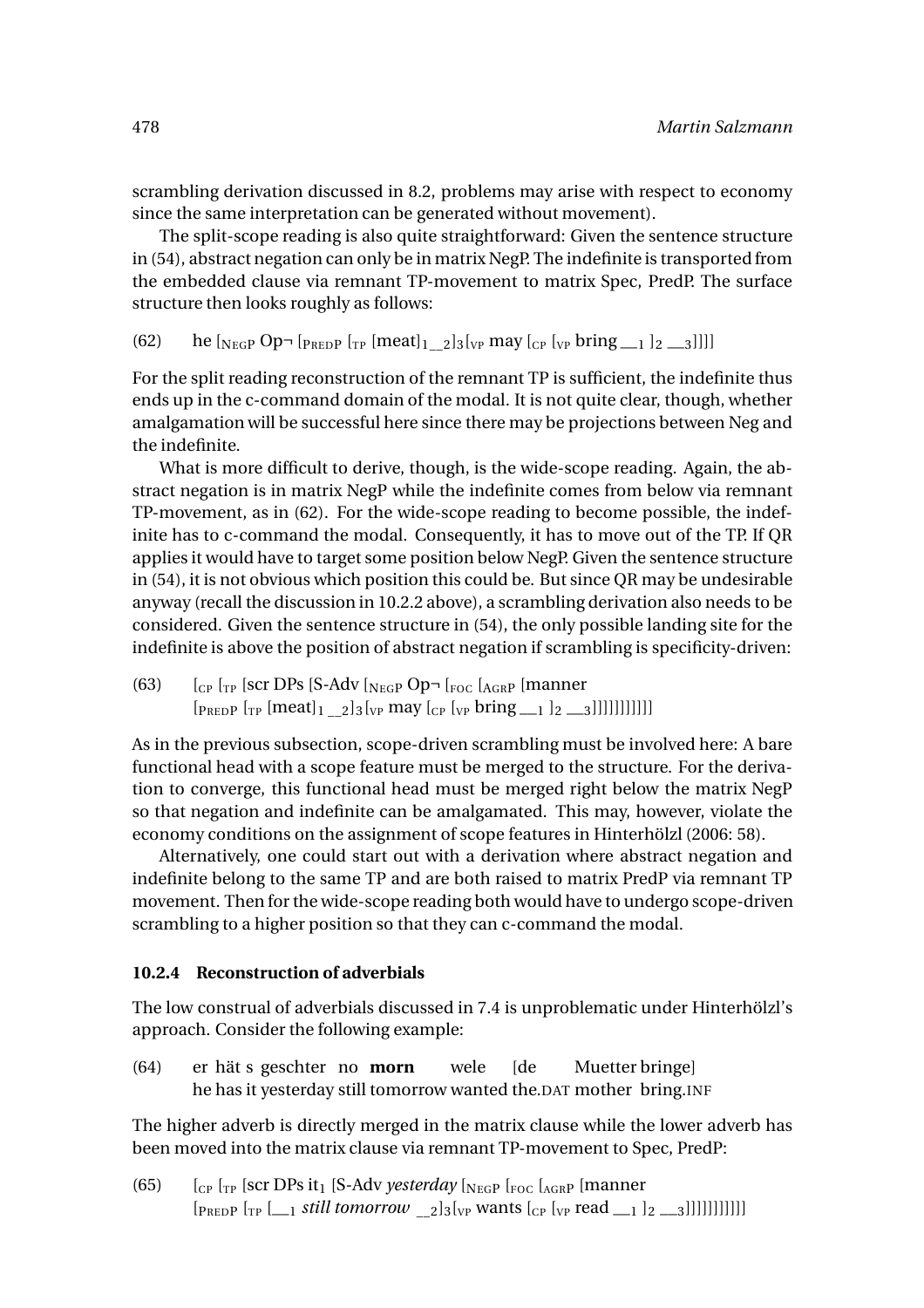The low construal of the adverb obtains by means of reconstruction of the remnant TP.

#### **10.2.5 Summary**

To briefly summarize this detailed discussion of Hinterhölzl's approach: It provides a straightforward account of many of the puzzles discussed in this paper. Unsolved questions remain, though, with respect to freezing and the relationship between scrambling and specificity. Furthermore, wide-scope readings of negative indefinites may clash with the economy principles assumed in that work.

# **11 Open issues**

In this final section I will briefly mention aspects of VPR that have been touched upon in the literature and that do not yet follow under the present proposal.

### **11.1 More scope facts**

The first issue concerns additional scope facts. Haegeman & van Riemsdijk (1986: 451) argue that wh-in situ within the VPR complement is grammatical:

 $(66)$ I wäiss nöd, wen dass wänd know not whom that they.want for which course assign.INF *für wele Kurs* iisetze. 'I don't know who they want to assign to which course.'

This seems to conflict with the scopal opacity noted in (5a). Haegeman (1992: 122) argues that this only holds for D-linked phrases and shows that Bare wh-elements are impossible inside the VPR constituent:

(67) \*Kweten nie wien dat-ter I.know not who that-there goes who indicate.INF goat *wien* anduden. 'I don't know who will appoint whom.'

Since D-linked wh-phrases can be licensed without covert movement, the data in (66) are considered irrelevant for the opacity issue; (67), on the other hand, shows that there is scopal opacity according to Haegeman. Schönenberger & Penner (1995: 291), on the other hand, claim that wh-in situ inside the VPR constituent is fine with bare whelements in Bernese:

- $(68)$ wäiss nöd, wäär (dass) wott *was* choufe.
	- I know not who that wants was buy.INF

We tend to agree with the judgment in (68); what is not discussed in the literature, though, are the possible readings of these in situ elements. It seems to us that (68), while grammatical, does not allow a multiple-pair reading but only a single-pair interpretation. For a multiple-pair reading to be possible, the wh-element has to occur outside the VPR complement:<sup>29</sup>

<sup>&</sup>lt;sup>29</sup>One of the reviewers mentions that he gets a multiple-pair reading in cases like  $(68)$  with D-linked wh-phrases: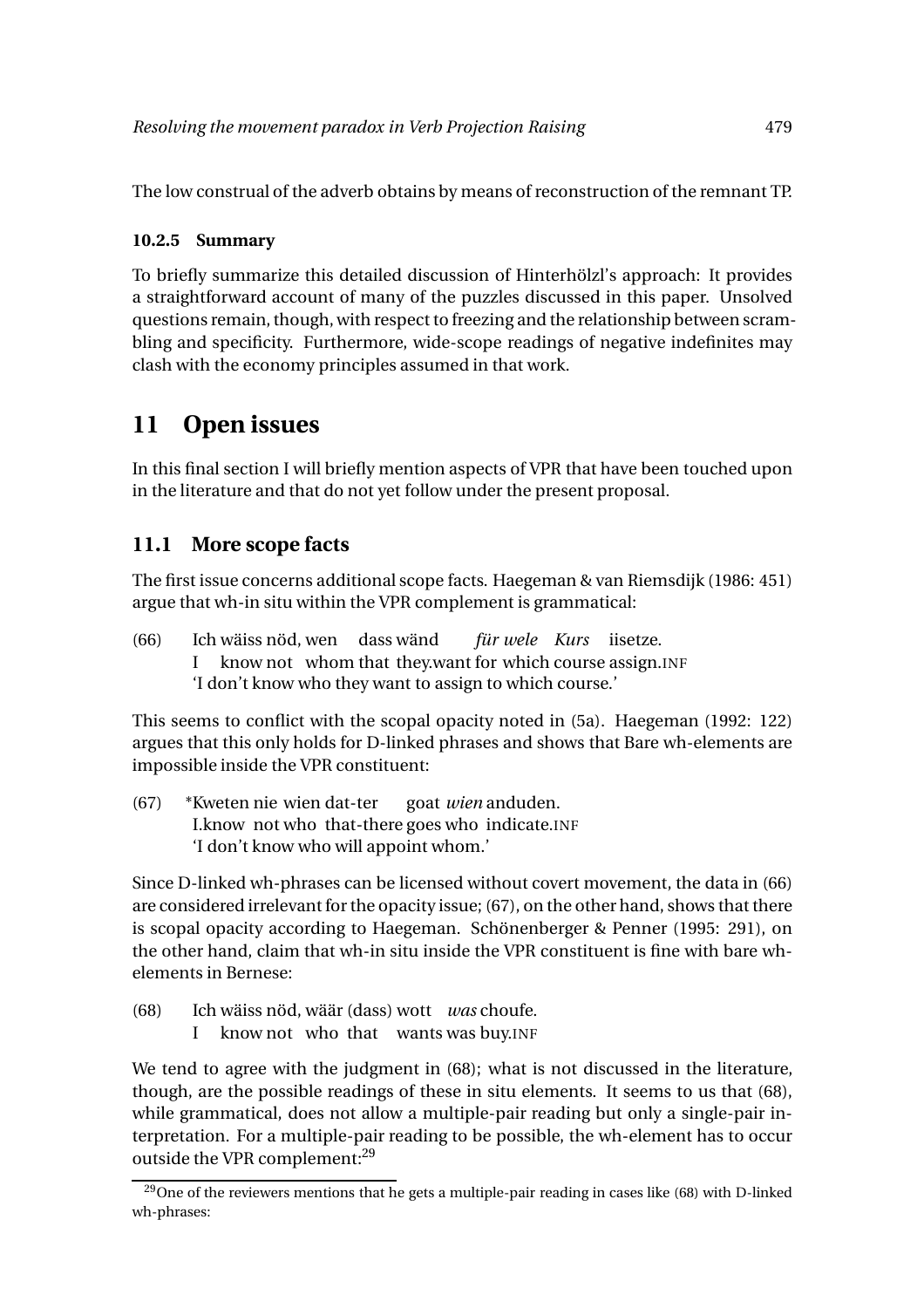$(69)$ wäiss nöd, wäär (dass) *was* wott choufe.

I know not who that was wants buy.INF

The interpretation of these facts (if they can be substantiated) then depends on one's treatment of wh-in-situ. Dayal (2002: 517) points out that multiple-pair readings can be blocked even in the absence of an island as e.g. in the following example:

(70) *Which student* believes that Mary read *which book*?

According to Dayal, paired readings are subject to a very strict locality requirement. Given that the VPR complement can be analyzed as a TP (recall 3.4), the impossibility of the multiple pair reading in (68) may follow without assuming any opacity of the VPR constituent. The deviance of (67) remains unexplained for the moment.

The second scope issue involves interaction between two QPs. Den Dikken (1996: 82ff.) argues that two QPs allow inverse scope as long as they are within the same clause/TP, but not if only one is within the VPR complement (we use ZG equivalents):

| (71) |  |  |  | a. dass si zwäine Studänte vier Büecher wänd gëë | $2 > 4$ ; 4 > 2 |
|------|--|--|--|--------------------------------------------------|-----------------|
|      |  |  |  | that they two.DAT students 4 book want give.INF  |                 |

- b. dass si wänd [*zwäine Studänte vier Büecher* gëë] that they want two.DAT students 4 book give.INF  $2 > 4$ ;  $4 > 2$
- c. dass si that they two.DAT students want 4 *zwäine Studänte* wänd [*vier Büecher* gëë] book give.INF  $2 > 4$ ;  $*4 > 2$

Schönenberger (1995: 371), on the other hand, claims that all examples are ambiguous. I tend to side with den Dikken, but the facts are very subtle and would require empirical verification. The issue is exacerbated by the fact that languages like German and its varieties are generally taken to show surface scope so that ambiguities are not expected in the first place. Given these uncertainties, I have to leave this issue for further research.

### **11.2 Causative constructions**

Haegeman & van Riemsdijk (1986: 432) discuss a surprising fact involving ECM-verbs that was first noted in Lötscher (1978: 8): If the complement of the ECM verb undergoes VPR, the ECM-subject must not be contained within the VPR complement:

- (72) a. \*dass er wil *laa* **siini Chind** Medizin studiere
	- that he wants let.INF his children medicine study.INF
	- b. dass er wil that he wants his children let.INF medicine study.INF **siini Chind** *laa* Medizin studiere

<sup>(</sup>i) Ich wäiss nöme I know no.longer which boys have.PL wanted with which girls dance.INF *weli Buebe* händ wele mit *welne Mäitli* tanze

<sup>&#</sup>x27;I no longer remember which boys wanted to dance with which girls.'

I tend to agree with this judgment and interpret it as anotherindication that the scope of D-linked in-situ *wh*-phrases is established differently than that of bare in-situ *wh*-quantifiers.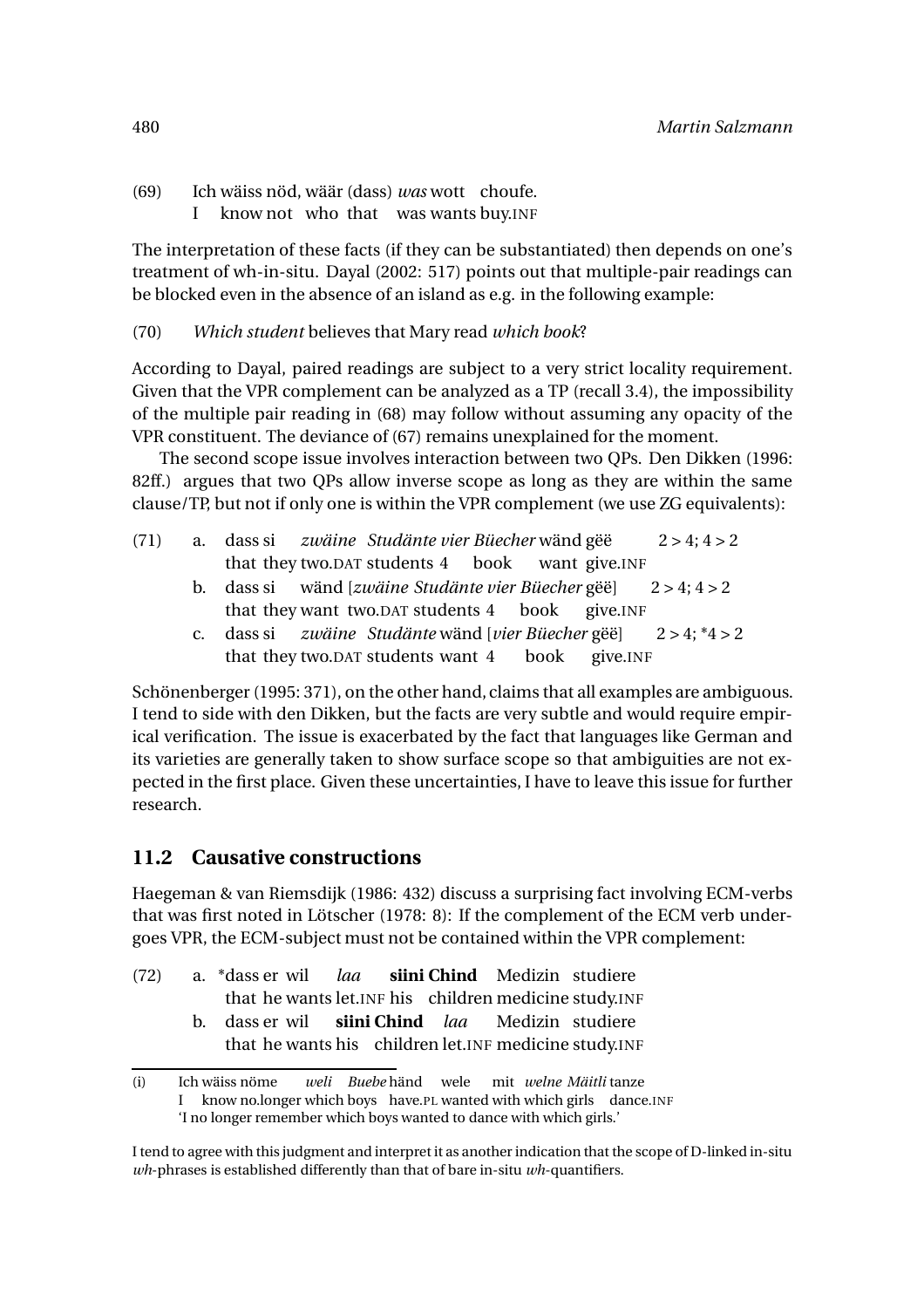Under H&R's analysis, the facts follow because the ECM-subject is taken to be projected in Spec, TP so that it cannot be affected by reanalysis and inversion, which is restricted to VPs. But given the vP-internal subject hypothesis, such a solution is no longer available. Den Dikken (1994: 84f.) derives the facts by assuming that the ECMsubject can only be licensed in Spec, AgrOP of the causative verb.<sup>30</sup> Under the basegeneration approach adopted here, the facts remain mysterious because the ECMsubject should be thematically licensed within the projection of*studiere*, from which it receives a theta-role. Furthermore, c-command by the ECM-verb should be sufficient for case-licensing (cf. the low subjects in (16); Broekhuis 1993: 37f. faces a similar problem). The only solution that comes to mind is reanalyzing the ECM-cases as instances of control so that the causee is an object of the causative verb and consequently has to appear within its projection. This is not implausible for perception verbs like 'see', 'hear' and the verb 'help' (Lötscher 1978: 8) where control paraphrases are available: 'I saw him as he was ...', 'I helped father in doing ...'. The control analysis is arguably also possible for the 'force' reading of *laa* 'let' ('I forced my children to ...'). However, a control interpretation does not seem to be available for the 'admit'-reading of *laa* 'let', but such a reading is possible in (72). It seems then, that the contrast between (16) and (72) illustrates a difference in case-licensing between nominative and accusative in German and its varieties: While c-command is sufficient for nominative in German, accusative requires the object to be within the projection of the case-licensor. (72) shows that what is crucial is the case-distinction, not the difference between external vs. internal argument. Why nominative and accusative differ in this respect is something I intend to address in future work.<sup>31</sup>

### **12 Conclusion**

We have argued for a new approach to VR and VPR that involves base-generation. The VPR complement is taken to be in its base-position, which explains the transparency for extraction. Arguments are licensed in the projections of their predicators; covert predicate raising extends the theta-marking domain of the predicate and thus allows the merger of an argument of V in higher projections. This mechanism accounts for the absence of movement effects with arguments of V that occur outside the VPR complement. An intricate scope pattern (ambiguity of indefinites that are outside the VPRcomplement, lack of ambiguity when they occur inside the VPR-complement) is analyzed as an automatic side-effect of covert predicate-raising: The various interpretations depend on where the modal is interpreted. Since the modal always c-commands the VPR complement, it will always have scope over scopal elements inside the VPR complement. With regard to indefinites outside the VPR complement, narrow scope is possible if the modal is interpreted in its reconstructed position below the QP. The analysis avoids the pitfalls of movement approaches and because of its applicability to the reconstruction of adverbials is also superior to base-generation approaches based on argument structure composition and theta-role percolation.

 $30$ The same holds under Wurmbrand's (2001) approach where accusative is always licensed in case agreement projections so that the causee has to move out of the complement of the causative verb.

 $31$ As pointed out to me by Henk van Riemsdijk the facts would follow under the old notion of directionality of case assignment, which is, however, no longer available in Minimalism.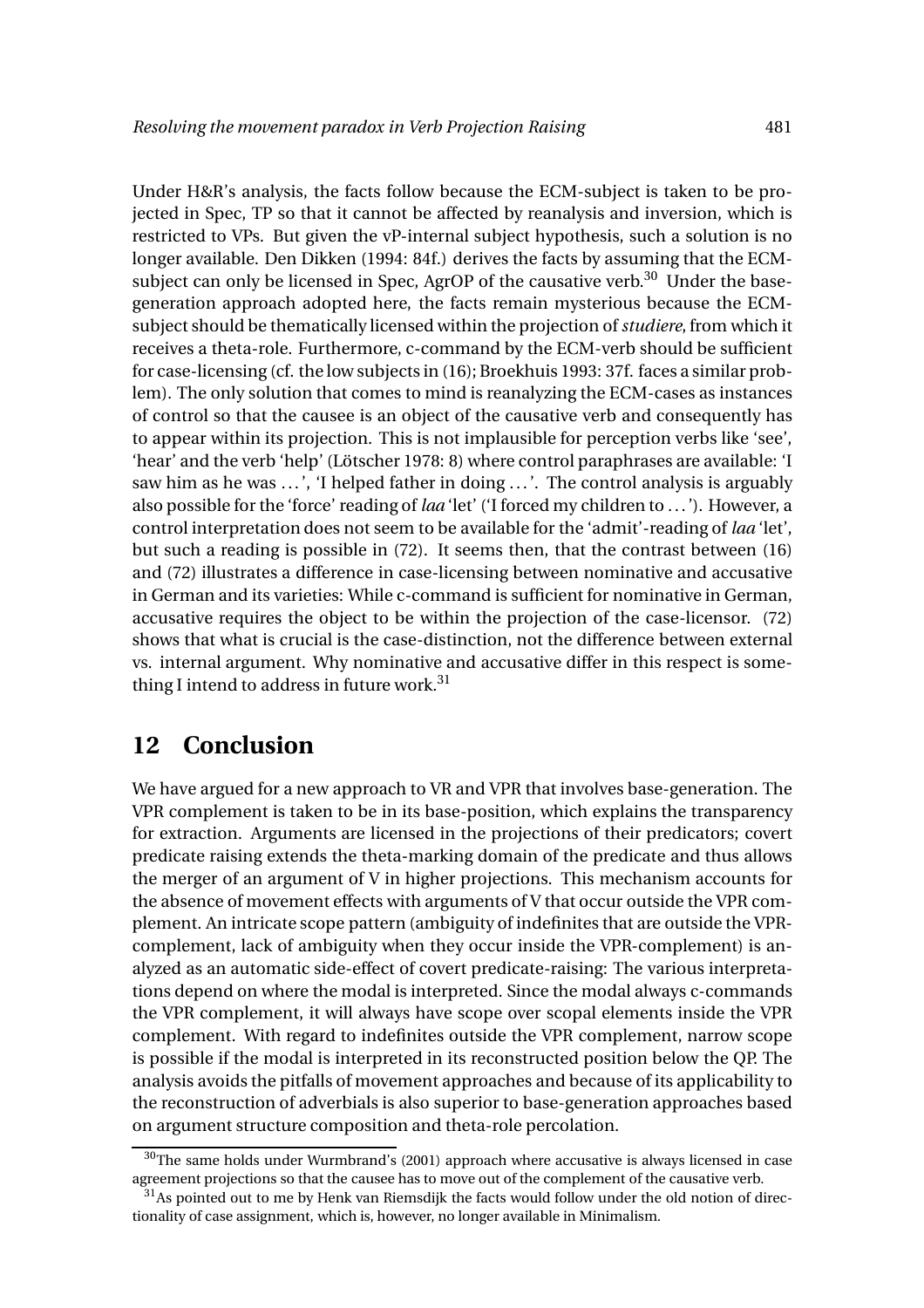### **References**

- Abels, Klaus. 2003. Successive Cyclicity, Anti-Locality, and Adposition Stranding. PhD thesis, University of Connecticut, Storrs.
- Abels, Klaus, and Martí, Luisa. 2010. A unified approach to split scope. *Natural Language Semantics*.
- Aoun, Joseph, and Li, Yen-Hui Audrey. 1991. The interpretation of operators. In *Principles and parameters in comparative grammar,* ed. Robert Freidin. Cambride, MIT Press.
- Assmann, Anke, and Heck, Fabian. 2009. A Reply to Fanselow (2001). Ms. University of Leipzig.
- Bader, Markus, and Schmid, Tanja. 2009a. Verb clusters in colloquial German. *Journal of Comparative Germanic Linguistics* 12: 175-228.
- Barbiers, Sjef. 2000. The Right Periphery in SOV Languages. English and Dutch. In *The Derivation of VO and OV*, ed. Peter Svenonius, 181-218. Amsterdam: John Benjamins.
- Barbiers, Sjef. 2005. Word order variation in three verb clusters and the division of labor between generative linguistics and sociolinguistics. In *Syntax and Variation. Reconciling the Biological and the Social,* eds. Leonie Cornips and Karen P. Corrigan, 233- 264. Amsterdam: John Benjamins.
- Barbiers, Sjef. 2009. Locus and limits of syntactic microvariation. *Lingua* 119: 1607- 1623.
- Bayer, Josef, and Kornfilt, Jaklin. 1994. Against Scrambling as an instance of Movealpha. In *Studies on Scrambling. Movement and Non-Movement Approaches to Free Word-Order Phenomena,* ed. Norbert Corver and Henk van Riemsdijk, 17-60. Berlin/New York: Mouton de Gruyter.
- Bayer, Josef, Schmid, Tanja, and Bader, Markus. 2005. Clause union and clausal position. In *The function of function words and functional categories,* eds. Marcel den Dikken and Christina M. Tortora, 79-113. Amsterdam: John Benjamins.
- Besten, Hans den, and Edmondson, Jerold A. 1983. The Verbal Complex in Continental West Germanic. In *On the Formal Syntax of the Westgermania,* ed. Werner Abraham, 155-216. Amsterdam: John Benjamins.
- Besten, Hans den, and Rutten, Jean. 1989. On Verb Raising, extraposition and free word order in Dutch. In *Sentential Complementation and the Lexicon*, eds. Dany Jaspers, Yvan Putseys, Wim Klooster and Pieter Seuren, 41-58. Dordrecht: Foris.
- Besten, Hans den, and Broekhuis, Hans. 1992. Verb Projection Raising in het Nederlands. *Spektator* 21: 21-34.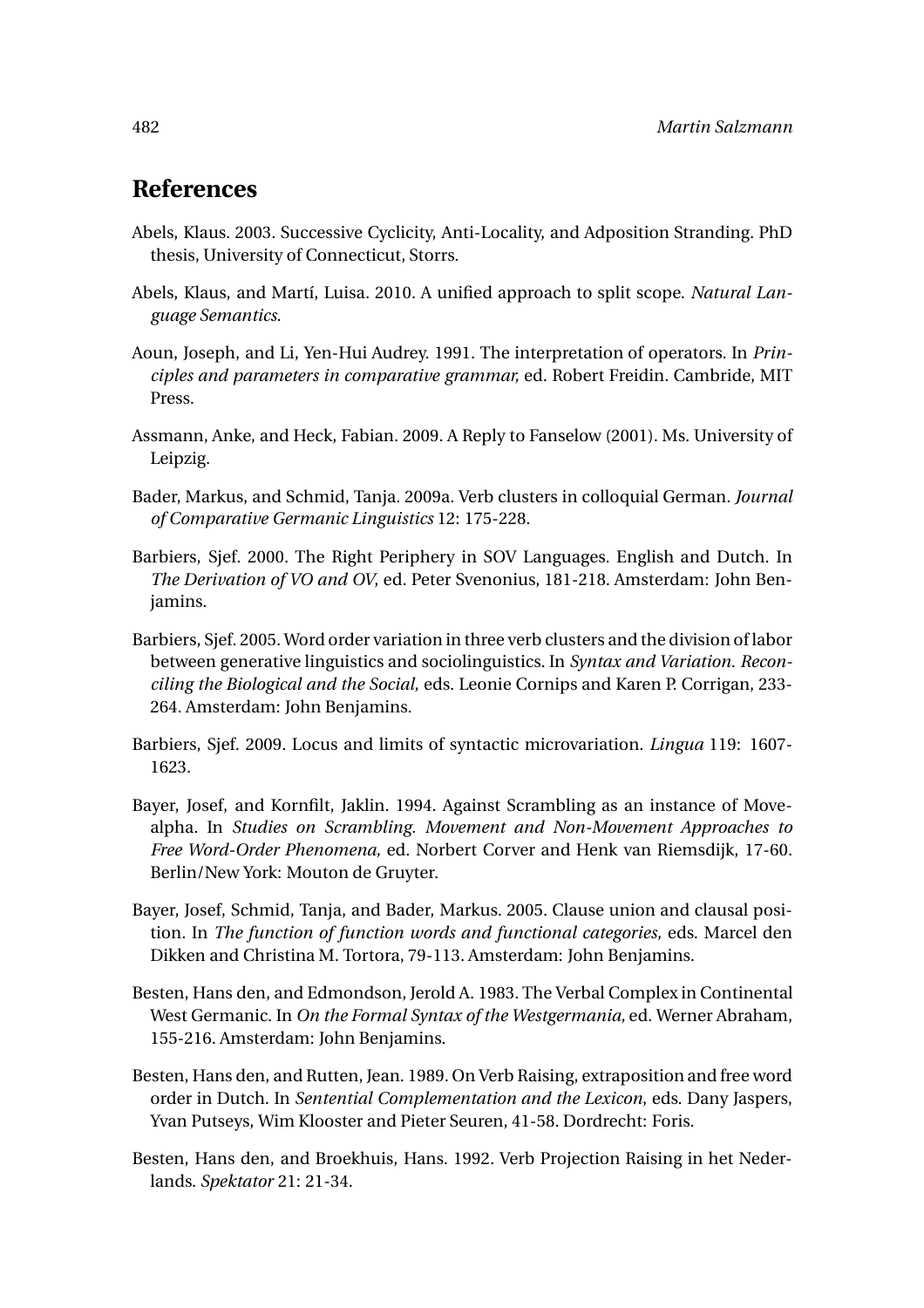- Bobalijk, Jonathan David. 2002. A-Chains at the PF-Interface: Copies and "Covert" Movement. *Natural Language and Linguistic Theory* 20: 197-267.
- Bobaljik, Jonathan, and Wurmbrand, Susi. 2005. The Domain of Agreement. *Natural Language & Linguistic Theory* 23: 809-865.
- Boskovic, Zeljko, and Takahashi, Daiko. 1998. Scrambling and Last Resort. *Linguistic Inquiry* 29: 347-366.
- Bouma, Gosse. 2003. Verb clusters and the scope of adjuncts in Dutch. In *Verb Constructions in German and Dutch,* eds. Pieter A. M. Seuren and Gerard Kempen, 5-42. Amsterdam: John Benjamins.
- Broekhuis, Hans. 1993. Verb Projection Raising. *Spektator* 22: 28–47.
- Broekhuis, Hans. 2006. The universal base hypothesis: VO or OV? *Linguistics in the Netherlands* 23: 28-39.
- Cooper, Kathrin. 1995. Topics in Zurich German Syntax. *Groninger Arbeiten zur Germanistischen Linguistik* 38.
- De Kuthy, Kordula. 2002. *Discontinuous NPs in German A Case Study of the Interaction of Syntax, Semantics and Pragmatics.* Stanford: CSLI Publications.
- Dayal, Veneeta. 2002. Single-Pair versus Multiple-Pair Answers: Wh-in-Situ and Scope. *Linguistic Inquiry* 33: 512-519.
- Dikken, Marcel den. 1994. Minimalist Verb (Projection Raising). *Groninger Arbeiten zur Germanistischen Linguistik* 37: 71-88.
- Dikken, Marcel den. 1995. Verb (Projection) Raising, Scope, and Uniform Phrase Structure. *NELS* 25: 95-110.
- Dikken, Marcel den. 1996. The minimal links of Verb (Projection) Raising. In *Minimal Ideas. Syntactic Studies in the Minimalist Framework,* ed. Werner Abraham, Samuel David Epstein, Höskuldur ThrÃainsson and Jan-Wouter Zwart, 67-96. Amsterdam: John Benjamins.
- Evers, Arnold. 1975. The transformational cycle of Dutch and German. PhD Dissertation, UUtrecht.
- Fanselow, Gisbert. 2001. Features, theta-Roles, and free Constituent Order. *Linguistic Inquiry* 32: 405-437.
- Fanselow, Gisbert. 2002. Against Remnant VP-Movement. In *Dimensions of Movement. From Features to Remnants,* eds. Artemis Alexiadou, Elena Anagnostopoulou, Sjef Barbiers and Hans-Martin Gärtner, 91-125. Amsterdam: John Benjamins.
- Fanselow, Gisbert. 2003a. Free Constituent Order, A Minimalist Interface Account. *Folia Linguistica* 37, 191-231.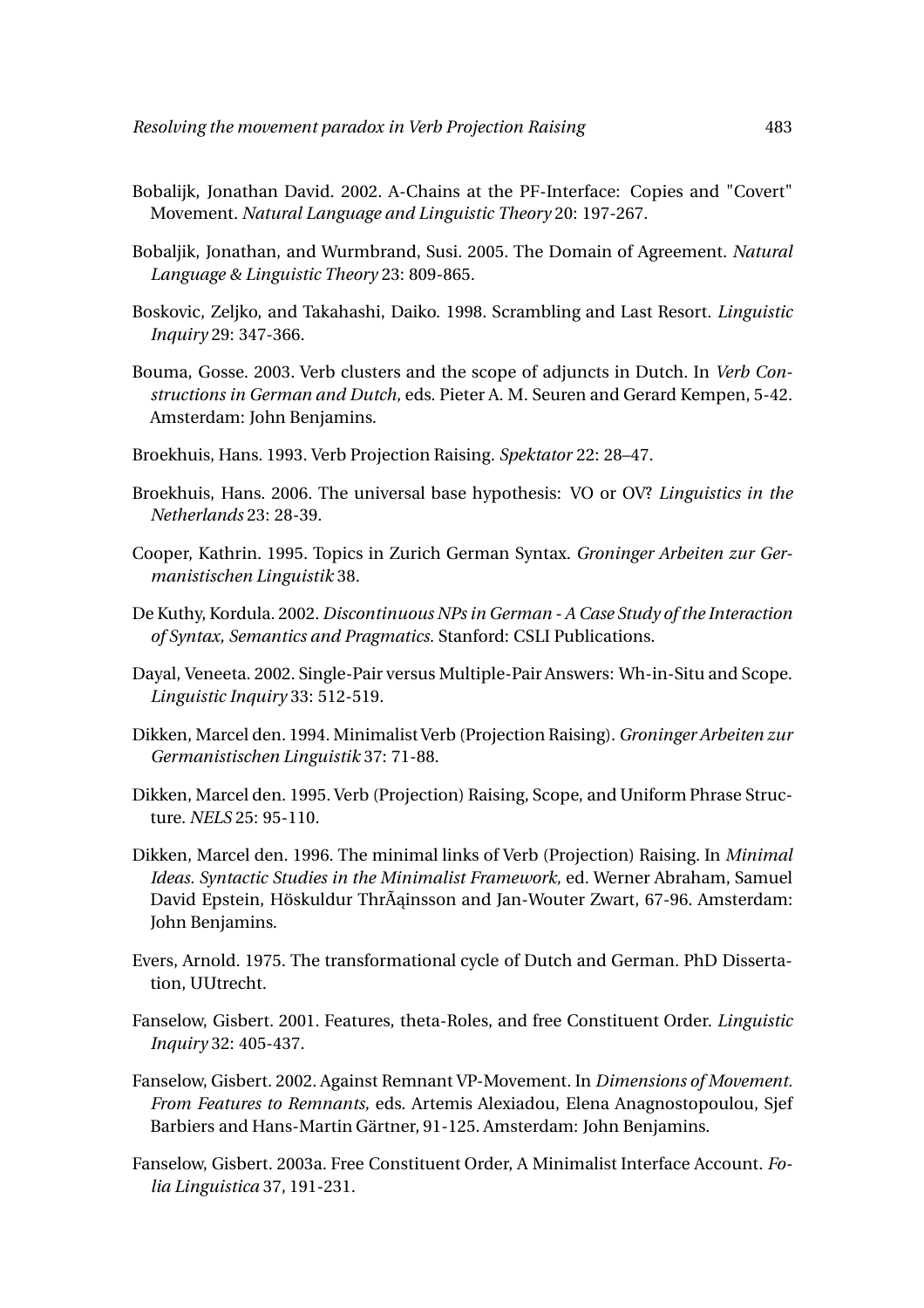- Fanselow. Gisbert. 2003b. Zur Generierung der Satzgliedabfolge im Deutschen. *Neuere Beiträge zur Germanistik* 112, 3-47.
- Geilfuss, Jochen. 1991. Verb- und Verbphrasensyntax. *Arbeitspapier des SFB 340,* Nr. 11. University of Tübingen.
- Haegeman, Liliane. 1992. *Theory and description in Generative syntax.* Cambridge: CUP.
- Haegeman, Liliane. 1994. Verb Raising as Verb Projection Raising: Some Empirical Problems. *Linguistic Inquiry* 25: 509-522.
- Haegeman, Liliane, and Riemsdijk, Henk van. 1986. Verb Projection Raising, scope, and the typology of rules affecting verbs. *Linguistic Inquiry* 17: 417-466.
- Haider, Hubert. 1997. Extraposition. In *Rightward Movement*, eds. Dorothee Beerman, David Leblanc and Henk van Riemsdijk, 115–152. Amsterdam: John Benjamins.
- Hinterhölzl, Roland. 2002. Remnant Movement and Partial Deletion. In *Dimensions of Movement. From Features to Remnants*, eds. Artemis Alexiadou, Elena Anagnostopoulou, Sjef Barbiers and Hans-Martin Gärtner, 127-149. Amsterdam: John Benjamins.
- Hinterhölzl, Roland. 2006. *Scrambling, Remnant Movement, and Restructuring in West Germanic.* OUP: Oxford.
- Lechner, Winfried. 2007. Interpretive Effects of Head Movement. (LingBuzz; v 2.0)
- Lerner, Jean-Yves, and Sternefeld, Wolfgang. 1984. Zum Skopus der Negation im komplexen Satz. Sonderforschungsbereich Konstanz, *Arbeitspapier 86* (pp. 76).
- Lötscher, Andreas. 1978. Zur Verbstellung im Zürichdeutschen und in anderen Varianten des Deutschen. *Zeitschrift für germanistische Linguistik* 45: 1-29.
- Matushansky, Ora. 2006. Head Movement in Linguistic Theory. *Linguistic Inquiry* 37: 69-109.
- Meinunger, AndrÃl'. 2000. *Syntactic aspects of Topic and Comment.* Amsterdam: John Benjamins.
- Müller, Gereon. 1998. *Incomplete category fronting.* Dordrecht u.a.: Kluwer.
- Müller, Gereon. 1999. Optimality, markedness and word order in German. *Linguistics* 37: 777-818.
- Müller, Gereon. 2010. On Deriving CED Effects from the PIC. *Linguistic Inquiry* 41: 35- 82.
- Neeleman, Ad. 1994. Scrambling as a D-Structure Phenomenon. In *Studies on Scrambling. Movement and Non-Movement Approaches to Free Word-Order Phenomena,* eds. NorbertCorver and Henk van Riemsdijk, 387-429. Berlin/New York: Mouton de Gruyter.